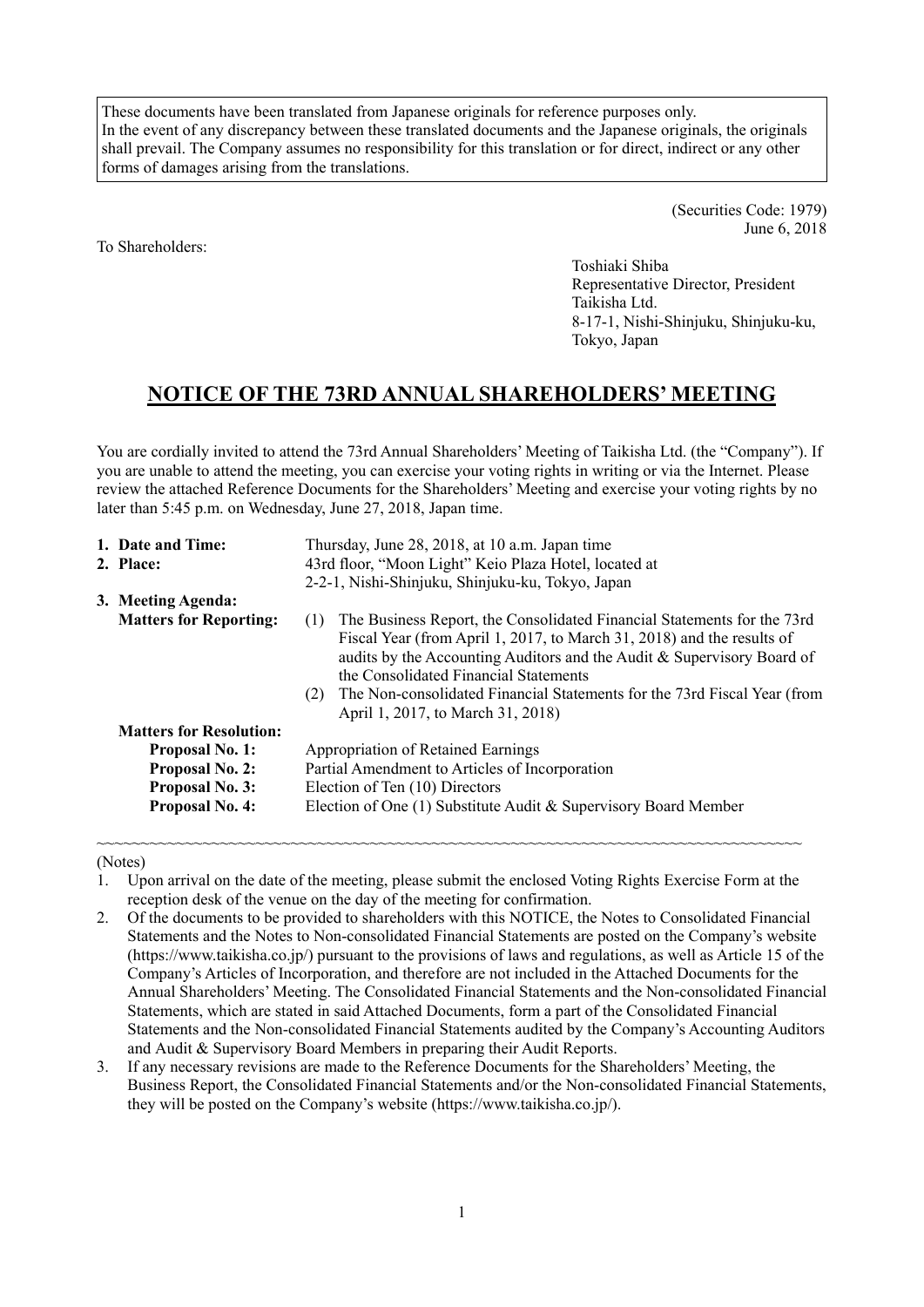# **Reference Documents for the Shareholders' Meeting**

Proposals and References

**Proposal No. 1:** Appropriation of Retained Earnings

The Company proposes to distribute a year-end dividend with due consideration to the operating results to reflect our appreciation of shareholders' continued support.

The annual dividend per share, therefore, would be ¥75, a year-on-year increase of ¥5 per share, including the interim dividend per share of ¥25 having already been paid.

Meanwhile, to prepare for future business development, the Company proposes to post a "Reserve for investment on information technology" of ¥200 million.

- 1. Matters concerning year-end dividends
	- (1) Type of property for dividends: Money
	- (2) Matters concerning allotment of property dividends to shareholders and the total amount thereof ¥50 per share of common shares Total amount: ¥1,703,450,500
	- (3) Effective date of distribution from surplus: June 29, 2018

2. Matters concerning other retained earnings

- (1) Item and amount of surplus to be decreased Retained earnings brought forward: ¥200,000,000
- (2) Item and amount of surplus to be increased Reserve for investment on information technology: ¥200,000,000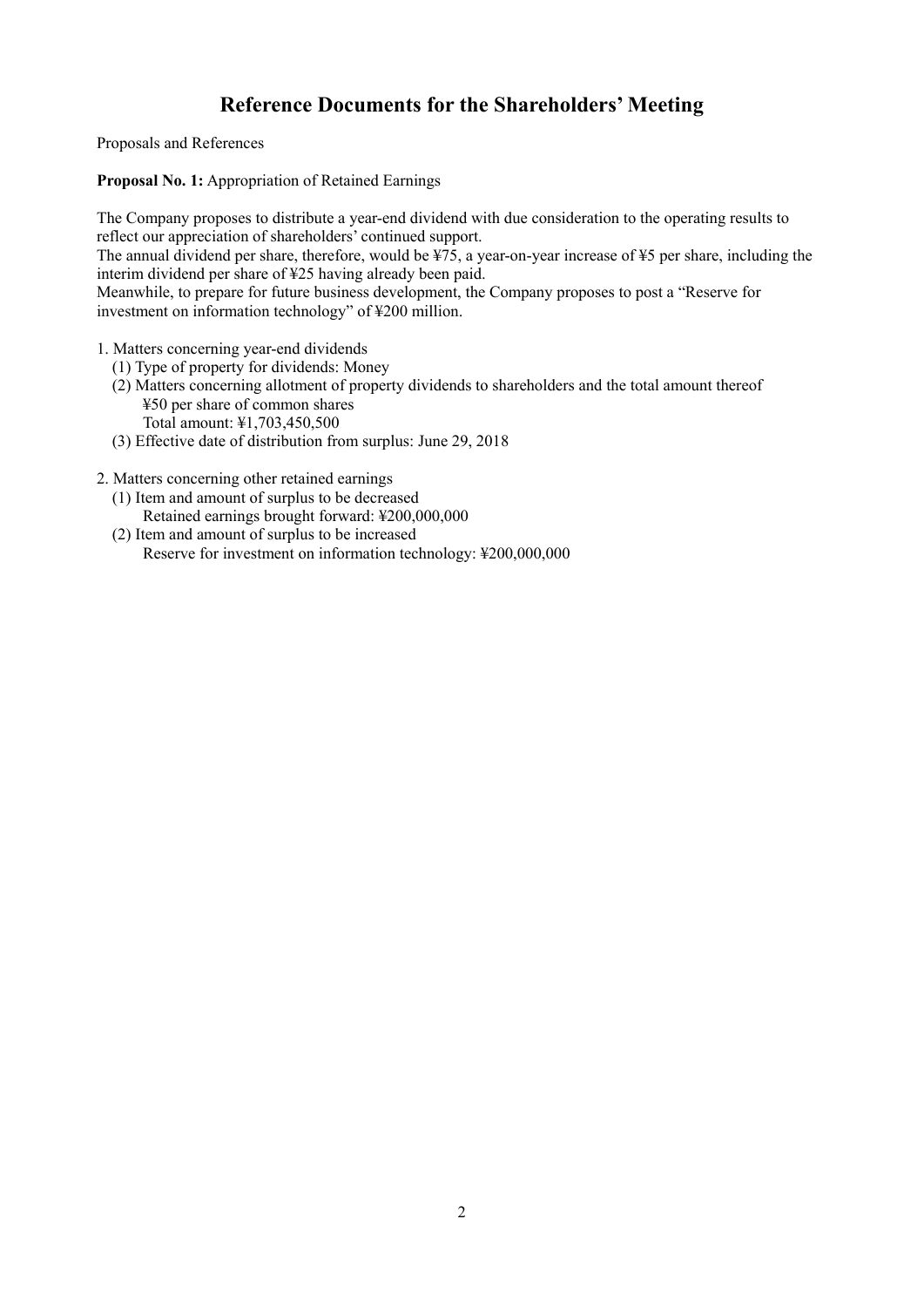**Proposal No. 2:** Partial Amendment to Articles of Incorporation

1. Reason for Amendment

In order to respond to future diversification of the Company's business, it is proposed to add the business purpose to Article 2 (Purposes) of the Articles of Incorporation.

2. Details of Amendments

| telatis of Allietiuliteills                   |                                                    |
|-----------------------------------------------|----------------------------------------------------|
|                                               | (Amendments underlined.)                           |
| <b>Current Articles of Incorporation</b>      | Proposed Amendments                                |
| Article 2 (Purposes)                          | Article 2 (Purposes)                               |
| $1 \sim 8$ . (Omitted)                        | $1 \sim 8$ . (Unchanged)                           |
| (Newly established)                           | 9. Cultivation, process, research and development, |
|                                               | and sale of farm products, such as vegetables,     |
|                                               | fruits and others.                                 |
| 9. Any business incidental and related to the | 10. (Unchanged)                                    |
| preceding paragraphs.                         |                                                    |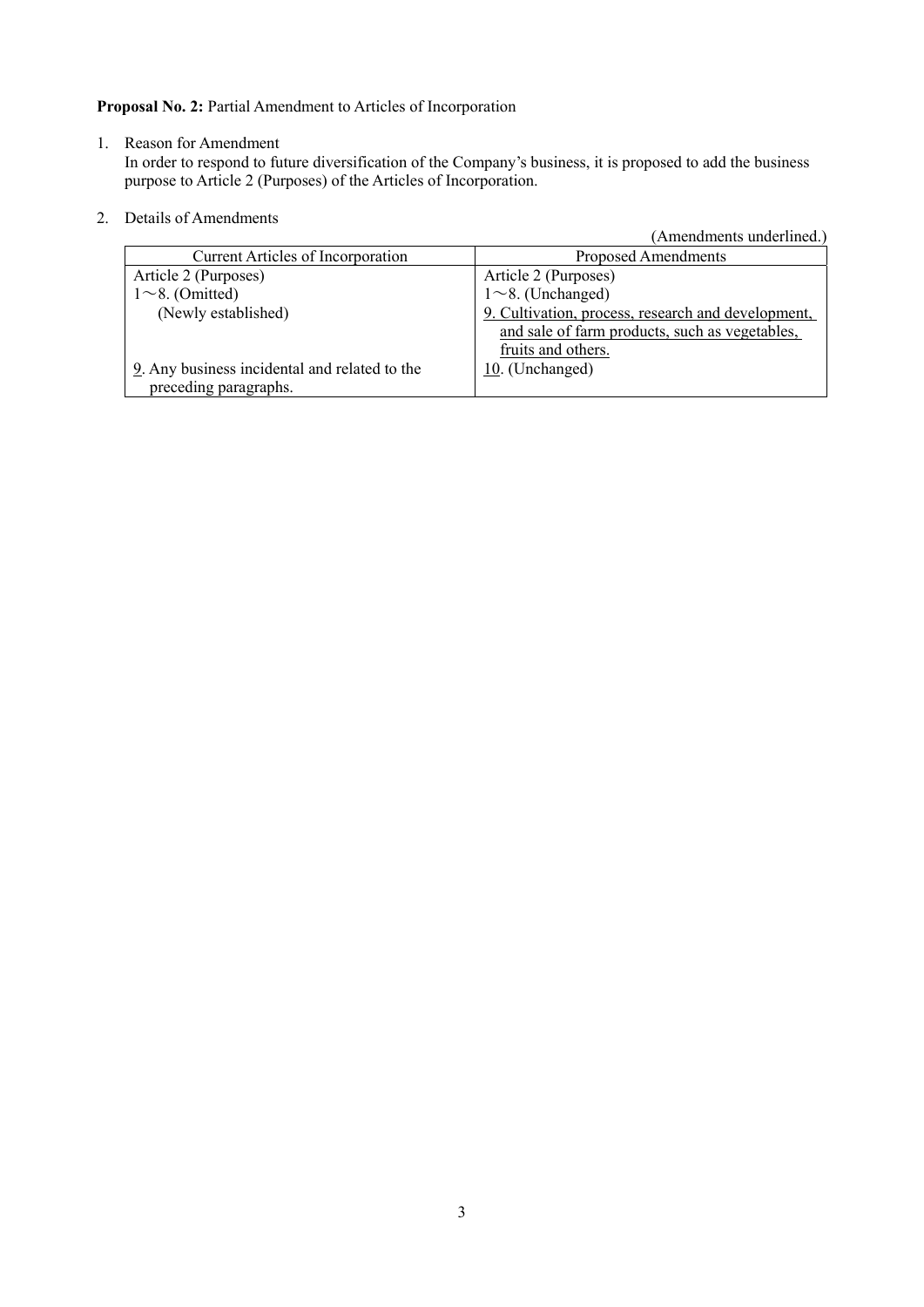### **Proposal No. 3:** Election of Ten (10) Directors

The terms of office of all ten (10) Directors will expire at the conclusion of this Annual Shareholders' Meeting. Accordingly, the election of ten (10) Directors is proposed.

The candidates are as follows, and the two candidates for Outside Director satisfy the "Independence Criteria for Outside Director/Outside Audit & Supervisory Board Member" stipulated by the Company. Refer to page 11 for details of said criteria.

| No             | Name                                                   |                                                                                                                        | Positions and assignments<br>in the Company                                                                       | Attendance at the<br><b>Board of Directors</b><br>Meetings<br>(Attendance rate) |
|----------------|--------------------------------------------------------|------------------------------------------------------------------------------------------------------------------------|-------------------------------------------------------------------------------------------------------------------|---------------------------------------------------------------------------------|
| $\mathbf{1}$   | [Reappointment]                                        | Eitaro Uenishi                                                                                                         | Director, Chairman                                                                                                | 13/13 (100%)                                                                    |
| $\overline{2}$ | [Reappointment]                                        | Toshiaki Shiba                                                                                                         | Representative Director, President<br>Corporate Officer                                                           | 13/13 (100%)                                                                    |
| $\overline{3}$ | [Reappointment]                                        | Koji Kato                                                                                                              | Representative Director, Executive<br>Vice President Corporate Officer                                            | 13/13 (100%)                                                                    |
| 4              | [Reappointment]                                        | Director, Executive Corporate<br>Officer, Chief General Manager,<br>Hiroshi Mukai<br>Green Technology System Division  |                                                                                                                   | $13/13(100\%)$                                                                  |
| 5              | [Reappointment]                                        | Ryoichi Uenodan                                                                                                        | Director, Executive Corporate<br>Officer, Chief General Manager,<br>Paint Finishing System Division               | $11/11(100\%)$                                                                  |
| 6              | [Reappointment]                                        | Kazuhide Hayakawa                                                                                                      | Director, Managing Corporate<br>Officer, Vice General Manager,<br>Paint Finishing System Division                 | $11/11(100\%)$                                                                  |
| $\tau$         | [Reappointment]                                        | Director, Managing Corporate<br>Officer, Vice General Manager,<br>Yasushi Nakajima<br>Green Technology System Division |                                                                                                                   | $11/11(100\%)$                                                                  |
| 8              | [New appointment]                                      | Masanori Nakagawa                                                                                                      | Managing Corporate Officer, Chief<br>Executive, Administrative<br>Management Headquarters and in<br>charge of CSR |                                                                                 |
| 9              | [Reappointment]<br>[Outside director]<br>[Independent] | Shuichi Murakami                                                                                                       | Director                                                                                                          | $13/13(100\%)$                                                                  |
| 10             | [Reappointment]<br>[Outside director]<br>[Independent] | Hirokazu Hikosaka                                                                                                      | Director                                                                                                          | $13/13(100\%)$                                                                  |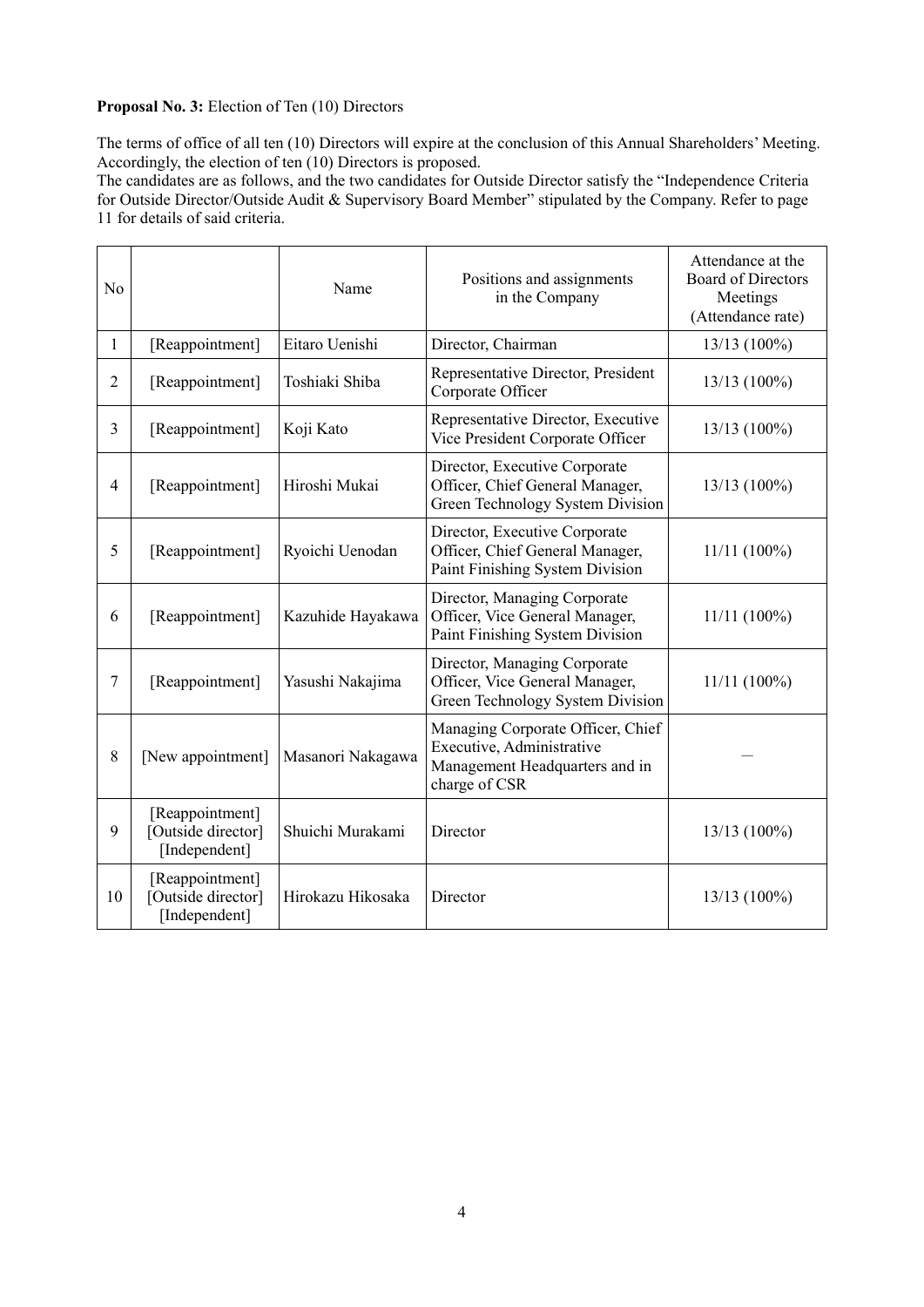| N <sub>o</sub> | Name<br>(Date of birth; Age)                                                                        |                                        | Career summary, positions and assignments in the Company<br>and important positions concurrently held at other companies                                                                                                                                                                                                                                                                                                  |
|----------------|-----------------------------------------------------------------------------------------------------|----------------------------------------|---------------------------------------------------------------------------------------------------------------------------------------------------------------------------------------------------------------------------------------------------------------------------------------------------------------------------------------------------------------------------------------------------------------------------|
|                | Eitaro Uenishi                                                                                      | April 1974<br>June 2003                | Joined the Company<br>Director                                                                                                                                                                                                                                                                                                                                                                                            |
|                | (January 12, 1951; 67)                                                                              | April 2005                             | General Manager, Osaka Branch Office, Green<br><b>Technology System Division</b>                                                                                                                                                                                                                                                                                                                                          |
|                | [Reappointment]                                                                                     | April 2007                             | Director, Senior Corporate Officer, General<br>Manager, Tokyo Branch Office 1, Green Technology                                                                                                                                                                                                                                                                                                                           |
|                | Number of years as Director<br>of the Company:<br>15 years<br>(at the conclusion of the<br>Meeting) | April 2008<br>April 2009               | <b>System Division</b><br>Director, Senior Corporate Officer, Assistant to<br>President, in charge of Corporate Planning<br>Director, Managing Corporate Officer, Assistant to<br>President, in charge of Company-wide Sales                                                                                                                                                                                              |
| 1              | Attendance at the Board of<br>Directors Meetings:<br>$13/13(100\%)$                                 | April 2010<br>April 2013<br>April 2016 | Promotion<br>Representative Director, President Corporate Officer<br>Representative Director, Chairman Corporate Officer<br>Director, Chairman (current position)                                                                                                                                                                                                                                                         |
|                | Number of shares of the<br>Company held:<br>202,200                                                 |                                        |                                                                                                                                                                                                                                                                                                                                                                                                                           |
|                | [Reason for nominating as a candidate for Director]                                                 |                                        | After having served as Representative Director, President Corporate Officer and at other positions, Eitaro<br>Uenishi currently addresses reinforcing the supervisory function of the Board of Directors as Chairman<br>who is not an executive director. The Company reappoints him as a candidate for Director based on its<br>judgment that he qualifies for this position taking into account his good track record.  |
|                | <b>Toshiaki Shiba</b>                                                                               | April 1968<br>April 2008               | Joined the Company<br>Corporate Officer, General Manager, Global                                                                                                                                                                                                                                                                                                                                                          |
|                | (December 19, 1949; 68)                                                                             |                                        | Business Management Supporting Office, Green<br>Technology System Division, and Vice Senior                                                                                                                                                                                                                                                                                                                               |
|                | [Reappointment]                                                                                     |                                        | General Manager, Engineering Supervisory Dept.,<br>Green Technology System Division, and General                                                                                                                                                                                                                                                                                                                          |
|                | Number of years as Director<br>of the Company:<br>6 years                                           | April 2009                             | Manager, Construction Purchasing Office, Green<br><b>Technology System Division</b><br>Senior Corporate Officer, Senior General Manager,                                                                                                                                                                                                                                                                                  |
|                | (at the conclusion of the                                                                           |                                        | Engineering Supervisory Dept., Green Technology<br><b>System Division</b>                                                                                                                                                                                                                                                                                                                                                 |
|                | Meeting)                                                                                            | April 2012                             | Managing Corporate Officer, Chief General<br>Manager, Green Technology System Division                                                                                                                                                                                                                                                                                                                                    |
| 2              | Attendance at the Board of<br>Directors Meetings:<br>$13/13(100\%)$                                 | June 2012                              | Director, Managing Corporate Officer, Chief<br>General Manager, Green Technology System<br>Division                                                                                                                                                                                                                                                                                                                       |
|                | Number of shares of the                                                                             | April 2013                             | Director, Executive Corporate Officer, Chief General<br>Manager, Green Technology System Division                                                                                                                                                                                                                                                                                                                         |
|                | Company held:<br>18,500                                                                             | April 2015                             | Director, Executive Vice President Corporate<br>Officer, Chief General Manager, Green Technology                                                                                                                                                                                                                                                                                                                          |
|                |                                                                                                     | April 2016                             | <b>System Division</b><br>Representative Director, Executive Vice President<br>Corporate Officer                                                                                                                                                                                                                                                                                                                          |
|                |                                                                                                     | April 2017                             | Representative Director, President Corporate Officer<br>(current position)                                                                                                                                                                                                                                                                                                                                                |
|                | [Reason for nominating as a candidate for Director]                                                 |                                        | Toshiaki Shiba leads the management of the Taikisha Group as Representative Director, President<br>Corporate Officer. The Company reappoints him as a candidate for Director based on its judgment that<br>he qualifies for this position taking into account his good track record, as well as in ensuring the stable<br>and sustainable growth of the Group and increasing corporate value by implementing the Mid-Term |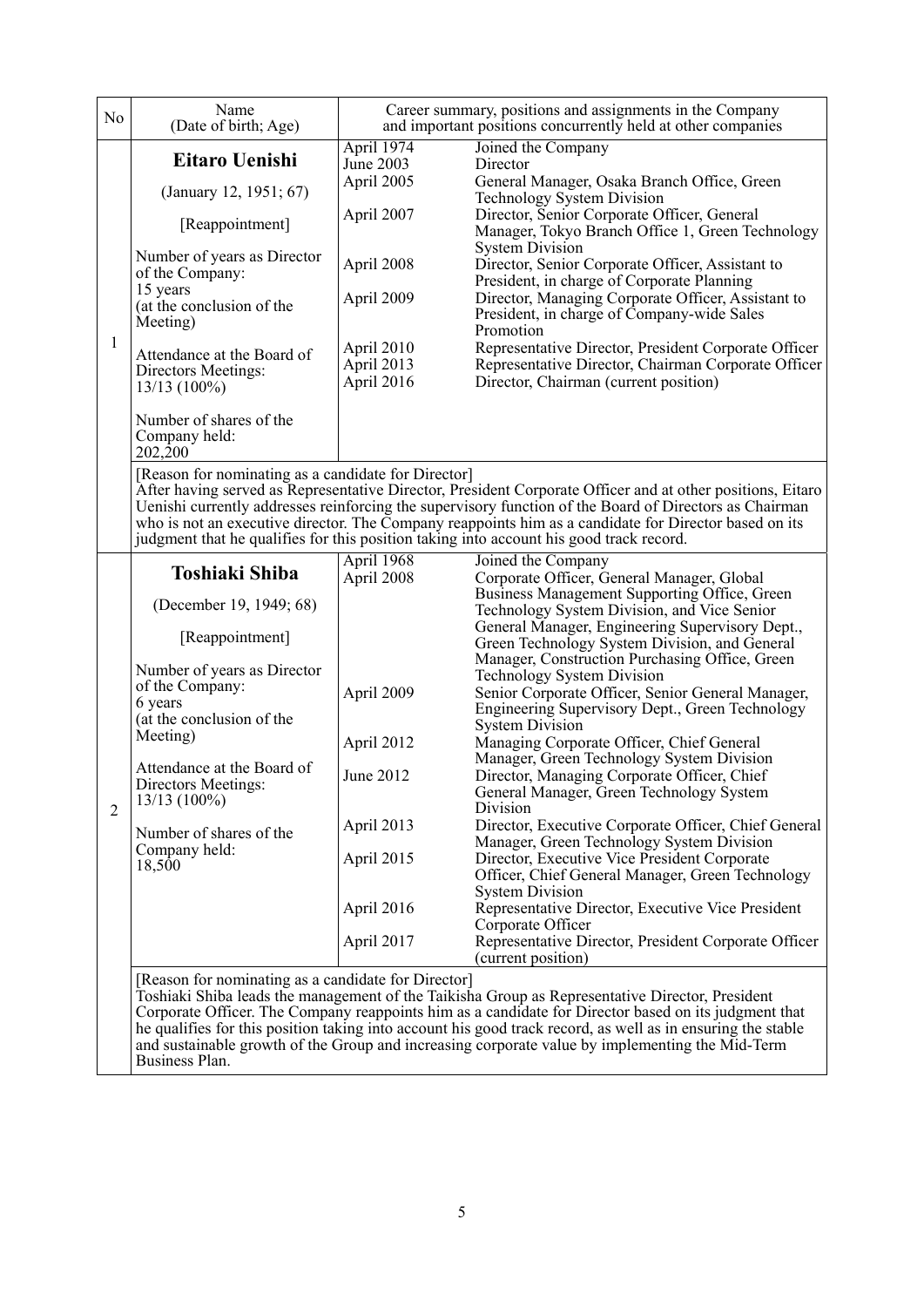| No | Name<br>(Date of birth; Age)                                                                         |                          | Career summary, positions and assignments in the Company<br>and important positions concurrently held at other companies                                                                                         |  |  |
|----|------------------------------------------------------------------------------------------------------|--------------------------|------------------------------------------------------------------------------------------------------------------------------------------------------------------------------------------------------------------|--|--|
|    | Koji Kato                                                                                            | April 1978<br>June 2005  | Joined the Company<br>Director                                                                                                                                                                                   |  |  |
|    |                                                                                                      | April 2007               | Assistant to Chief General Manager, Green                                                                                                                                                                        |  |  |
|    | (June 12, 1955; 63)                                                                                  | April 2009               | <b>Technology System Division</b><br>Corporate Officer; General Manager, Engineering                                                                                                                             |  |  |
|    | [Reappointment]                                                                                      |                          | Planning Dept., Green Technology System Division                                                                                                                                                                 |  |  |
|    | Number of years as Director                                                                          | April 2010               | Managing Corporate Officer, Chief General<br>Manager, Green Technology System Division, and                                                                                                                      |  |  |
|    | of the Company:<br>9 years and 9 months                                                              |                          | General Manager, Engineering Planning Dept.,                                                                                                                                                                     |  |  |
|    | (at the conclusion of the                                                                            | June 2010                | Green Technology System Division<br>Director, Managing Corporate Officer, Chief                                                                                                                                  |  |  |
|    | Meeting)                                                                                             |                          | General Manager, Green Technology System                                                                                                                                                                         |  |  |
|    | Attendance at the Board of                                                                           |                          | Division, and General Manager, Engineering<br>Planning Dept., Green Technology System Division                                                                                                                   |  |  |
|    | Directors Meetings:<br>$13/13(100\%)$                                                                | April 2012               | Director, Managing Corporate Officer, Chief                                                                                                                                                                      |  |  |
|    |                                                                                                      |                          | Executive, Corporate Planning Headquarters and in<br>charge of Environment, and General Manager,                                                                                                                 |  |  |
|    | Number of shares of the<br>Company held:                                                             |                          | Corporate Planning Office                                                                                                                                                                                        |  |  |
| 3  | 9,200                                                                                                | April 2013               | Director, Managing Corporate Officer, Chief<br>Executive, Corporate Planning Headquarters and in                                                                                                                 |  |  |
|    |                                                                                                      | April 2014               | charge of CSR<br>Director, Managing Corporate Officer, Chief                                                                                                                                                     |  |  |
|    |                                                                                                      |                          | Executive, Administrative Management                                                                                                                                                                             |  |  |
|    |                                                                                                      | April 2016               | Headquarters and in charge of CSR<br>Director, Executive Corporate Officer, Chief                                                                                                                                |  |  |
|    |                                                                                                      |                          | Executive, Administrative Management                                                                                                                                                                             |  |  |
|    |                                                                                                      | April 2017               | Headquarters and in charge of CSR<br>Representative Director, Executive Vice President                                                                                                                           |  |  |
|    |                                                                                                      |                          | Corporate Officer, in charge of Administrative                                                                                                                                                                   |  |  |
|    |                                                                                                      | April 2018               | Management Headquarters<br>Representative Director, Executive Vice President                                                                                                                                     |  |  |
|    |                                                                                                      |                          | Corporate Officer (current position)                                                                                                                                                                             |  |  |
|    | [Reason for nominating as a candidate for Director]                                                  |                          | Koji Kato plays a significant role as Representative Director, Executive Vice President Corporate Officer                                                                                                        |  |  |
|    |                                                                                                      |                          | by assisting the President Corporate Officer in promoting the enhancement of the business base of the<br>Taikisha Group. The Company reappoints him as a candidate for Director based on its judgment that he    |  |  |
|    | qualifies for this position taking into account his good track record.                               |                          |                                                                                                                                                                                                                  |  |  |
|    | Hiroshi Mukai                                                                                        | April 1974<br>April 2012 | Joined the Company<br>Corporate Officer, General Manager, Osaka Branch                                                                                                                                           |  |  |
|    |                                                                                                      |                          | Office, Green Technology System Division                                                                                                                                                                         |  |  |
|    | (October 10, 1953; 64)                                                                               | April 2014               | Senior Corporate Officer, General Manager, Osaka<br>Branch Office, Green Technology System Division                                                                                                              |  |  |
|    | [Reappointment]                                                                                      | April 2015               | Managing Corporate Officer, Vice General Manager,                                                                                                                                                                |  |  |
|    | Number of years as Director                                                                          | June 2015                | Green Technology System Division<br>Director, Managing Corporate Officer, Vice General                                                                                                                           |  |  |
|    | of the Company:<br>3 years                                                                           |                          | Manager, Green Technology System Division                                                                                                                                                                        |  |  |
|    | (at the conclusion of the                                                                            | April 2016               | Director, Managing Corporate Officer, Chief<br>General Manager, Green Technology System                                                                                                                          |  |  |
|    | Meeting)                                                                                             |                          | Division<br>Director, Executive Corporate Officer, Chief General                                                                                                                                                 |  |  |
| 4  | Attendance at the Board of                                                                           | April 2017               | Manager, Green Technology System Division                                                                                                                                                                        |  |  |
|    | Directors Meetings:<br>$13/13(100\%)$                                                                |                          | (current position)                                                                                                                                                                                               |  |  |
|    | Number of shares of the                                                                              |                          |                                                                                                                                                                                                                  |  |  |
|    | Company held:                                                                                        |                          |                                                                                                                                                                                                                  |  |  |
|    | 7,200<br>[Reason for nominating as a candidate for Director]                                         |                          |                                                                                                                                                                                                                  |  |  |
|    |                                                                                                      |                          | Hiroshi Mukai has abundant business experience in the field of the green technology system business                                                                                                              |  |  |
|    |                                                                                                      |                          | and has sufficiently fulfilled his duties as a Director, including decisions on important management<br>matters, the execution of business and supervising the execution of duties by other Directors, since his |  |  |
|    | assumption of the Director position. The Company reappoints him as a candidate for Director based on |                          |                                                                                                                                                                                                                  |  |  |

its judgment that he qualifies for this position taking into account his good track record.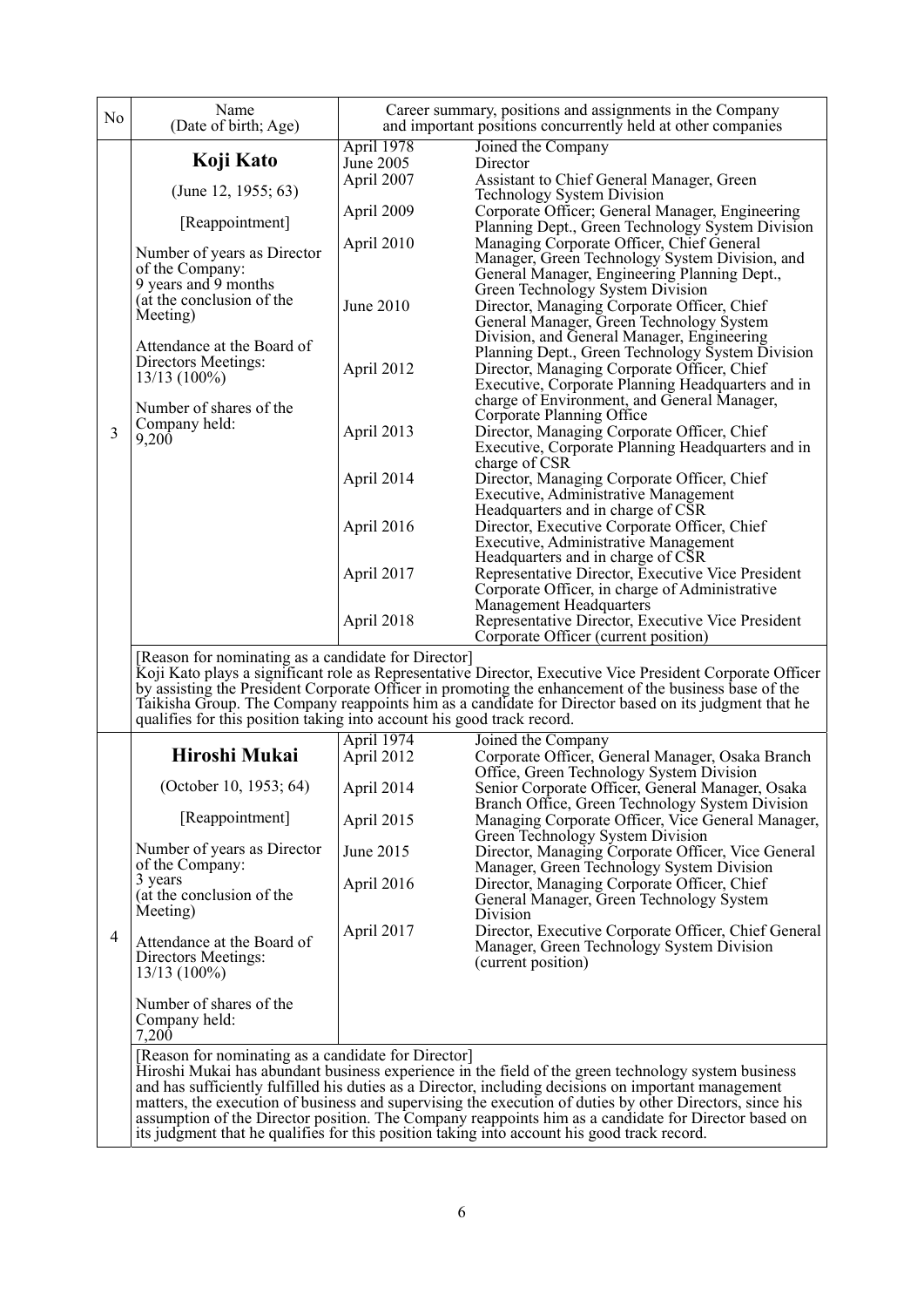| No | Name<br>(Date of birth; Age)                                        |                             | Career summary, positions and assignments in the Company<br>and important positions concurrently held at other companies                                                                                                                                                                                                                                                                                                                                                                                                        |
|----|---------------------------------------------------------------------|-----------------------------|---------------------------------------------------------------------------------------------------------------------------------------------------------------------------------------------------------------------------------------------------------------------------------------------------------------------------------------------------------------------------------------------------------------------------------------------------------------------------------------------------------------------------------|
|    | <b>Ryoichi Uenodan</b>                                              | February 1981<br>April 2008 | Joined the Company<br>Corporate Officer, General Manager, Automation<br>System Head Office, Paint Finishing System                                                                                                                                                                                                                                                                                                                                                                                                              |
|    | (July 20, 1953; 64)<br>[Reappointment]                              | April 2010                  | Division<br>Senior Corporate Officer, General Manager, Office 3<br>and Automation System Head Office, Paint                                                                                                                                                                                                                                                                                                                                                                                                                     |
|    | Number of years as Director<br>of the Company:<br>1 year            | April 2011                  | Finishing System Division<br>Senior Corporate Officer, Vice Senior General<br>Manager, Engineering Supervisory Dept., and                                                                                                                                                                                                                                                                                                                                                                                                       |
|    | (at the conclusion of the<br>Meeting)                               | April 2012                  | General Manager, Office 3 and Automation System<br>Head Office, Paint Finishing System Division<br>Senior Corporate Officer, Vice Senior General<br>Manager, Engineering Supervisory Dept., and                                                                                                                                                                                                                                                                                                                                 |
|    | Attendance at the Board of<br>Directors Meetings:<br>$11/11(100\%)$ | April 2013                  | General Manager, Office 3, Paint Finishing System<br>Division<br>Senior Corporate Officer, Vice General Manager and                                                                                                                                                                                                                                                                                                                                                                                                             |
| 5  | Number of shares of the<br>Company held:                            | April 2015                  | General Manager, Automation System Head Office,<br>Paint Finishing System Division<br>Managing Corporate Officer, Vice General Manager                                                                                                                                                                                                                                                                                                                                                                                          |
|    | 4,478                                                               | April 2017                  | and General Manager, Automation System Head<br>Office, Paint Finishing System Division<br>Executive Corporate Officer, Chief General                                                                                                                                                                                                                                                                                                                                                                                            |
|    |                                                                     | June 2017                   | Manager, Paint Finishing System Division<br>Director, Executive Corporate Officer, Chief General<br>Manager, Paint Finishing System Division (current<br>position)                                                                                                                                                                                                                                                                                                                                                              |
|    |                                                                     |                             | Ryoichi Uenodan has abundant business experience in the field of the paint finishing system business<br>and has sufficiently fulfilled his duties as a Director, including decisions on important management<br>matters, the execution of business and supervising the execution of duties by other Directors, since his<br>assumption of the Director position. The Company reappoints him as a candidate for Director based on<br>its judgment that he qualifies for this position taking into account his good track record. |
|    | Kazuhide Hayakawa                                                   | April 1979<br>April 2012    | Joined the Company<br>Corporate Officer, Senior General Manager,<br>Engineering Supervisory Dept., Green Technology                                                                                                                                                                                                                                                                                                                                                                                                             |
|    | (April 18, 1955; 63)<br>[Reappointment]                             | October 2013                | <b>System Division</b><br>Corporate Officer, Senior General Manager, Sales<br>and Marketing Dept., Green Technology System                                                                                                                                                                                                                                                                                                                                                                                                      |
|    | Number of years as Director<br>of the Company:<br>1 year            | April 2014                  | Division<br>Senior Corporate Officer, Senior General Manager,<br>Sales and Marketing Dept., Green Technology<br><b>System Division</b>                                                                                                                                                                                                                                                                                                                                                                                          |
|    | (at the conclusion of the<br>Meeting)                               | April 2016                  | Senior Corporate Officer, Vice General Manager in<br>charge of sales and Senior General Manager, Sales<br>and Marketing Dept., Green Technology System                                                                                                                                                                                                                                                                                                                                                                          |
| 6  | Attendance at the Board of<br>Directors Meetings:<br>$11/11(100\%)$ | April 2017                  | Division<br>Managing Corporate Officer, Chief Executive,<br>Corporate Planning Headquarters                                                                                                                                                                                                                                                                                                                                                                                                                                     |
|    | Number of shares of the<br>Company held:<br>5,700                   | June 2017<br>April 2018     | Director, Managing Corporate Officer, Chief<br>Executive, Corporate Planning Headquarters<br>Director, Managing Corporate Officer, Vice General<br>Manager, Paint Finishing System Division (current<br>position)                                                                                                                                                                                                                                                                                                               |
|    | [Reason for nominating as a candidate for Director]                 |                             | Kazuhide Hayakawa has abundant business experience in the field of the green technology system<br>business and has sufficiently fulfilled his duties as a Director, including decisions on important<br>management matters, the execution of business and supervising the execution of duties by other<br>Directors, since his assumption of the Director position. The Company reappoints him as a candidate for                                                                                                               |

Director based on its judgment that he qualifies for this position taking into account his good track

record.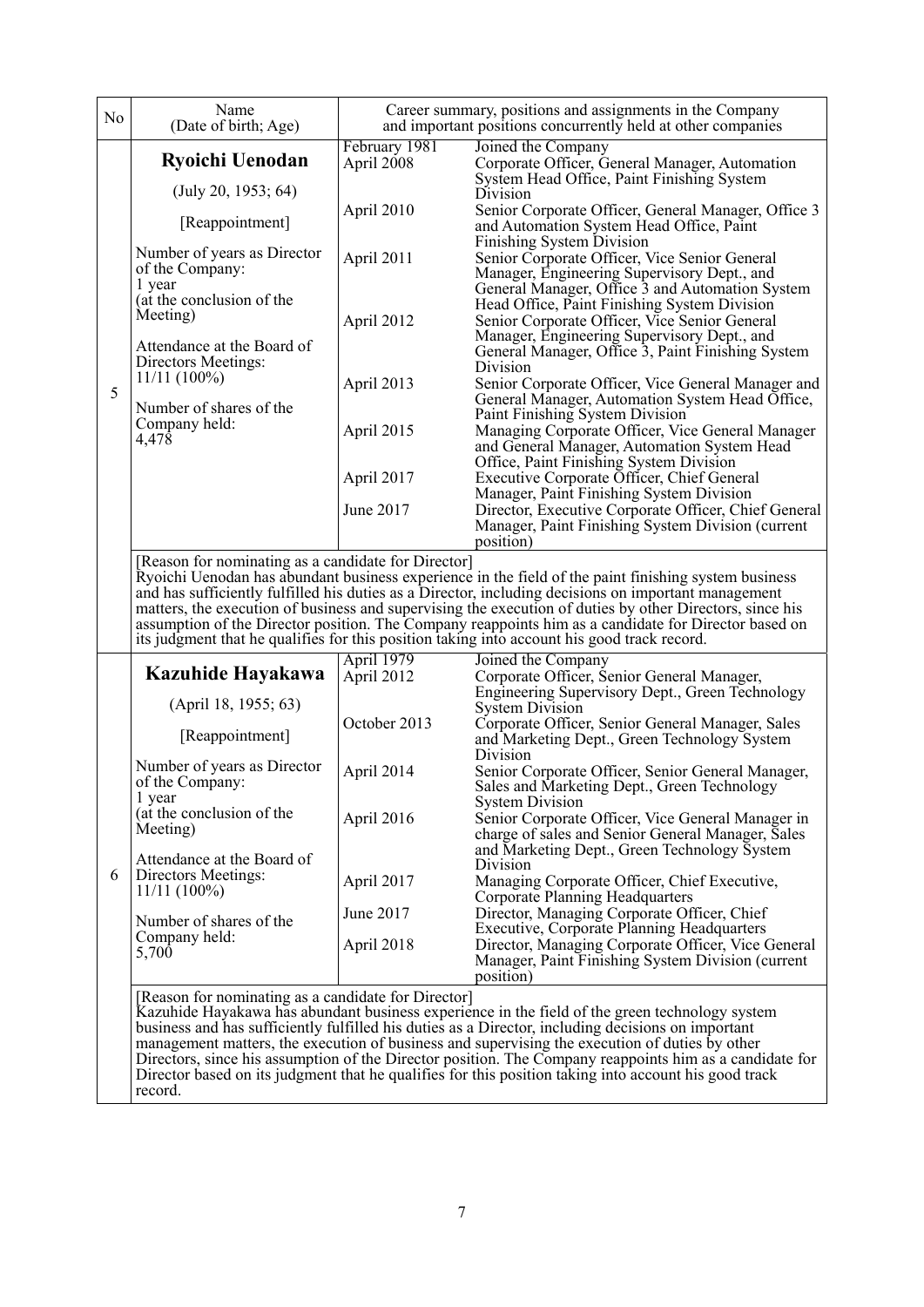| No | Name<br>(Date of birth; Age)                                                                                                                                                                                                                                                                    |                                                                                 | Career summary, positions and assignments in the Company<br>and important positions concurrently held at other companies                                                                                                                                                                                                                                                                                                                                                                                                                                                                                                                                                                                                                                                                                  |
|----|-------------------------------------------------------------------------------------------------------------------------------------------------------------------------------------------------------------------------------------------------------------------------------------------------|---------------------------------------------------------------------------------|-----------------------------------------------------------------------------------------------------------------------------------------------------------------------------------------------------------------------------------------------------------------------------------------------------------------------------------------------------------------------------------------------------------------------------------------------------------------------------------------------------------------------------------------------------------------------------------------------------------------------------------------------------------------------------------------------------------------------------------------------------------------------------------------------------------|
| 7  | Yasushi Nakajima<br>(February 23, 1960; 58)<br>[Reappointment]<br>Number of years as Director<br>of the Company:<br>1 year<br>(at the conclusion of the<br>Meeting)<br>Attendance at the Board of<br>Directors Meetings:<br>$11/11(100\%)$<br>Number of shares of the<br>Company held:<br>4,100 | April 1982<br>April 2014<br>April 2015<br>April 2016<br>April 2017<br>June 2017 | Joined the Company<br>Corporate Officer, Senior General Manager,<br>Engineering Supervisory Dept., Green Technology<br><b>System Division</b><br>Senior Corporate Officer, Senior General Manager,<br>Engineering Supervisory Dept., Green Technology<br>System Division and Senior General Manager,<br>Global Business Management Dept.<br>Senior Corporate Officer, Vice General Manager in<br>charge of technology and Senior General Manager,<br>Engineering Supervisory Dept., Green Technology<br>System Division and Senior General Manager,<br>Global Business Management Dept.<br>Managing Corporate Officer, Vice General Manager,<br>Green Technology System Division<br>Director, Managing Corporate Officer, Vice General<br>Manager, Green Technology System Division<br>(current position) |
|    | [Reason for nominating as a candidate for Director]                                                                                                                                                                                                                                             |                                                                                 | Yasushi Nakajima has abundant business experience in the field of the green technology system business<br>and has sufficiently fulfilled his duties as a Director, including decisions on important management<br>matters, the execution of business and supervising the execution of duties by other Directors, since his<br>assumption of the Director position. The Company reappoints him as a candidate for Director based on<br>its judgment that he qualifies for this position taking into account his good track record.                                                                                                                                                                                                                                                                         |
| 8  | Masanori Nakagawa<br>(December 30, 1959; 58)<br>[New appointment]<br>Number of years as Director<br>of the Company:<br>(at the conclusion of the<br>Meeting)<br>Attendance at the Board of<br>Directors Meetings:<br>Number of shares of the<br>Company held:<br>4,200                          | April 2009<br>October 2012<br>April 2013<br>April 2014<br>April 2017            | General Manager, Strategic Investment Department,<br>Headquarters Business Administration Division of<br>Mizuho Corporate Bank, Ltd. (currently Mizuho<br>Bank, Ltd.)<br>Joined the Company<br>General Manager, Corporate Planning Office,<br><b>Corporate Planning Headquarters</b><br>Vice Executive, Administrative Management<br>Headquarters<br>Managing Corporate Officer, Chief Executive,<br>Administrative Management Headquarters and in<br>charge of CSR (current position)                                                                                                                                                                                                                                                                                                                    |
|    | [Reason for nominating as a candidate for Director]<br>Group as Director.                                                                                                                                                                                                                       |                                                                                 | In addition to his abundant business experience at a large city bank, Masanori Nakagawa engaged in the<br>field of corporate planning and business administration after joining the Company and has served as<br>Chief Executive, Administrative Management Headquarters since 2017. The Company newly appoints<br>him as a candidate for Director based on its judgment that he qualifies for this position taking into<br>account his good track record and his expected contribution to the further development of the Taikisha                                                                                                                                                                                                                                                                        |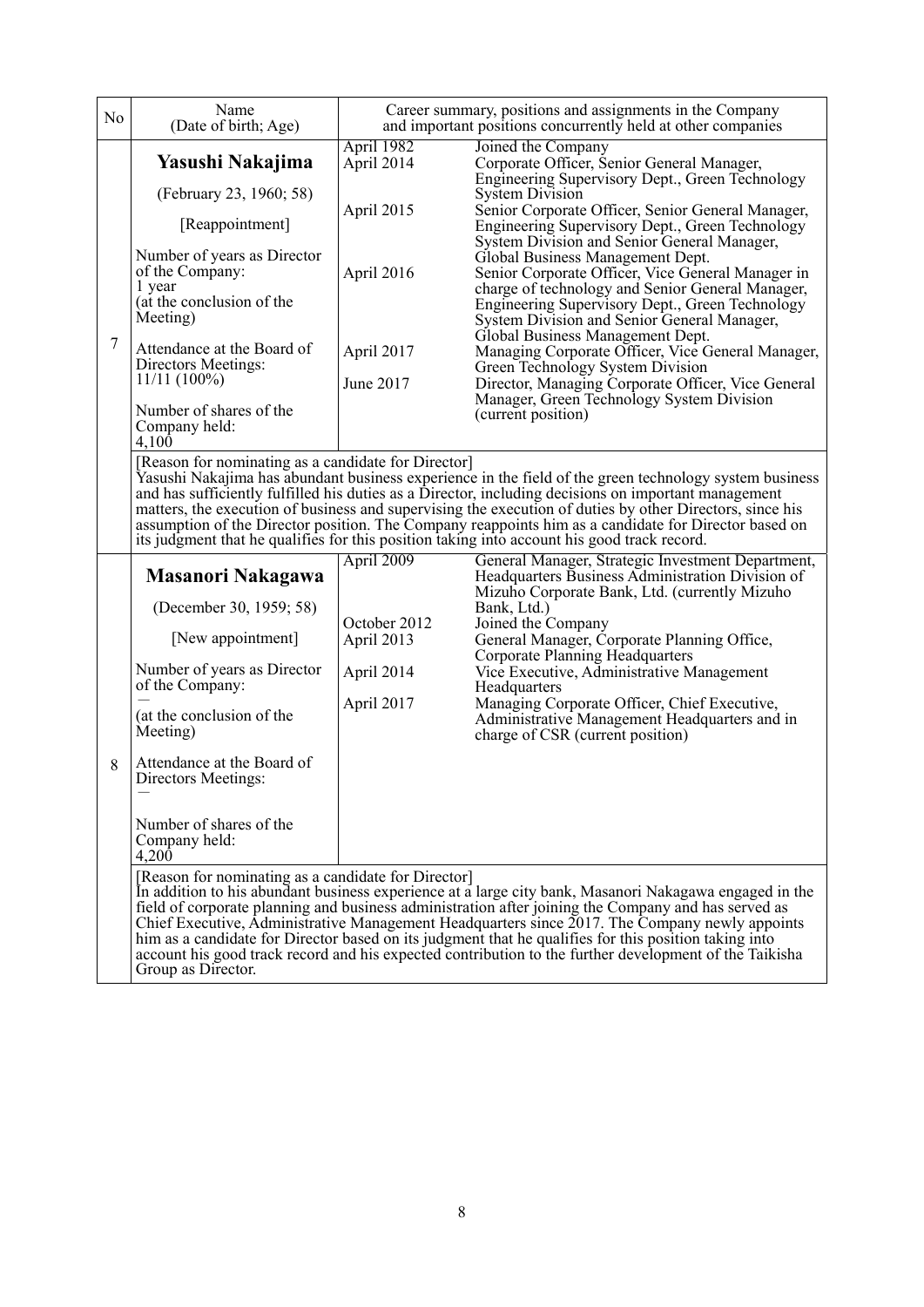| N <sub>o</sub> | Name<br>(Date of birth; Age)                                                                                                                                                                                                                                                                                                                                                                                                                                                                                                                                                                                                                                                                                                                                                                                                                                                                                                                                                                                                                                                                                                                                           | Career summary, positions and assignments in the Company<br>and important positions concurrently held at other companies |                                                                                                                                                                                                                                                                                                                                                                                                                                                                                       |  |  |  |
|----------------|------------------------------------------------------------------------------------------------------------------------------------------------------------------------------------------------------------------------------------------------------------------------------------------------------------------------------------------------------------------------------------------------------------------------------------------------------------------------------------------------------------------------------------------------------------------------------------------------------------------------------------------------------------------------------------------------------------------------------------------------------------------------------------------------------------------------------------------------------------------------------------------------------------------------------------------------------------------------------------------------------------------------------------------------------------------------------------------------------------------------------------------------------------------------|--------------------------------------------------------------------------------------------------------------------------|---------------------------------------------------------------------------------------------------------------------------------------------------------------------------------------------------------------------------------------------------------------------------------------------------------------------------------------------------------------------------------------------------------------------------------------------------------------------------------------|--|--|--|
|                | Shuichi Murakami<br>(November 12, 1950; 67)<br>[Reappointment]<br>[Outside Director]<br>[Independent]<br>Number of years as Director<br>of the Company:<br>6 years<br>(at the conclusion of the<br>Meeting)<br>Attendance at the Board of<br>Directors Meetings:<br>$13/13(100\%)$<br>Number of shares of the<br>Company held:                                                                                                                                                                                                                                                                                                                                                                                                                                                                                                                                                                                                                                                                                                                                                                                                                                         | April 2005<br>April 2008<br>June 2008<br>June 2012                                                                       | Managing Corporate Officer, General Manager,<br>Shikoku Business, Sompo Japan Insurance Inc.<br>(current Sompo Japan Nipponkoa Insurance Inc.)<br>Advisor, Corporate Planning Department, Sompo<br>Japan Insurance Inc.<br>Resigned from Sompo Japan Insurance Inc.<br>Audit & Supervisory Board Member of the<br>Company<br>Full-time Outside Audit & Supervisory Board<br>Member, Origin Electric Co., Ltd. (Retired in June<br>2012)<br>Director of the Company (current position) |  |  |  |
| 9              | 3,700<br>[Reason for nominating as a candidate for Outside Director]<br>Shuichi Murakami has abundant expertise and experience nurtured during his tenure as the person<br>responsible for conducting business and affairs at a leading non-life insurance company and has<br>provided precise advice and supervision on the management of the Company from an independent and<br>objective standpoint since his assumption of the Director position. The Company reappoints him as a<br>candidate for Outside Director based on its judgment that he qualifies for this position from the<br>viewpoint of ensuring transparent decision making by the Board of Directors and reinforcing the<br>supervisory functions thereon.                                                                                                                                                                                                                                                                                                                                                                                                                                        |                                                                                                                          |                                                                                                                                                                                                                                                                                                                                                                                                                                                                                       |  |  |  |
|                | [View on independence]<br>As Shuichi Murakami satisfies the "Independence Criteria for Outside Director/Outside Audit &<br>Supervisory Board Member" stipulated by the Company, the Company judges that he maintains<br>independence from the Company. He came from Sompo Japan Nipponkoa Insurance Inc. but resigned in<br>2008. Although this company holds the Company's shares, its shareholding ratio is 0.39% (calculated<br>after subtracting treasury shares). Although this company and the Company had transactions such as<br>construction contract and insurance contracts in fiscal 2017, the respective amount of the relevant<br>transactions did not exceed the amount of payments specified in the aforementioned criteria. (The<br>average transaction amounts between both companies for the past three fiscal years (meaning fiscal 2015)<br>through fiscal 2017; hereinafter, the same shall apply) was less than 1% of the three-year average<br>transaction amounts of this company's non-consolidated ordinary income as well as the Company's<br>consolidated net sales of completed construction contracts for the past three fiscal years.) |                                                                                                                          |                                                                                                                                                                                                                                                                                                                                                                                                                                                                                       |  |  |  |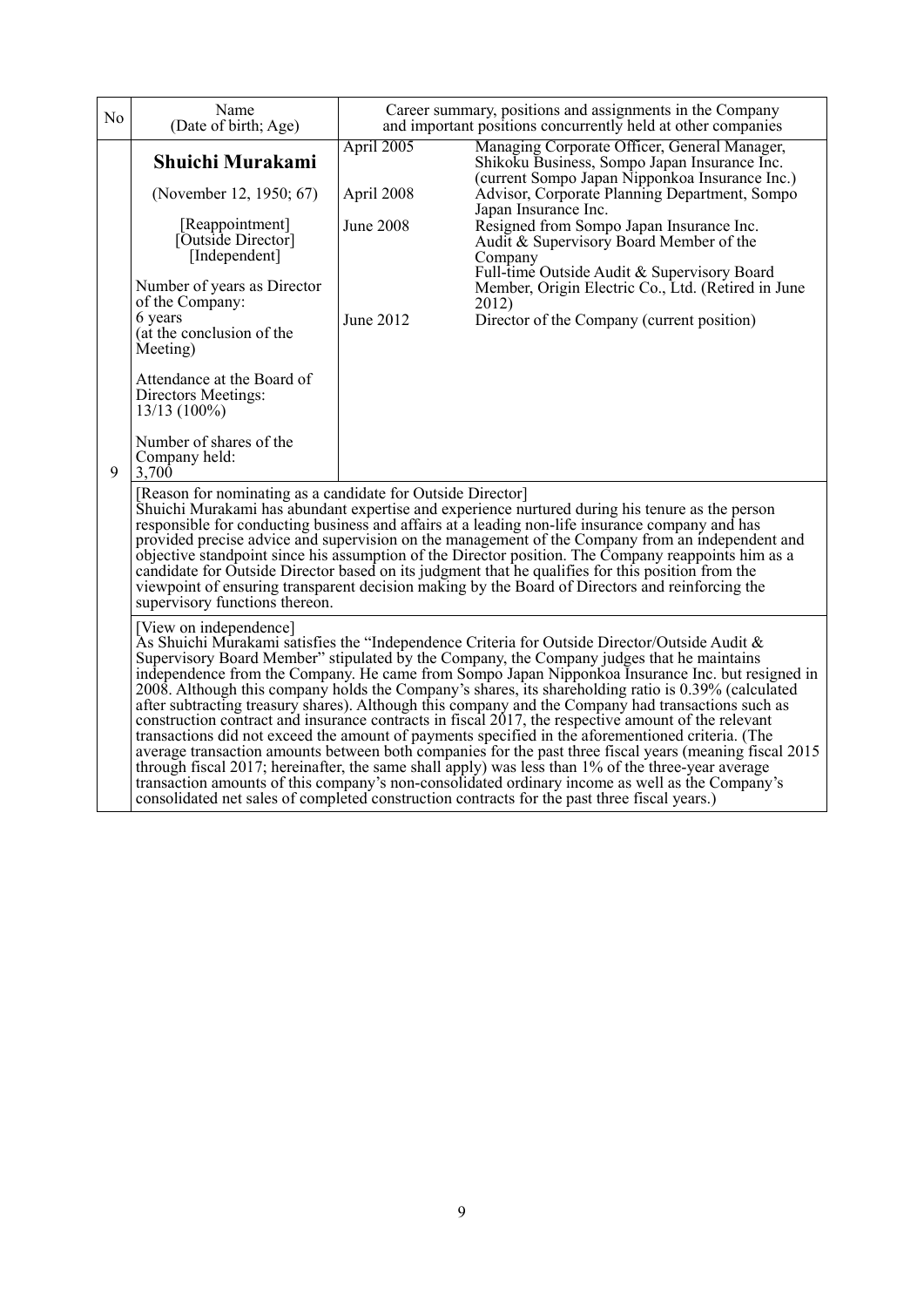| N <sub>o</sub> | Name<br>(Date of birth; Age)                                                                                                                                                                                                                                                                                                                                                                                                                                                                                                                                                                                                                                                                                                                                                                                                                                                                                                                                                                                                |                                                                                                                        | Career summary, positions and assignments in the Company<br>and important positions concurrently held at other companies                                                                                                                                                                                                                                                                                                                                                                                                                                            |  |  |  |
|----------------|-----------------------------------------------------------------------------------------------------------------------------------------------------------------------------------------------------------------------------------------------------------------------------------------------------------------------------------------------------------------------------------------------------------------------------------------------------------------------------------------------------------------------------------------------------------------------------------------------------------------------------------------------------------------------------------------------------------------------------------------------------------------------------------------------------------------------------------------------------------------------------------------------------------------------------------------------------------------------------------------------------------------------------|------------------------------------------------------------------------------------------------------------------------|---------------------------------------------------------------------------------------------------------------------------------------------------------------------------------------------------------------------------------------------------------------------------------------------------------------------------------------------------------------------------------------------------------------------------------------------------------------------------------------------------------------------------------------------------------------------|--|--|--|
| 10             | Hirokazu Hikosaka<br>(December 2, 1960; 57)<br>[Reappointment]<br>[Outside Director]<br>[Independent]<br>Number of years as Director<br>of the Company:<br>1 year<br>(at the conclusion of the<br>Meeting)<br>Attendance at the Board of<br>Directors Meetings:<br>$13/13(100\%)$<br>Number of shares of the<br>Company held:<br>600                                                                                                                                                                                                                                                                                                                                                                                                                                                                                                                                                                                                                                                                                        | April 1983<br>April 1992<br>April 1999<br>April 2005<br>June 2006<br>June 2010<br>April 2014<br>June 2015<br>June 2017 | Joined Asahi Shinkin Bank (Resigned in March<br>1985)<br>Admitted as attorney. Joined Nakajima Law Office<br>(current Nakajima Hikosaka Kubouchi Law Office)<br>(current position)<br>Commissioner, Kanto Federation of Bar<br>Associations<br>Executive Commissioner, Japan Federation of Bar<br>Associations<br>Outside Director, Adways Inc.<br>Audit & Supervisory Board Member, Adways Inc.<br>(current position)<br>Vice President, Tokyo Bar Association<br>Audit & Supervisory Board Member of the<br>Company<br>Director of the Company (current position) |  |  |  |
|                | [Reason for nominating as a candidate for Outside Director]<br>Although Hirokazu Hikosaka has had no experience of directly engaging in corporate management, he<br>has provided valuable advice and supervision on the management of the Company especially in the<br>aspect of legal affairs from an independent and objective standpoint as he has professional expertise and<br>abundant experience as a lawyer. The Company reappoints him as a candidate for Outside Director based<br>on its judgment that he qualifies for this position from the viewpoint of ensuring transparent decision<br>making by the Board of Directors and reinforcing the supervisory functions thereon.<br>[View on independence]<br>As Hirokazu Hikosaka satisfies the "Independence Criteria for Outside Director/Outside Audit &<br>Supervisory Board Member" stipulated by the Company, the Company judges that he maintains<br>independence from the Company. There are no interests including personal, capital and transactional |                                                                                                                        |                                                                                                                                                                                                                                                                                                                                                                                                                                                                                                                                                                     |  |  |  |
|                | Company.                                                                                                                                                                                                                                                                                                                                                                                                                                                                                                                                                                                                                                                                                                                                                                                                                                                                                                                                                                                                                    |                                                                                                                        | relationships between Nakajima Hikosaka Kubouchi Law Office, at which he works as a lawyer, and the                                                                                                                                                                                                                                                                                                                                                                                                                                                                 |  |  |  |
|                | (Notes)<br>$\mathbf{M}_1$ and internal conflict of internal enters horizon the Common confliction function in distance from $\mathbf{D}_{10}$                                                                                                                                                                                                                                                                                                                                                                                                                                                                                                                                                                                                                                                                                                                                                                                                                                                                               |                                                                                                                        |                                                                                                                                                                                                                                                                                                                                                                                                                                                                                                                                                                     |  |  |  |

- 1. No material conflict of interest exists between the Company and any of the above candidates for Director.
- 2. Shuichi Murakami and Hirokazu Hikosaka are candidates for Outside Director.
- 3. For Ryoichi Uenodan, Kazuhide Hayakawa and Yasushi Nakajima, their attendance at the Board of Directors meetings is stated for the meetings during fiscal 2017 held after their assumption of office in June 2017. For Hirokazu Hikosaka, the attendance rate is stated for his attendance at the Board of Directors meetings held during his service as the Outside Audit & Supervisory Board Member and at the Board of Directors meetings during fiscal 2017 held after his assumption of office in June 2017.
- 4. The Company has stipulated in its Articles of Incorporation that it can conclude a limited liability agreement with each Director who is not an executive director to limit his/her liability for damages to a certain degree, and has concluded such limited liability agreements with Eitaro Uenishi, Shuichi Murakami and Hirokazu Hikosaka. If their appointment is approved, the Company intends to continue the limited liability agreement with each of them.

The outline of the aforementioned limited liability agreement is as follows:

- In case a Director causes damage to the Company due to his/her negligence of duty, his/her liability for the damage shall be up to the minimum liability amount provided for in law when said Director's duty is performed in good faith and with no gross negligence.
- 5. The Company has notified Tokyo Stock Exchange of the designation of Shuichi Murakami and Hirokazu Hikosaka as Independent Directors as stipulated in the provisions of the Tokyo Stock Exchange.
- 6. The age of the respective candidates is indicated on a full-year basis at the conclusion of this Annual Shareholders' Meeting.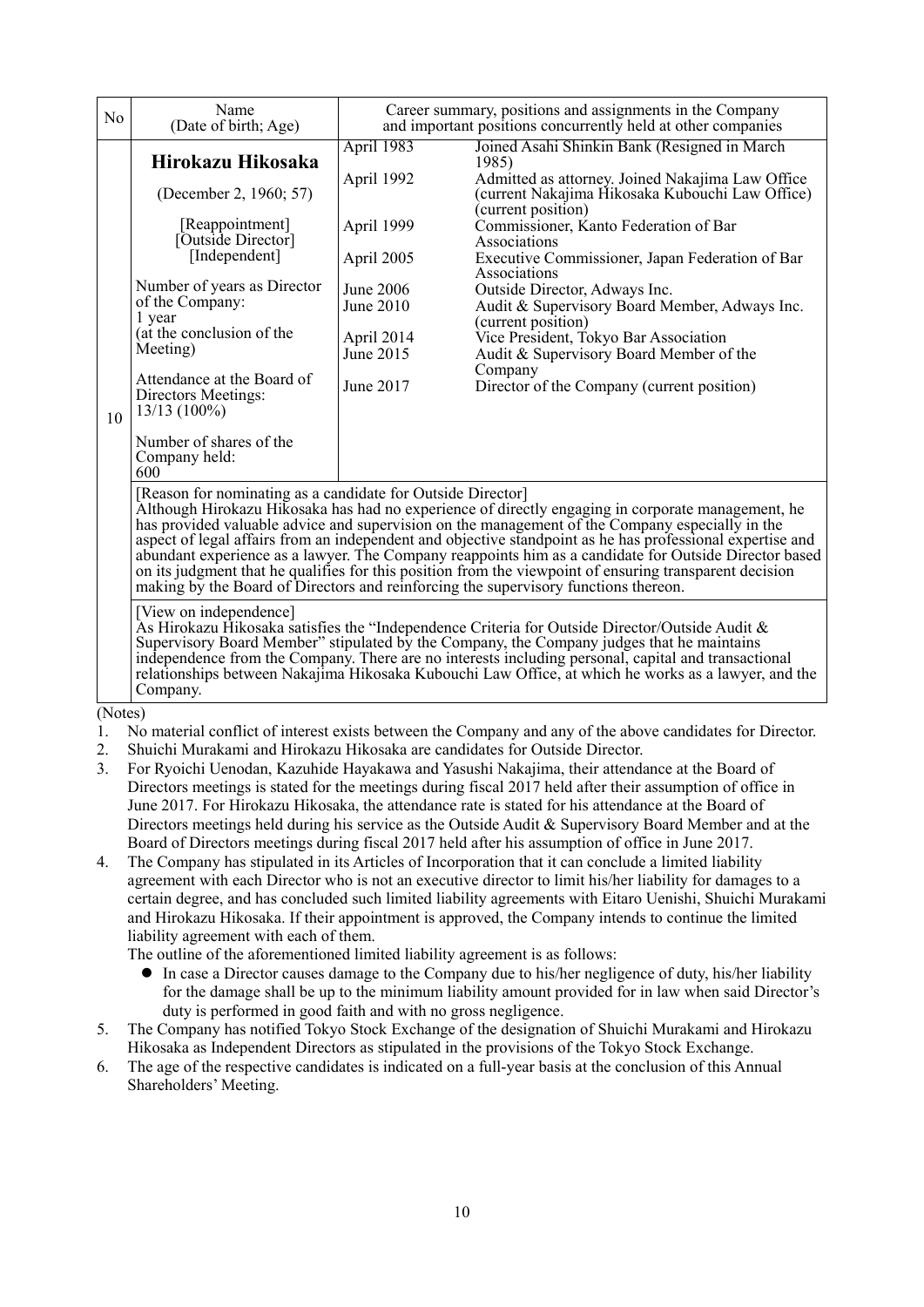# (Reference)

"Independence Criteria for Outside Director/Outside Audit & Supervisory Board Member" In order to increase the soundness and transparency of management, the Company has established the following independence criteria for outside directors and outside audit & supervisory board members. Outside directors and outside audit & supervisory board members are considered to be independent unless any of the following criteria applies.

- 1. Major shareholder<sup>1</sup> of the Company or an Executive thereof;
- 2. Major lender<sup>2</sup> of the Company or an Executive thereof;
- 3. A party whose major client or supplier is the Company<sup>3</sup> or an Executive thereof;
- 4. Major client or supplier of the Company<sup>4</sup> or an Executive thereof;
- 5. Consultant, accountant or legal professional who receives ¥10 million per year in monetary consideration or other property from the Company besides compensation as a director/audit & supervisory board member (if the recipient of such property is a corporation, partnership or other entities, a person who belongs to an entity for which the total amount of money and property received from the Company exceeds 2% of its annual gross revenue);
- 6. Person who receives more than ¥10 million per year in donation from the Company (or Executive thereof, if the recipient of such donation is a corporation, partnership or other entities);
- 7. Person who fell under any of the above-listed items 1. through 6.during the past three years; or
- 8. Relatives within the second degree of kinship of the person (excluding significant persons) who fall under any of the following items (1) through (3).
	- (1) Person who falls under any of the above-listed items 1 through 7;
	- (2) Executive of any subsidiaries of the Company; or
	- (3) Non-Executive director of any subsidiaries of the Company.

(Notes)

- 1. "Major shareholder" refers to a shareholder who holds 10% or more of the voting rights directly or indirectly at the end of the nearest fiscal year.
- 2. "Major lender" refers to a lender to whom the Company has outstanding borrowings in the amount that exceeded 2% of the consolidated total assets of the Company at the end of the nearest fiscal year.
- 3. "A party whose major client or supplier is the Company" refers to a party for whom the average amount of payments received from the Company for the past three fiscal years exceeds 2% of the average consolidated net sales of said party for the past three fiscal years.
- 4. "A major client or supplier of the Company" refers to a party for whom the average amount of payments to the Company for the past three years exceeds 2% of the average consolidated net sales of the Company for the past three fiscal years.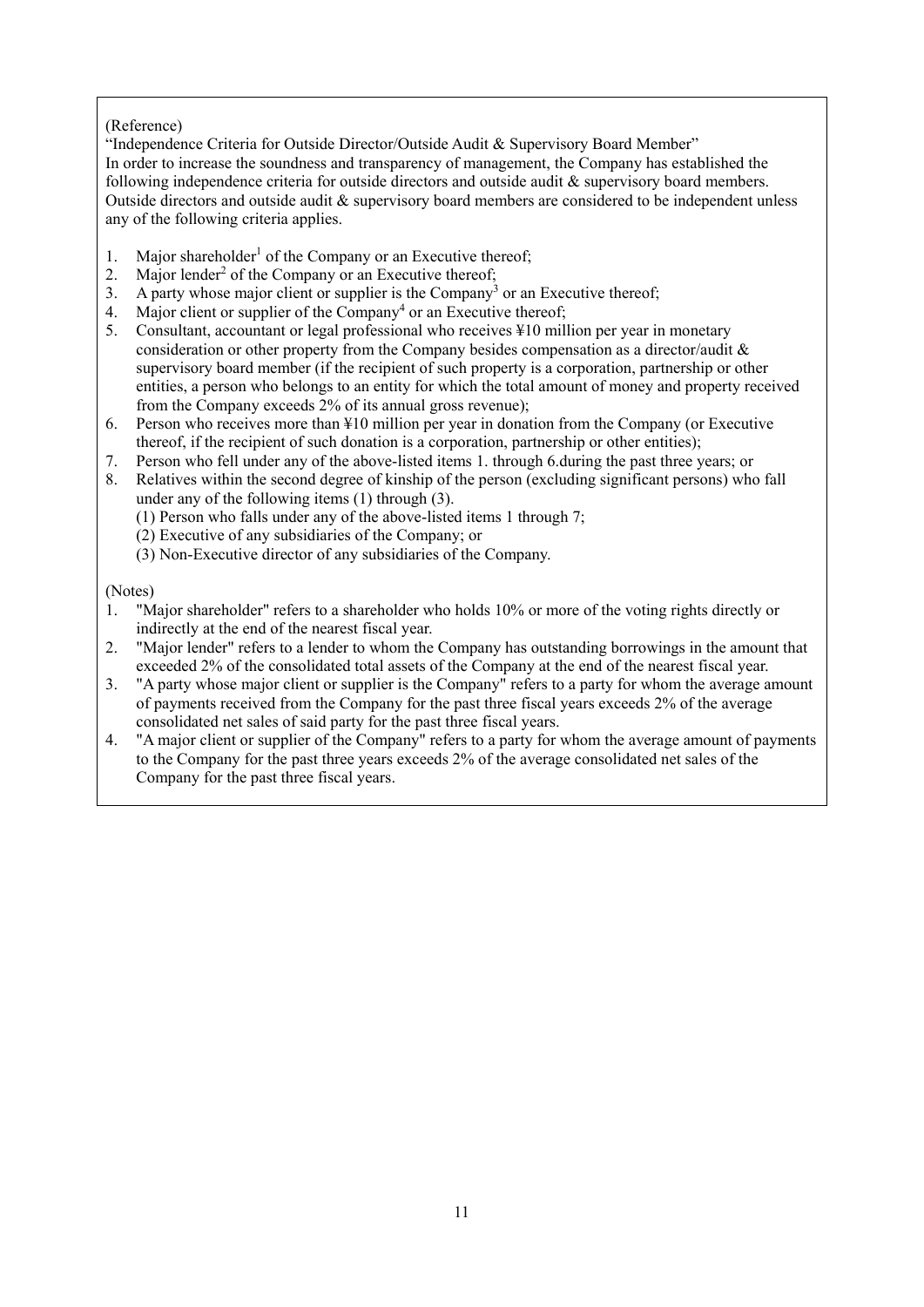## **Proposal No. 4:** Election of One (1) Substitute Audit & Supervisory Board Member

To prepare for a possible vacancy in the number of Audit & Supervisory Board Members, which is stipulated by the relevant laws and regulations, the prior election of one (1) Substitute Audit & Supervisory Board Member is proposed.

The Audit & Supervisory Board has given its prior consent to this Proposal. The candidate is as follows:

| Name<br>(Date of birth; Age)                               | Career summary and positions in the Company<br>and important positions concurrently held at other companies |                                                                                                                                           |  |  |  |
|------------------------------------------------------------|-------------------------------------------------------------------------------------------------------------|-------------------------------------------------------------------------------------------------------------------------------------------|--|--|--|
| Takashi Kouno                                              | April 1978                                                                                                  | Joined The Long-Term Credit Bank of Japan,<br>Limited (current Shinsei Bank, Limited) (Resigned<br>in October 1985)                       |  |  |  |
| (February 22, 1955; 63)                                    | April 1992                                                                                                  | Admitted as attorney. Joined Komatsu & Koma Law<br>Office                                                                                 |  |  |  |
| Number of shares of the Company<br>held:<br>$\overline{0}$ | January 1996<br>June 1997                                                                                   | Established Toranomon Daiichi Law Office<br>Outside Audit & Supervisory Board Member,<br>Tamura Electric Works, Ltd. (current SAXA, Inc.) |  |  |  |
|                                                            | February 2004                                                                                               | Outside Audit & Supervisory Board Member, SAXA<br>Holdings, Inc. (retired in June 2016)                                                   |  |  |  |
|                                                            | April 2004                                                                                                  | Outside Audit & Supervisory Board Member,<br>SAXA, Inc. (retired in June 2016)                                                            |  |  |  |
|                                                            | October 2006                                                                                                | Established Kouno Law Office (current position)                                                                                           |  |  |  |

(Notes)

1. No material conflict of interest exists between the Company and the candidate for Substitute Audit & Supervisory Board Member.

- 2. Takashi Kouno is a candidate for Substitute Outside Audit & Supervisory Board Member.
- 3. Although Takashi Kouno has had no experience of directly engaging in corporate management, the Company appoints him as a candidate for Substitute Outside Audit & Supervisory Board Member based on its judgment that he qualifies for this position as he has professional expertise and abundant experience as a lawyer, and the expectation that he would appropriately perform duties from an objective standpoint to supervise the execution of duties by Directors.
- 4. The Company has stipulated in its Articles of Incorporation that it can conclude a limited liability agreement with each Audit & Supervisory Board Member to limit his/her liability for damages to a certain degree. If Takashi Kouno assumes the position of Audit & Supervisory Board Member, the Company intends to conclude said agreement with him.

The outline of the aforementioned limited liability agreement is as follows:

- In case an Audit & Supervisory Board Member causes damage to the Company due to his/her negligence of duty, his/her liability for the damage shall be up to the minimum liability amount provided for in law when said Audit & Supervisory Board Member's duty is performed in good faith and with no gross negligence.
- 5. If Takashi Kouno assumes the position of Audit & Supervisory Board Member, the Company intends to designate him as an Independent Auditor as stipulated in the provisions of the Tokyo Stock Exchange and notify the Tokyo Stock Exchange of his designation as such.
- 6. The age of the candidate is indicated on a full-year basis at the conclusion of this Annual Shareholders' Meeting.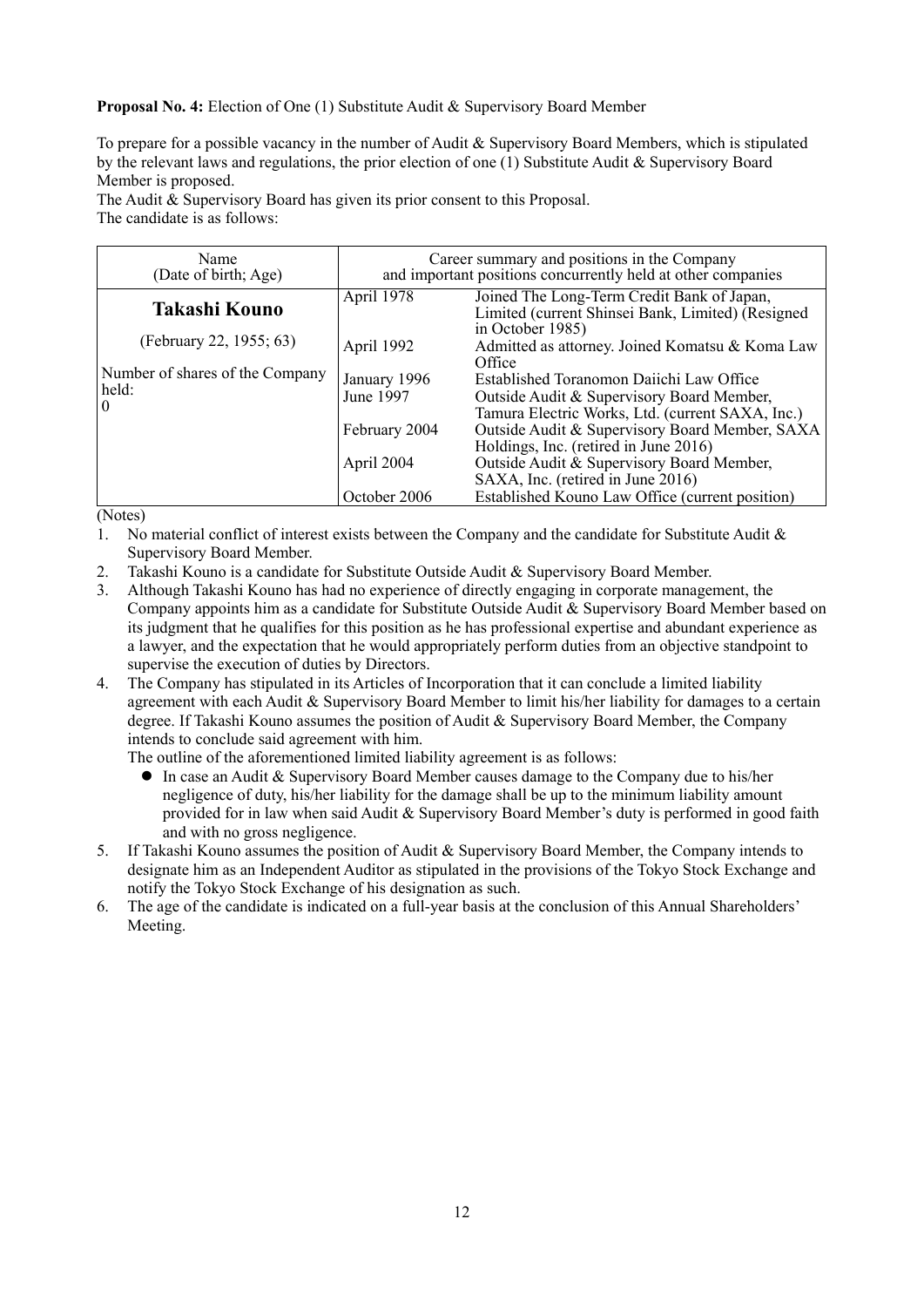[Attached Documents for the 73rd Annual Shareholders' Meeting]

# **Business Report**

(From April 1, 2017, to March 31, 2018)

#### **1. Overview of the Group**

#### **(1) Business Progress and Results**

#### **1) Overview of business**

Looking at the global economy during the fiscal year ended March 31, 2018, the U.S. economy followed a moderate, expansive undertone against a backdrop of an increase in consumer spending and the improvement of corporate performance and employment conditions, and the European economy overall continued a gradual upward momentum, supported by increased consumer spending and exports. The Chinese economy remained steady partly due to governmental economic policies, and the respective economies also remained steady in other Asian regions. The Japanese economy continued a track to gradual recovery with signs of an economic pickup in consumer spending against a backdrop of improved corporate performance, as well as upticks in the employment and income environments.

Given such circumstances, the Taikisha Group's orders received increased 0.7% year-on-year to ¥219,844 million, of which overseas orders received decreased 7.7% year on year to ¥101,577 million, due to an increase in orders received in Japan despite a decrease overseas.

Net sales of completed construction contracts increased 15.6% year-on-year to ¥231,898 million, of which overseas net sales increased 17.6% year-on-year to ¥116,170 million, due to increases in Japan and overseas.

In terms of profits, due to favorable performance of the green technology system business, year-on-year increase was seen in all the following account items. Gross profit on completed construction contracts increased ¥4,622 million year-on-year to ¥32,779 million, operating income increased ¥3,707 million yearon-year to ¥12,180, ordinary income increased ¥3,240 million year-on-year to ¥13,082 million and profit attributable to owners of parent increased ¥949 million year-on-year to ¥7,254 million.

Earnings by reportable segments (including intersegment transactions) are as follows.

#### **[Green Technology System Division]**

Orders received for the fiscal year under review increased year on year, mainly due to increases in orders received in Japan in the industrial HVAC category and in China despite a decrease in Japan in the Building HVAC category. Net sales of completed construction contracts increased year on year mainly due to increases in Japan in the industrial HVAC category and the Building HVAC category. As a result, orders received in this segment increased 13.1% year-on-year to ¥147,511 million. Of this figure, orders for the Building HVAC category decreased 10.5% year-on-year to ¥43,612 million whereas those for the Industrial HVAC category increased 27.2% year-on-year to ¥103,898 million. Net sales of completed construction contracts increased 12.3% year-on-year to ¥139,948 million. Of this figure, sales of the Building HVAC category increased 4.5% year-on-year to ¥45,845 million and those of the Industrial HVAC category increased 16.6% year-on-year to ¥94,103 million. Segment profit (ordinary income) increased ¥1,904 million year-on-year to ¥11,885 million.

#### **[Paint Finishing System Division]**

Orders received for the fiscal year under review decreased year-on-year mainly due to a decrease in orders received in North America as a reaction to large-scale capital investments by automobile manufacturers in the previous year, despite increases in China and Southeast Asia. Net sales of completed construction contracts increased due to the increased turnover of construction contracts in North America despite a decrease in China.

As a result, orders received in this segment decreased 17.7% year-on-year to ¥72,333 million. Net sales of completed construction contracts increased 21.0% year-on-year to ¥92,029 million. Segment profit (ordinary income) amounted to ¥1,160 million (compared with a segment loss (ordinary loss) of ¥115 million for the previous fiscal year).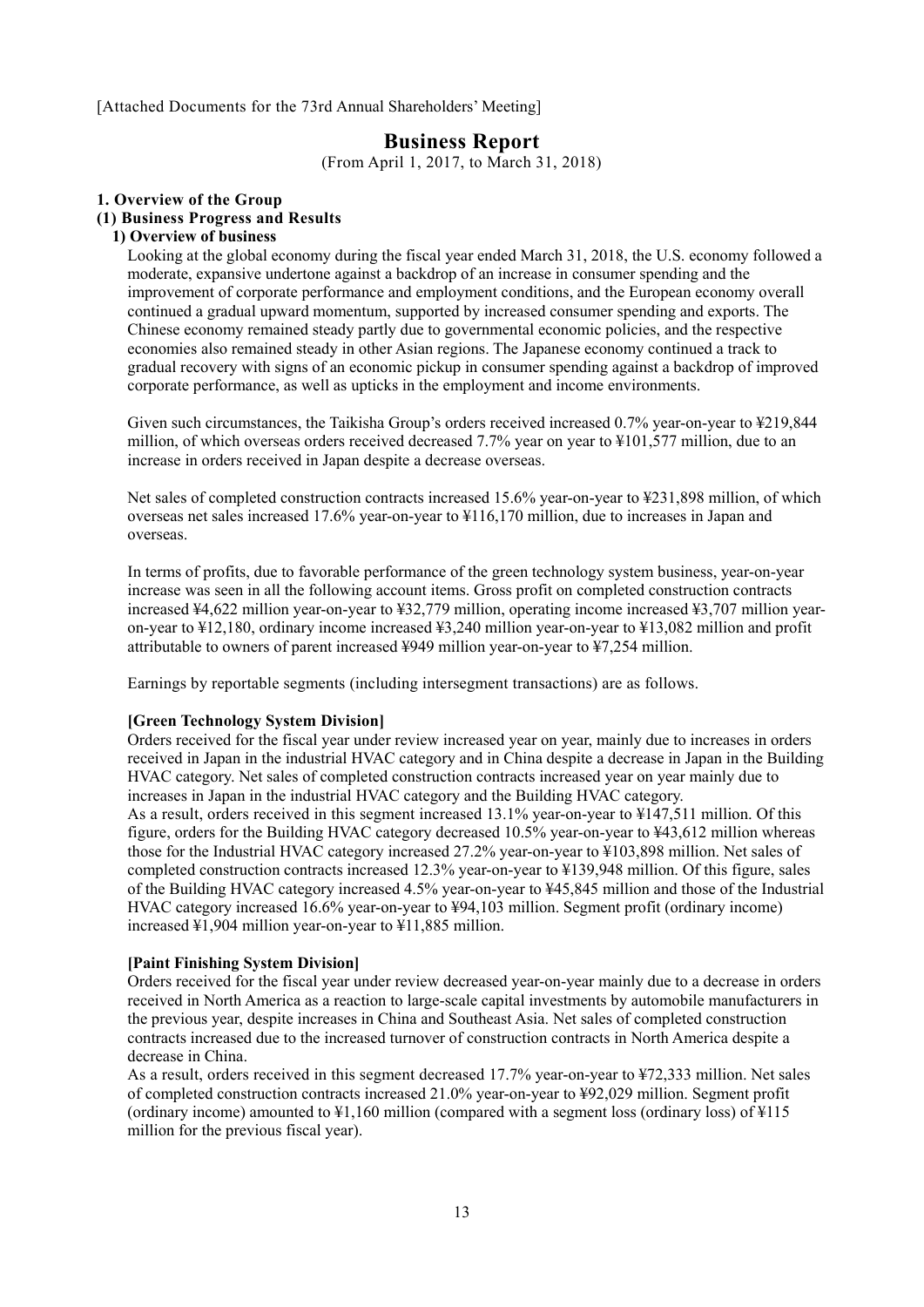#### **Orders received, net sales of completed construction contracts and construction carried forward by business segment**  (Millions of yen)

| TMITHOIIS OF ACITY                       |                                             |                                    |                       |                       |                                                        |                                 |
|------------------------------------------|---------------------------------------------|------------------------------------|-----------------------|-----------------------|--------------------------------------------------------|---------------------------------|
| Category                                 |                                             | Construction<br>brought<br>forward | Orders<br>received    | Total                 | Net sales of<br>completed<br>construction<br>contracts | Construction<br>carried forward |
| Green                                    | <b>Building</b><br><b>HVAC</b>              | 54,472                             | 43,612                | 98,084                | 45,845                                                 | 52,239                          |
| Technology<br>System                     | Industrial<br><b>HVAC</b>                   | 40,915                             | 103,898               | 144,814               | 94,093                                                 | 50,720                          |
| Division                                 | Subtotal<br>[overseas]                      | 95,387<br>[19, 702]                | 147,511<br>[40, 543]  | 242,898<br>[60, 246]  | 139,938<br>[37, 192]                                   | 102,960<br>[23,053]             |
| Paint<br>Finishing<br>System<br>Division | Paint<br>finishing<br>systems<br>[overseas] | 75,908<br>[69, 294]                | 72,333<br>[61,033]    | 148,242<br>[130, 328] | 91,960<br>[78, 977]                                    | 56,281<br>[51, 351]             |
| Total<br>[overseas]                      |                                             | 171,296<br>[88,997]                | 219,844<br>[101, 577] | 391,141<br>[190, 575] | 231,898<br>[116, 170]                                  | 159,242<br>[74, 404]            |

(Note)

Regarding foreign exchange translation of contracts brought forward from previous year in foreign subsidiaries, fluctuation amount because of foreign exchange is adjusted in the beginning balance of construction contracts brought forward. In this consolidated fiscal year, construction contracts of BTE Co., Ltd. is included in the beginning balance of construction contracts because this company is included in the scope of consolidation.

As for the non-consolidated performance of the Company, orders received totaled ¥125,703 million (a 12.0% year-on-year increase) and net sales of completed construction contracts totaled ¥123,584 million (a 17.3% year-on-year increase). Profit of the Company was ¥7,899 million (a year-on-year increase of ¥648 million).

### **2) Capital expenditures**

There is nothing of significance to mention for the fiscal year under review.

### **3) Financing**

There is nothing of significance to mention for the fiscal year under review.

- **(2) Transfer of Business, Absorption-Type Company Split and Incorporation-Type Company Split**  Not applicable.
- **(3) Business Assigned from Other Companies**  Not applicable.
- **(4) Succession of Rights and Obligations regarding Other Entities' Business due to Absorption-Type or Incorporation-Type Company Split**  Not applicable.
- **(5) Acquisition or Disposition of Shares and Other Equity Interests or Share Subscription Rights of Other Companies**

Not applicable.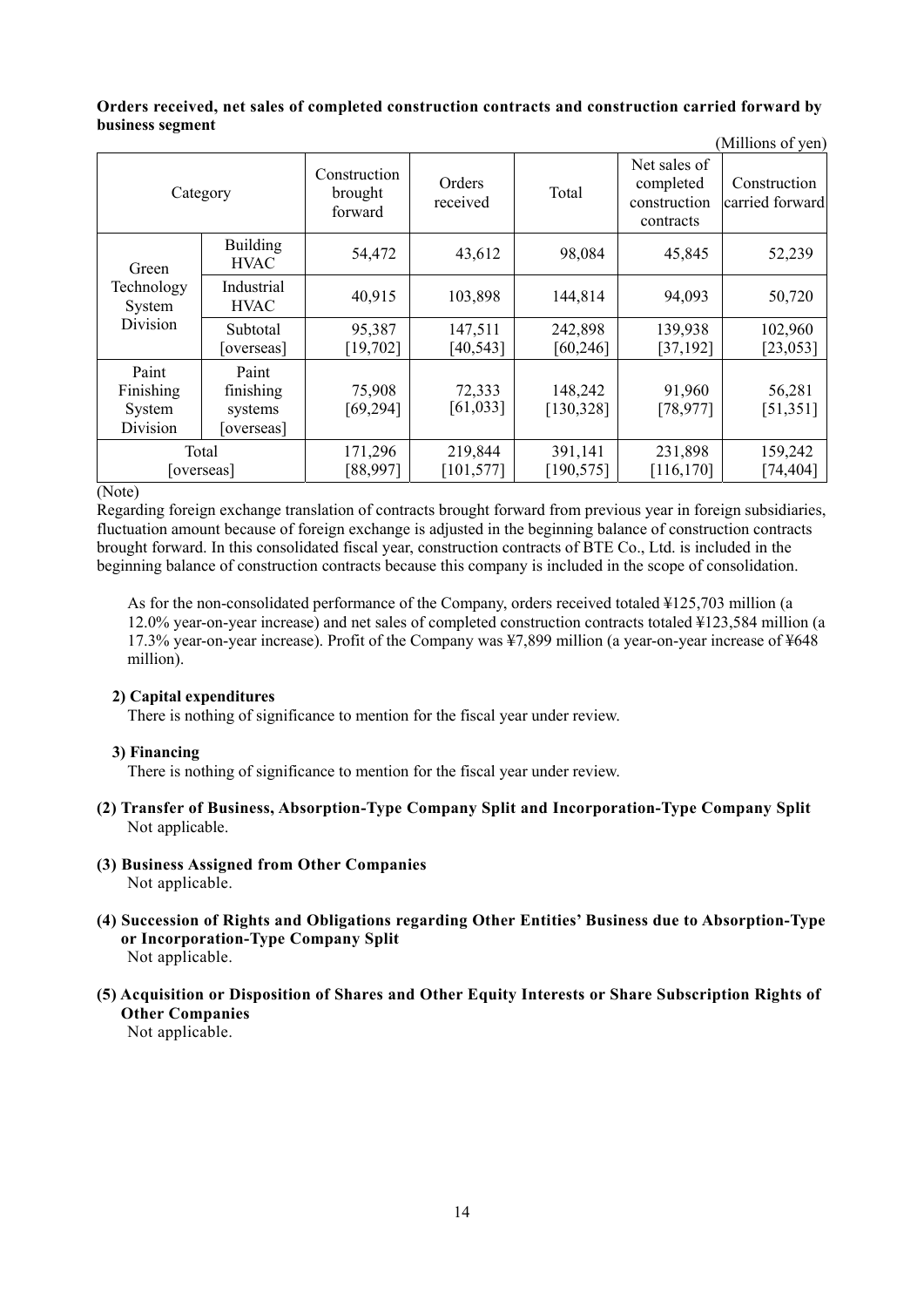# **(6) Changes in Assets and Income**

# **1) Changes in operating results**

| $\epsilon$ and $\epsilon$ is the spectrum $\epsilon$<br>(Millions of yen) |                                             |                                             |                                             |                                             |                                                                                           |  |  |  |
|---------------------------------------------------------------------------|---------------------------------------------|---------------------------------------------|---------------------------------------------|---------------------------------------------|-------------------------------------------------------------------------------------------|--|--|--|
|                                                                           | Year ended<br>March 31, 2014<br>(69th term) | Year ended<br>March 31, 2015<br>(70th term) | Year ended<br>March 31, 2016<br>(71st term) | Year ended<br>March 31, 2017<br>(72nd term) | Year ended<br>March 31, 2018<br>$(73rd \text{ term})$<br>This consolidated<br>fiscal year |  |  |  |
| Orders received                                                           | 189,026                                     | 187,311                                     | 221,764                                     | 218,323                                     | 219,844                                                                                   |  |  |  |
| Net sales of<br>completed<br>construction<br>contracts                    | 185,421                                     | 183,648                                     | 212,424                                     | 200,604                                     | 231,898                                                                                   |  |  |  |
| Ordinary income                                                           | 9,292                                       | 9,579                                       | 12,343                                      | 9,842                                       | 13,082                                                                                    |  |  |  |
| Profit<br>attributable to<br>owners of parent                             | 4,155                                       | 6,084                                       | 7,084                                       | 6,305                                       | 7,254                                                                                     |  |  |  |
| Basic earnings<br>per share (Yen)                                         | 116.08                                      | 172.64                                      | 204.35                                      | 183.16                                      | 212.40                                                                                    |  |  |  |
| Total assets                                                              | 166,680                                     | 188,283                                     | 189,566                                     | 199,024                                     | 216,980                                                                                   |  |  |  |
| Net assets                                                                | 84,712                                      | 99,669                                      | 95,921                                      | 100,184                                     | 110,650                                                                                   |  |  |  |
| Net assets per<br>share (Yen)                                             | 2,282.56                                    | 2,690.76                                    | 2,633.60                                    | 2,799.30                                    | 3,087.51                                                                                  |  |  |  |

#### (Note)

"Basic earnings per share" is calculated based on the average number of shares outstanding during the year after subtracting treasury shares. "Net assets per share" is calculated based on the total number of issued shares at the end of the year after subtracting treasury shares. The number of treasury shares do not include the number of the Company's shares held by Trust & Custody Services Bank, Ltd. (Trust E Account), because of the introduction of ESOP (Employee Stock Ownership Plan).

# **2) Changes in net sales of completed construction contracts by business segment**

|                                          |                                | $\blacksquare$ ) changes in het sures of completed construction contructs $\kappa_f$ business segment |                                                |                                                |                                                | (Millions of yen)                                                                          |
|------------------------------------------|--------------------------------|-------------------------------------------------------------------------------------------------------|------------------------------------------------|------------------------------------------------|------------------------------------------------|--------------------------------------------------------------------------------------------|
|                                          |                                | Year ended<br>March 31,<br>2014<br>(69th term)                                                        | Year ended<br>March 31,<br>2015<br>(70th term) | Year ended<br>March 31,<br>2016<br>(71st term) | Year ended<br>March 31,<br>2017<br>(72nd term) | Year ended<br>March 31,<br>2018<br>$(73rd$ term $)$<br>This<br>consolidated<br>fiscal year |
| Green                                    | <b>Building</b><br><b>HVAC</b> | 36,455                                                                                                | 40,827                                         | 43,608                                         | 43,857                                         | 45,845                                                                                     |
| Technology<br>System<br>Division         | Industrial<br><b>HVAC</b>      | 78,989                                                                                                | 75,307                                         | 91,214                                         | 80,704                                         | 94,093                                                                                     |
|                                          | Subtotal                       | 115,444                                                                                               | 116,134                                        | 134,822                                        | 124,561                                        | 139,938                                                                                    |
| Paint<br>Finishing<br>System<br>Division | Paint<br>finishing<br>systems  | 69,976                                                                                                | 67,513                                         | 77,602                                         | 76,043                                         | 91,960                                                                                     |
| Total<br>[overseas]                      |                                | 185,421<br>[114,214]                                                                                  | 183,648<br>[101, 344]                          | 212,424<br>[117, 881]                          | 200,604<br>[98, 820]                           | 231,898<br>[116, 170]                                                                      |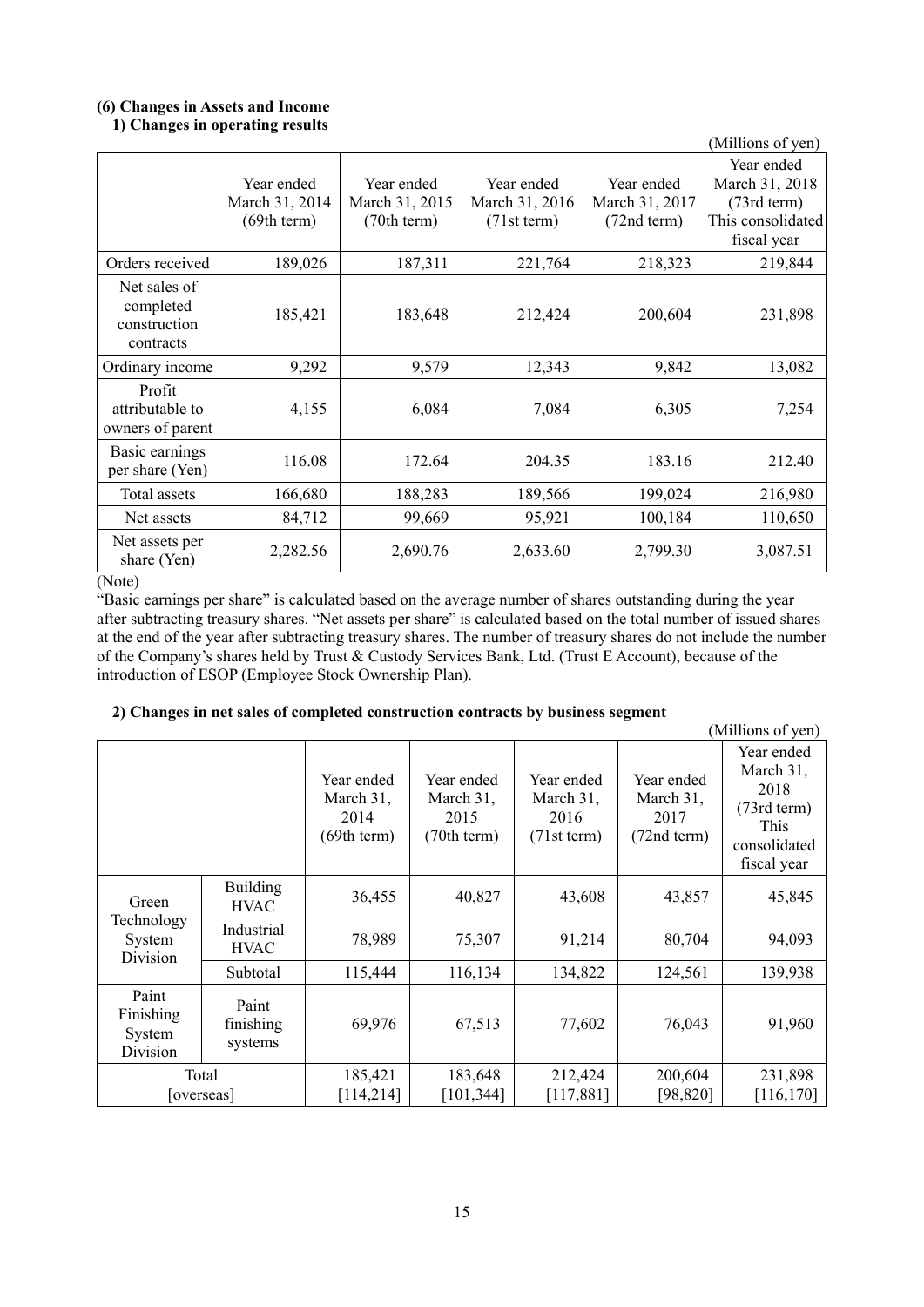#### **(7) Issues to Be Addressed**

# **[Basic management policy]**

The Company and its subsidiaries will globally expand their business areas and pursue stable and sustainable growth in compliance with the "Customers first" spirit as Taikisha's mission statement, and based on environmentally compliant technologies through our expertise in "Energy, Air, and Water" represented by the company name "Taikisha." To this end, we will further create an attractive company for all stakeholders and contribute to society.

#### **1) Reinforcing management base**

To flexibly and swiftly respond to social needs and environmental changes in markets, and practice the basic management policy stated above, the Company intends to reinforce its management base with the following proactive initiatives: (a) enhance and streamline corporate governance, (b) reinforce the global compliance system, (c) develop capabilities of human resources, and (d) carry out strategic investments to fortify its business base.

Specific action plans, which serve to help realize these initiatives, are incorporated in the annual action policies at the respective departments, and each department in charge continues its own activities to this end while getting back to the basics of these initiatives.

The outline and the progress of the Mid-Term Business Plan (from the fiscal year ended March 2017 through the fiscal year ending March 2019), which was released on May 16, 2016, are as follows:

|                                                  |                                                                            |                                                                            | (Billions of yen)                                                |
|--------------------------------------------------|----------------------------------------------------------------------------|----------------------------------------------------------------------------|------------------------------------------------------------------|
|                                                  | Actual performance for<br>the consolidated fiscal<br>year ended March 2017 | Actual performance for<br>the consolidated fiscal<br>year ended March 2018 | Targets for the<br>consolidated fiscal year<br>ending March 2019 |
| Orders received                                  | 218.3                                                                      | 219.8                                                                      | 213.0                                                            |
| Net sales of completed<br>construction contracts | 200.6                                                                      | 231.8                                                                      | 208.1                                                            |
| Operating income                                 | 8.47                                                                       | 12.18                                                                      | 12.3                                                             |
| Ordinary income                                  | 9.84                                                                       | 13.08                                                                      | 13.0                                                             |
| Profit attributable to<br>owners of parent       | 6.30                                                                       | 7.25                                                                       | 7.5                                                              |

### **2) Business development with an emphasis on high-growth markets and fields**

The Company has two mainstay business divisions: the Green Technology System Division, which encompasses relevant businesses ranging from the design and construction of HVAC equipment for buildings to the engineering of production facilities, and the Paint Finishing System Division, which engages in engineering mainly for automobile paint plants.

The Green Technology System Division intends to continue expanding business operations not only in Japan but also in overseas markets. Its priority is on developing environmental businesses, including plant designs that minimize environmental impact to meet the needs of a low-carbon society, innovative engineering for the renovation of existing equipment/facilities and to raise production efficiency, sales of high-efficiency exhaust gas treatment systems and exploitation of new business fields such as the plant factory system. Moreover, more stringent cost controls will be pursued to strengthen earnings capacity. The Paint Finishing System Division intends to develop the total engineering-oriented business that aims to improve painting and coating efficiency for automobiles, as well as reduce the energy impact of the whole paint plant. For the paint plants that will be newly established and renovated in India, China, the United Stated and Europe, the Company will work to rack up profits by increasing orders received not only from Japanese automobile manufacturers but also locally capitalized counterparts. Moreover, business expansion will be pursued in peripheral fields including the business for paint finishing systems other than automobiles such as aircraft, painting technology commensurate with new materials and conveyor systems.

### **3) Compliance-based management**

In accordance with the aforementioned basic management policy, the Company formulated the Management Vision: To conduct transactions through free and fair competition by abiding by the laws and their spirit, and to contribute to our customers, partners, shareholders, employees, community, society and global environment through transparency and high ethical standards.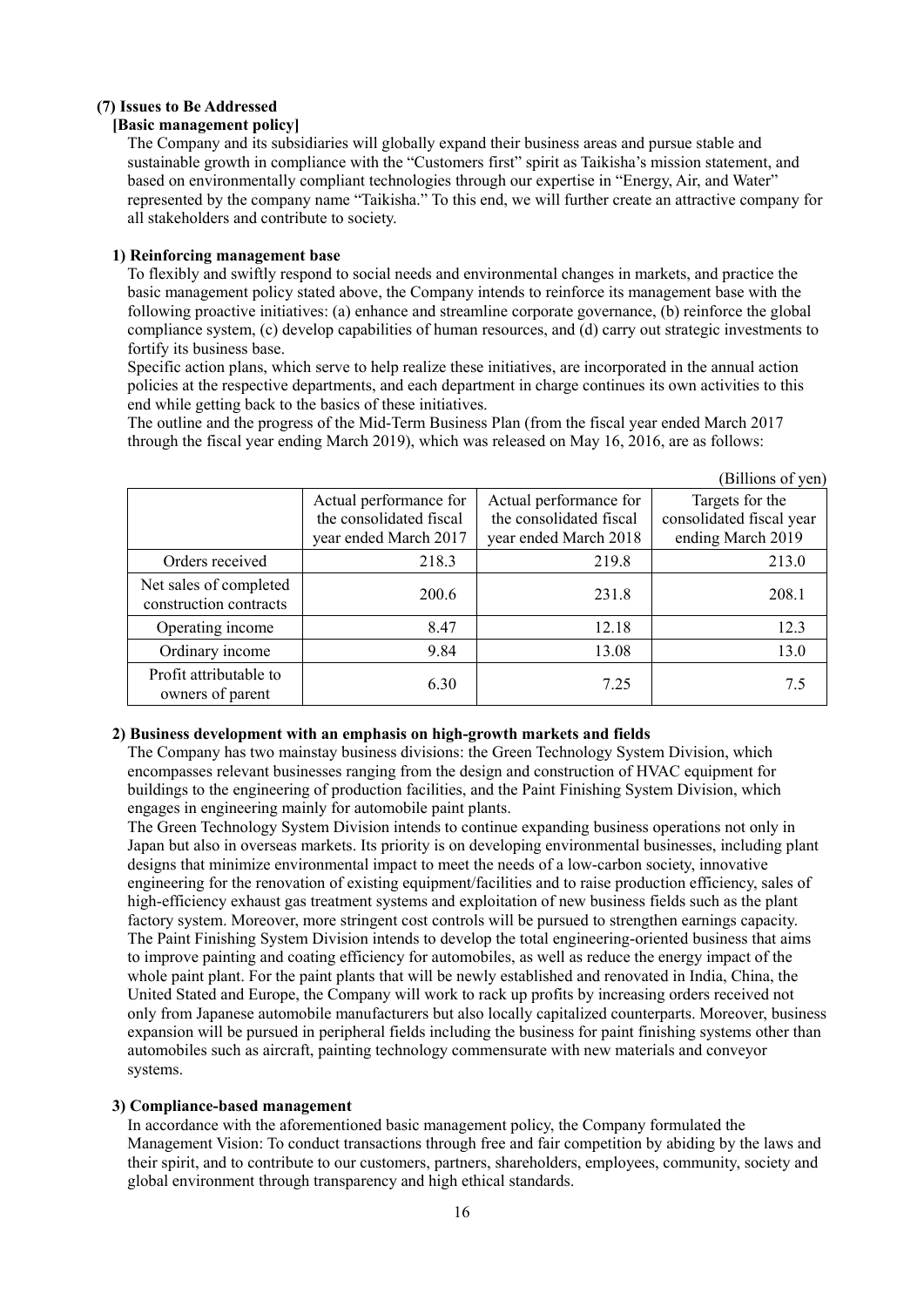The Management Vision expresses the Company's resolution of creating value for all stakeholders surrounding the Company and fulfilling its corporate social responsibility on the basis of legal compliance. Specific measures are carried out for enhanced compliance, including the holding of compliance-based training sessions for executives and employees; the streamlining and disseminating of internal reporting systems; and the verification of compliance status at the meetings of the Compliance Committee, held monthly in principle.

The Company will strive to continue promoting management supported by compliance-based, transparent and highly ethical management values.

| o) organiteame oubsidiar les                            |                               |                                                       |                                                                                                                             |
|---------------------------------------------------------|-------------------------------|-------------------------------------------------------|-----------------------------------------------------------------------------------------------------------------------------|
| Company name                                            | Capital                       | Percentage of voting<br>rights held by the<br>Company | Principal business                                                                                                          |
| San Esu Industry Co., Ltd.                              | ¥100 million                  | 87.75%                                                | Pipework, sheet metal work and<br>can manufacturing work, as<br>well as manufacture and sales<br>of machinery and equipment |
| Nippon Noise Control Ltd.                               | ¥30 million                   | 100.00%                                               | Design, manufacture, sales and<br>installation of silencer and<br>vibration-proof equipment                                 |
| Tokyo Taikisha Service Ltd.                             | ¥20 million                   | 100.00%                                               | Design and installation of<br><b>HVAC</b> systems                                                                           |
| <b>TKS Industrial Company</b>                           | USD 10 thousand               | 100.00%                                               | Design and installation of paint<br>finishing and HVAC systems                                                              |
| Encore Automation LLC <sup>1,3</sup>                    |                               | 51.00%                                                | Design and installation of paint<br>systems and plants for<br>automobile industry and<br>aviation industry                  |
| Taikisha Canada Inc. <sup>1</sup>                       | CAD 442 thousand              | 100.00%                                               | Design and installation of paint<br>finishing and HVAC systems                                                              |
| Taikisha de Mexico,<br>$S.A.$ de $C.V.1$                | <b>MXN 11,729</b><br>thousand | 100.00%                                               | Design and installation of paint<br>finishing and HVAC systems                                                              |
| Taikisha Mexicana Service S.A.<br>de $C.V.^1$           | MXN 100 thousand              | 100.00%                                               | Design and installation of paint<br>finishing and HVAC systems, as<br>well as temporary staffing<br>services                |
| Taikisha do Brasil Ltda. <sup>1</sup>                   | BRL 8,107 thousand            | 100.00%                                               | Design and installation of paint<br>finishing and HVAC systems                                                              |
| Taikisha (Singapore)<br>Pte. Ltd.                       | SGD 20 million                | 100.00%                                               | Design and installation of<br>HVAC and paint finishing<br>systems                                                           |
| Taikisha (Thailand)<br>Co., Ltd. <sup>1</sup>           | THB 40 million                | 85.65%                                                | Design and installation of<br>HVAC and paint finishing<br>systems                                                           |
| Taikisha Trading (Thailand)<br>Co., Ltd. <sup>1</sup>   | THB 5 million                 | 98.60%                                                | Exports and imports of HVAC<br>and paint finishing systems and<br>other products for plants                                 |
| Thaiken Maintenance &<br>Service Co., Ltd. <sup>1</sup> | THB 5 million                 | 100.00%                                               | Maintenance services and<br>small-scale works, etc.                                                                         |
| Token Interior & Design Co.,<br>$Ltd.$ <sup>1</sup>     | THB 20 million                | 83.40%                                                | Manufacture and sales of<br>interior goods and materials                                                                    |
| TKA Co., Ltd. <sup>1</sup>                              | THB 5 million                 | 96.00%                                                | Manufacture and sales of<br>precision machinery parts                                                                       |

#### **(8) Significant Subsidiaries**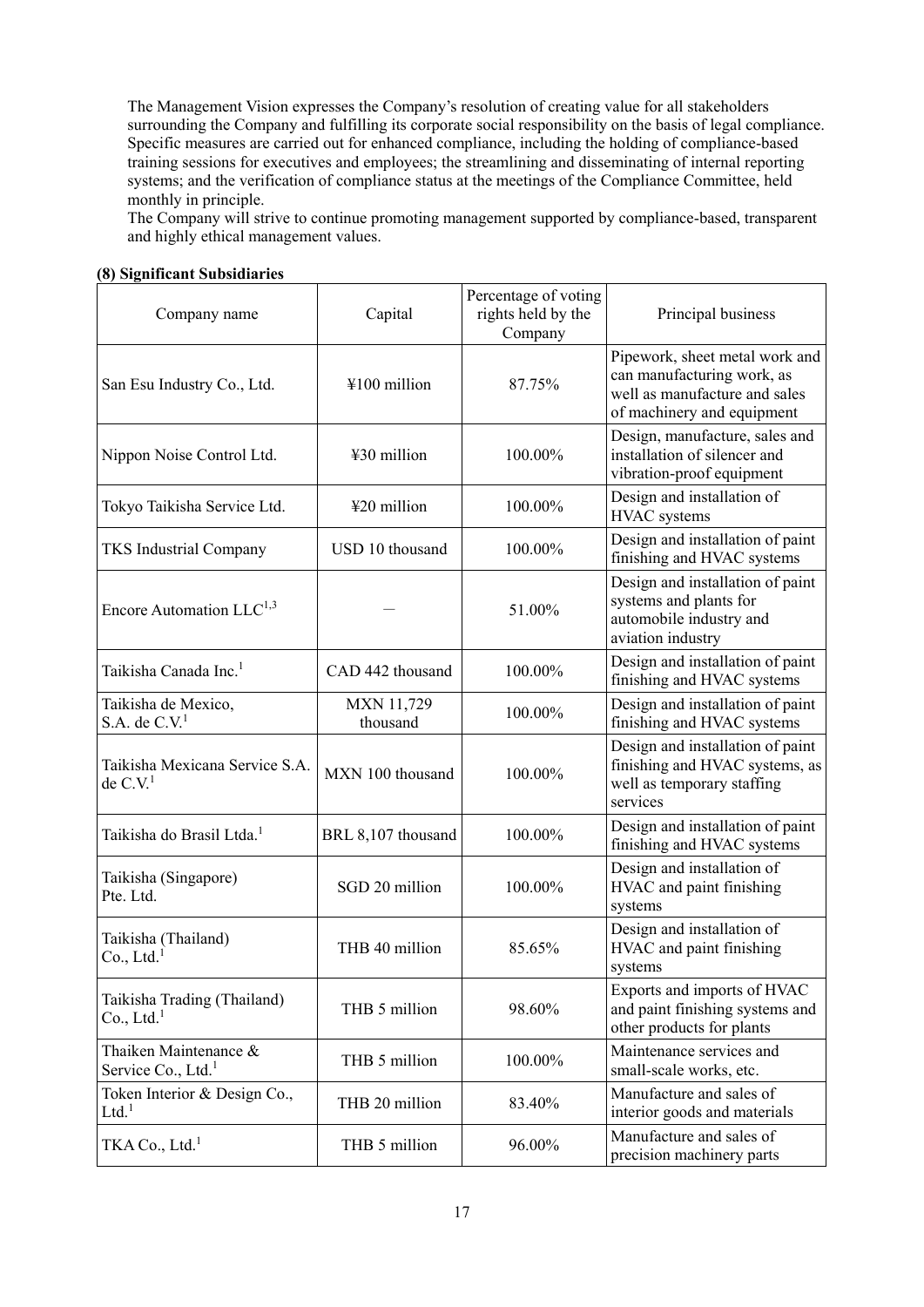| Company name                                                 | Capital            | Percentage of voting<br>rights held by the<br>Company | Principal business                                                                                                                                                                       |
|--------------------------------------------------------------|--------------------|-------------------------------------------------------|------------------------------------------------------------------------------------------------------------------------------------------------------------------------------------------|
| BTE Co., Ltd. $1,2,4$                                        | THB 20 million     | 50.00%                                                | Assembly and installation of<br>switchboards and control panels                                                                                                                          |
| Token Myanmar Co., Ltd. <sup>1</sup>                         | USD 200 thousand   | 90.00%                                                | Interior decoration-related<br>design and installation                                                                                                                                   |
| Taikisha Engineering (M)<br>Sdn. Bhd.                        | MYR 750 thousand   | 100.00%                                               | Design and installation of<br>HVAC and paint finishing<br>systems                                                                                                                        |
| P.T. Taikisha Indonesia<br>Engineering                       | IDR 982 million    | 98.91%                                                | Design and installation of<br>HVAC and paint finishing<br>systems                                                                                                                        |
| P.T. Taikisha Manufacturing<br>Indonesia                     | IDR 87,531 million | 99.98%                                                | Painting of automobile parts                                                                                                                                                             |
| Taikisha Philippines Inc. <sup>2</sup>                       | PHP 22 million     | 40.00%                                                | Design and installation of<br>HVAC and paint finishing<br>systems                                                                                                                        |
| Taikisha Vietnam<br>Engineering Inc.                         | VND 3,895 million  | 100.00%                                               | Design and installation of<br>HVAC and paint finishing<br>systems                                                                                                                        |
| Taikisha (Cambodia) Co., Ltd.                                | USD 300 thousand   | 100.00%                                               | Design and installation of<br>HVAC and paint finishing<br>systems                                                                                                                        |
| Taikisha Myanmar Co., Ltd. <sup>1</sup>                      | USD 2 million      | 100.00%                                               | Design, installation and<br>maintenance of HVAC and<br>paint finishing systems                                                                                                           |
| WuZhou Taikisha Engineering<br>Co., Ltd.                     | CNY 51 million     | 70.00%                                                | Design and installation of<br>HVAC and paint finishing<br>systems                                                                                                                        |
| Beijing Wuzhou Taikisha<br>Equipment Co., Ltd. <sup>1</sup>  | CNY 800 thousand   | 100.00%                                               | Manufacture, installation,<br>adjustment and repair of paint<br>finishing, HVAC and pollution<br>control systems, as well as<br>sales of machinery, equipment<br>and electronic products |
| Tianjin Taikisha Paint<br>Finishing System Ltd. <sup>1</sup> | CNY 73 million     | 90.00%                                                | Research, development,<br>manufacture, sales and<br>maintenance of paint systems                                                                                                         |
| Taikisha Hong Kong Limited                                   | HKD 2 million      | 100.00%                                               | Design and installation of<br>HVAC and paint finishing<br>systems                                                                                                                        |
| Taikisha (Taiwan) Ltd.                                       | TWD 230 million    | 100.00%                                               | Design and installation of<br>HVAC and paint finishing<br>systems                                                                                                                        |
| Taikisha Korea Ltd.                                          | KRW 700 million    | 80.00%                                                | Design and installation of<br>paint finishing and HVAC<br>systems                                                                                                                        |
| Taikisha Engineering India<br>Private Ltd.                   | INR 6 million      | 55.00%                                                | Design and installation of<br>paint finishing and HVAC<br>systems                                                                                                                        |
| Geico S.p.A.                                                 | EUR 3 million      | 51.00%                                                | Design and installation of<br>paint systems and plants for<br>automobile industry                                                                                                        |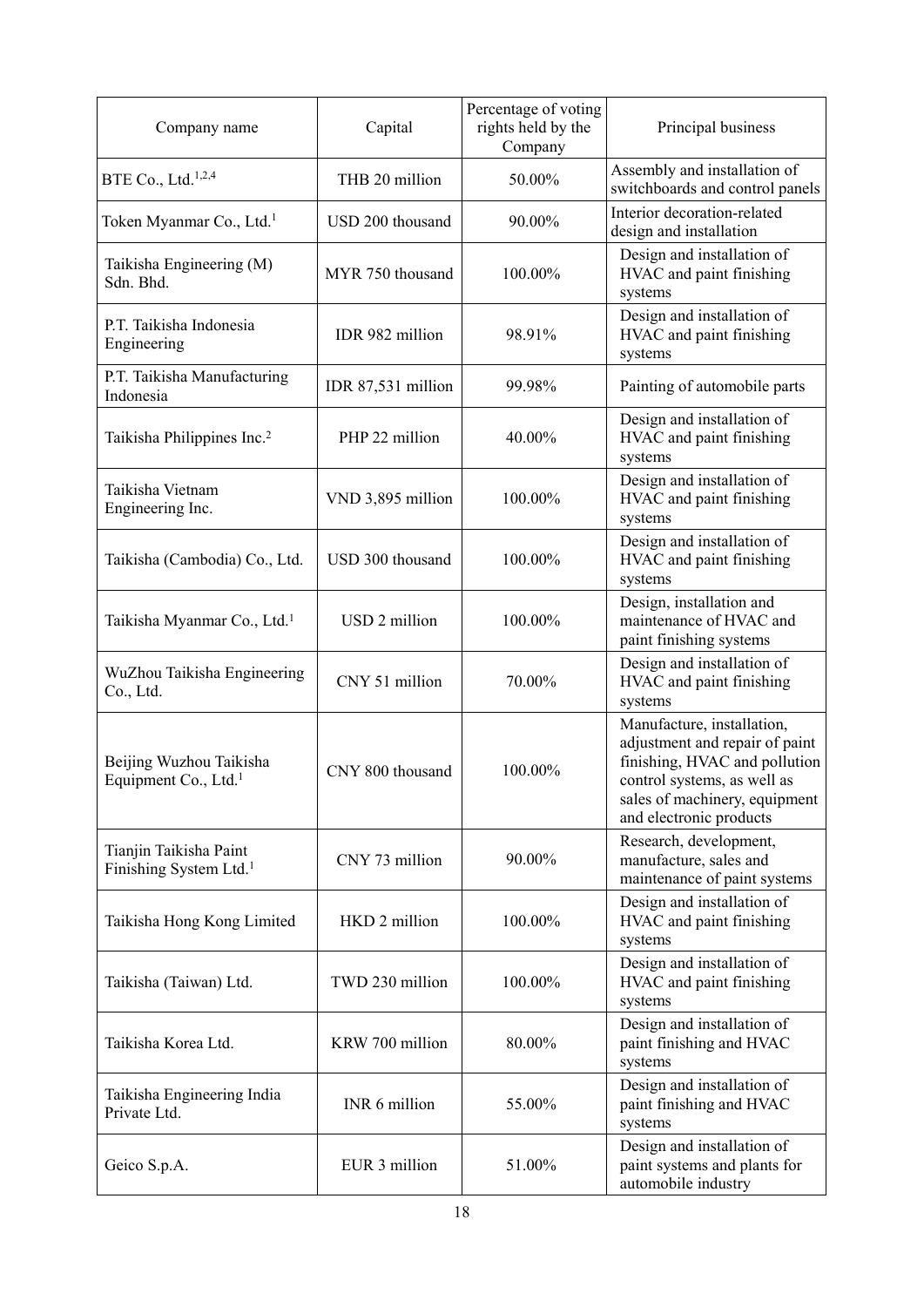| Company name                                             | Capital            | Percentage of voting<br>rights held by the<br>Company | Principal business                                                                |
|----------------------------------------------------------|--------------------|-------------------------------------------------------|-----------------------------------------------------------------------------------|
| J-CO America Corporation <sup>1</sup>                    | USD 300 thousand   | 100.00%                                               | Design and installation of<br>paint systems and plants for<br>automobile industry |
| Geico Taikisha Europe Ltd. <sup>1</sup>                  | EUR 4 million      | 100.00%                                               | Design and installation of<br>paint finishing and HVAC<br>systems                 |
| J-CO Mexico, S. de R.L. de<br>C.V <sup>1</sup>           | MXN 272 thousand   | 100.00%                                               | Design and installation of<br>paint systems and plants for<br>automobile industry |
| Geico Brasil Ltda. <sup>1</sup>                          | BRL 5,500 thousand | 100.00%                                               | Design and installation of<br>paint systems and plants for<br>automobile industry |
| Geico Paint Shop India Private<br>Limited <sup>1</sup>   | INR 3 million      | 100.00%                                               | Design and installation of<br>paint systems and plants for<br>automobile industry |
| Geico Painting System<br>(Suzhou) Co., Ltd. <sup>1</sup> | CNY 25 million     | 100.00%                                               | Design and installation of<br>paint systems and plants for<br>automobile industry |
| "Geico Russia" LLC <sup>1</sup>                          | RUB 6 million      | 100.00%                                               | Design and installation of<br>paint systems and plants for<br>automobile industry |

(Notes)

1. For the companies marked with "1," the percentage of voting rights held by the Company includes the equity investment by the Company's subsidiaries.

2. Although the Company's equity in the company marked with "2" is 50% or less, this company is included in the category of "consolidated subsidiaries" as the Company substantially controls it.

- 3. The company marked with "3" is a "limited liability company" under U.S. laws; the "Capital" is not stated in the table because the concept precisely falling under such "capital" does not exist.
- 4. The company marked with "4" is included in the category of "consolidated subsidiaries" as Taikisha (Thailand) Co., Ltd., and Taikisha Trading (Thailand) Co., Ltd., consolidated subsidiaries of the Company, acquired 50% of its shares during the fiscal year under review.

### **(9) Principal Business**

The Taikisha Group is mainly engaged in the design, supervision and installation of HVAC systems and paint finishing systems in Japan and overseas, as well as in the manufacture and sales of related equipment and materials. Major markets and client fields for each business segment are as follows:

| <u>oquiphiont und mutorums, niujor muritols und onont norus for ouon cusmoss sogniont uro us fono ws.</u> |                                                                                                                                                                                                                                                                                                                                                                    |  |  |
|-----------------------------------------------------------------------------------------------------------|--------------------------------------------------------------------------------------------------------------------------------------------------------------------------------------------------------------------------------------------------------------------------------------------------------------------------------------------------------------------|--|--|
| Green Technology System<br>Division                                                                       | • General-purpose HVAC systems for offices, hotels, stores, schools,<br>research institutes, theaters, halls, residences, hospitals, computer<br>centers and so forth<br>• Industrial HVAC systems, including clean rooms, for factories and<br>plants of semiconductors, electronic parts/components, precision<br>machinery, pharmaceuticals, foods and so forth |  |  |
| Paint Finishing System Division                                                                           | • Paint finishing systems in factories not only for automobile<br>parts/components such as chassis and bumpers slated for<br>automobile industry but also for construction vehicles, rolling<br>stock, aircraft and the like                                                                                                                                       |  |  |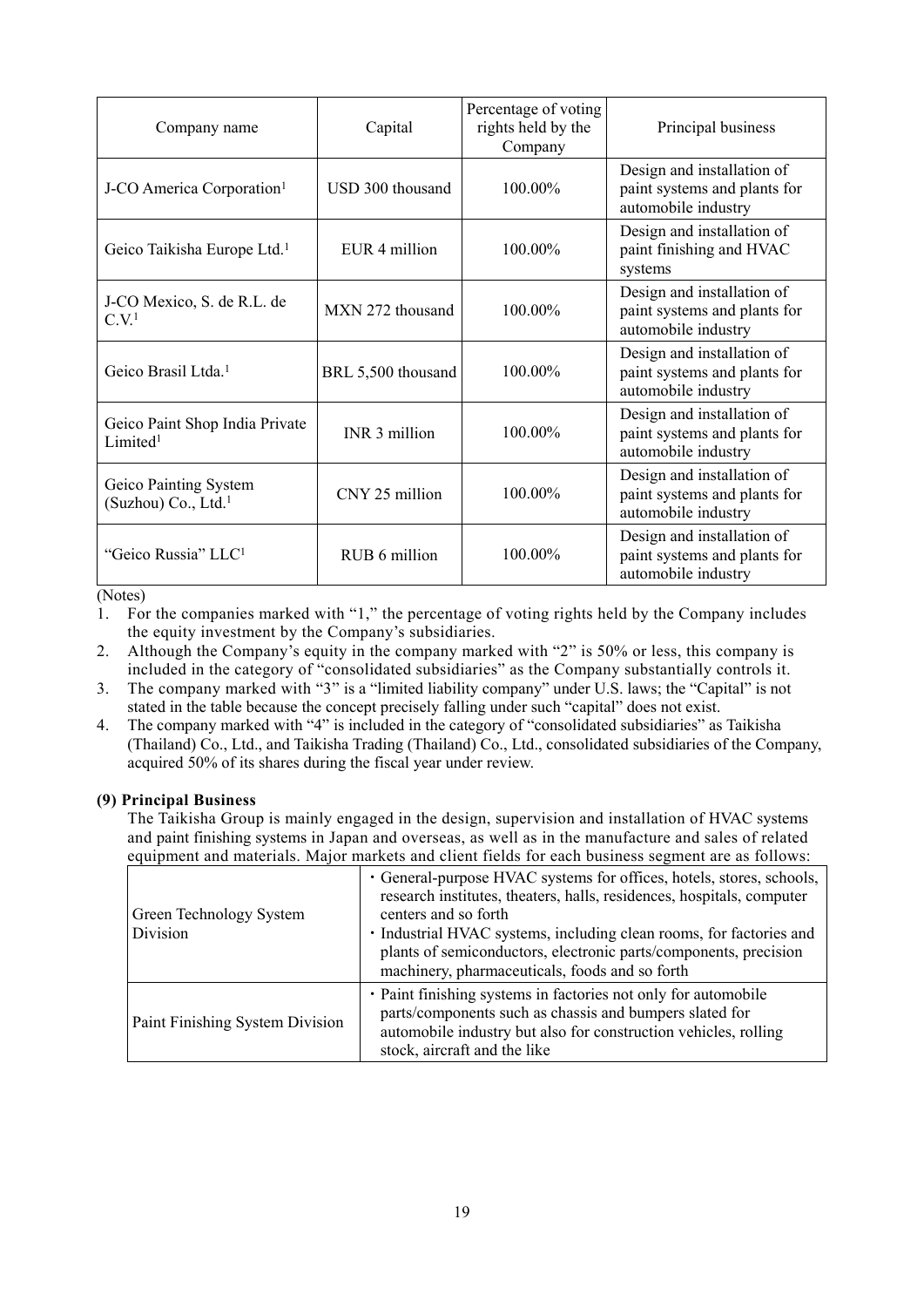#### **(10) Principal Business Locations**

## **1) The Company**

| Head Office                | 8-17-1, Nishi-Shinjuku, Shinjuku-ku, Tokyo                                                                                                                                                                                                                                                                                                                                                                                                                 |  |
|----------------------------|------------------------------------------------------------------------------------------------------------------------------------------------------------------------------------------------------------------------------------------------------------------------------------------------------------------------------------------------------------------------------------------------------------------------------------------------------------|--|
| <b>Branch</b>              | Sapporo Office, Tohoku Branch Office (Sendai-shi), Kanto Office<br>(Saitama-shi), Tokyo Branch Office (Nakano-ku, Tokyo), Yokohama<br>Office, Chubu Branch Office (Nagoya-shi), Osaka Branch Office,<br>Chugoku Office (Hiroshima-shi), Kyushu Branch Office (Fukuoka-<br>shi), International Operations Center (Shinjuku-ku, Tokyo), East<br>Japan Office (Shinjuku-ku, Tokyo), West Japan Office (Nagoya-shi),<br>Automation Office (Zama-shi, Kanagawa) |  |
| Sales Office               | Ibaraki (Tsukuba-shi), Hokuriku (Kanazawa-shi), Nagano, Kyoto,<br>Kobe, Shikoku (Takamatsu-shi), Kagoshima, Okinawa (Naha-shi)                                                                                                                                                                                                                                                                                                                             |  |
| <b>Research Laboratory</b> | Plant Factory Demonstration and Development Center (Itabashi-ku,<br>Tokyo), Plant Zama Technical Center (Zama-shi, Kanagawa),<br>Research and Development Center (Aikawa-cho, Aiko-gun,<br>Kanagawa), Paint Finishing System Division Research and<br>Development Department (Hirakata-shi, Osaka)                                                                                                                                                         |  |

# **2) Subsidiaries**

| Japan    | San Esu Industry Co., Ltd.                   | Hirakata-shi, Osaka |
|----------|----------------------------------------------|---------------------|
|          | Nippon Noise Control Ltd.                    | Nakano-ku, Tokyo    |
|          | Tokyo Taikisha Service Ltd.                  | Nakano-ku, Tokyo    |
| Overseas | <b>TKS</b> Industrial Company                | U.S.A.              |
|          | <b>Encore Automation LLC</b>                 | U.S.A.              |
|          | Taikisha Canada Inc.                         | Canada              |
|          | Taikisha de Mexico, S.A. de C.V.             | Mexico              |
|          | Taikisha Mexicana Service S.A. de C.V.       | Mexico              |
|          | Taikisha do Brasil Ltda.                     | <b>Brazil</b>       |
|          | Taikisha (Singapore) Pte. Ltd.               | Singapore           |
|          | Taikisha (Thailand) Co., Ltd.                | Thailand            |
|          | Taikisha Trading (Thailand) Co., Ltd.        | Thailand            |
|          | Thaiken Maintenance & Service Co., Ltd.      | Thailand            |
|          | Token Interior & Design Co., Ltd.            | Thailand            |
|          | TKA Co., Ltd.                                | Thailand            |
|          | BTE Co., Ltd.                                | Thailand            |
|          | Token Myanmar Co., Ltd.                      | Myanmar             |
|          | Taikisha Engineering (M) Sdn. Bhd.           | Malaysia            |
|          | P.T. Taikisha Indonesia Engineering          | Indonesia           |
|          | P.T. Taikisha Manufacturing Indonesia        | Indonesia           |
|          | Taikisha Philippines Inc.                    | The Philippines     |
|          | Taikisha Vietnam Engineering Inc.            | Vietnam             |
|          | Taikisha (Cambodia) Co., Ltd.                | Cambodia            |
|          | Taikisha Myanmar Co., Ltd.                   | Myanmar             |
|          | WuZhou Taikisha Engineering Co., Ltd.        | China               |
|          | Beijing Wuzhou Taikisha Equipment Co., Ltd.  | China               |
|          | Tianjin Taikisha Paint Finishing System Ltd. | China               |
|          | Taikisha Hong Kong Limited                   | China               |
|          | Taikisha (Taiwan) Ltd.                       | Taiwan              |
|          | Taikisha Korea Ltd.                          | South Korea         |
|          | Taikisha Engineering India Private Ltd.      | India               |
|          | Geico S.p.A.                                 | Italy               |
|          | J-CO America Corporation                     | U.S.A.              |
|          | Geico Taikisha Europe Ltd.                   | U.K.                |
|          | J-CO Mexico, S. de R.L. de C.V.              | Mexico              |
|          | Geico Brasil Ltda.                           | <b>Brazil</b>       |
|          | Geico Paint Shop India Private Limited       | India               |
|          | Geico Painting System (Suzhou) Co., Ltd.     | China               |
|          | "Geico Russia" LLC                           | Russia              |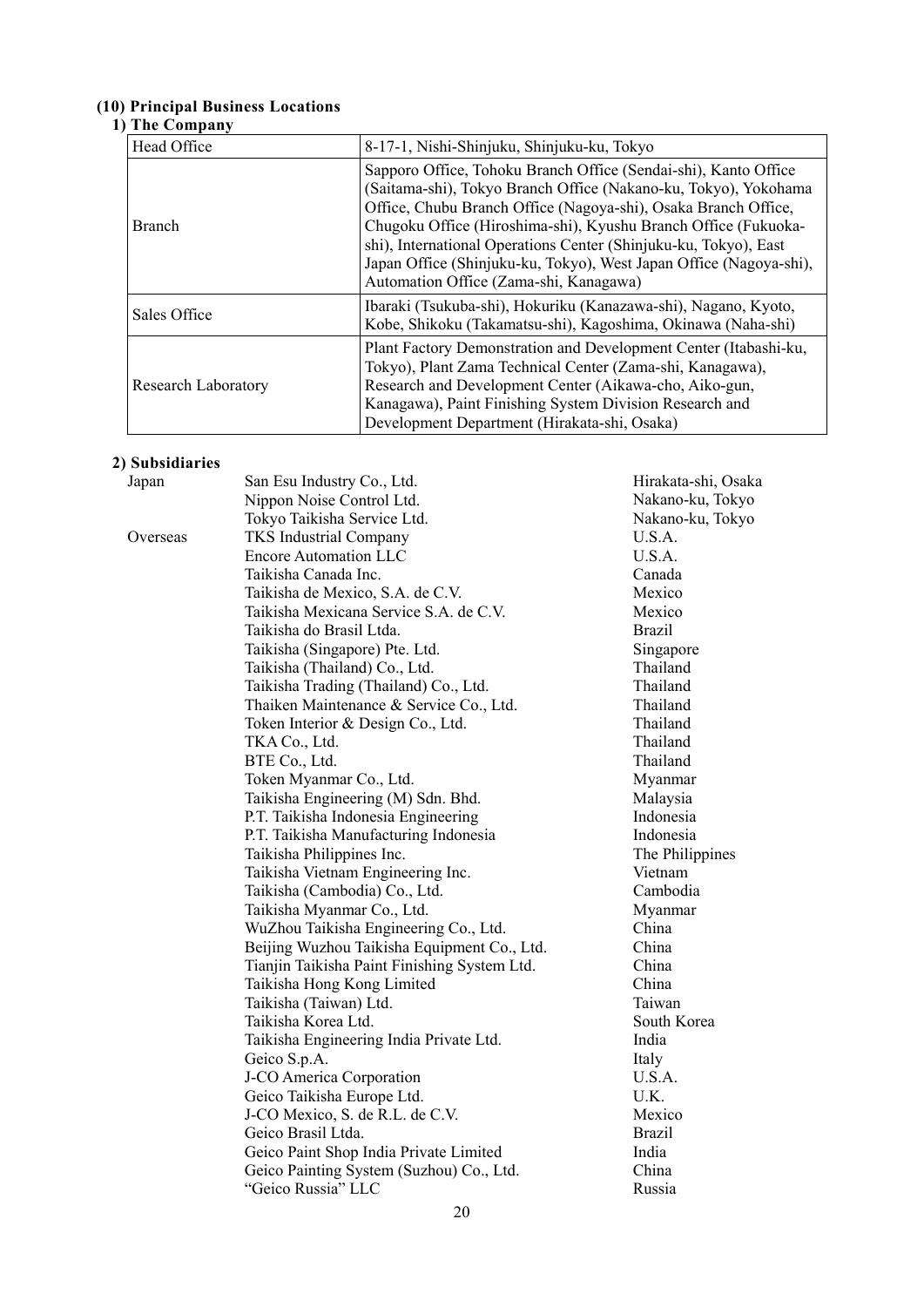# **(11) Employees**

# **1) Taikisha Group**  Type of business Number of employees Increase/Decrease from previous fiscal year-end Equipment installation work  $4,834$  + 132

#### **2) The Company**

| fiscal year-end | Number of employees at   Increase/Decrease from<br>previous fiscal year-end | Average age | Average years of service |
|-----------------|-----------------------------------------------------------------------------|-------------|--------------------------|
| . 478           |                                                                             | 43.8        | 18.1                     |

# **(12) Major Lenders**

(Millions of yen)

| Lenders                         | Balance of borrowings |
|---------------------------------|-----------------------|
| Banca Popolare di Milano S.p.A. | 1.484                 |
| UniCredit S.p.A.                | 1.316                 |
| Intesa Sanpaolo S.p.A.          | 1,055                 |
| Mizuho Bank, Ltd.               | 1.044                 |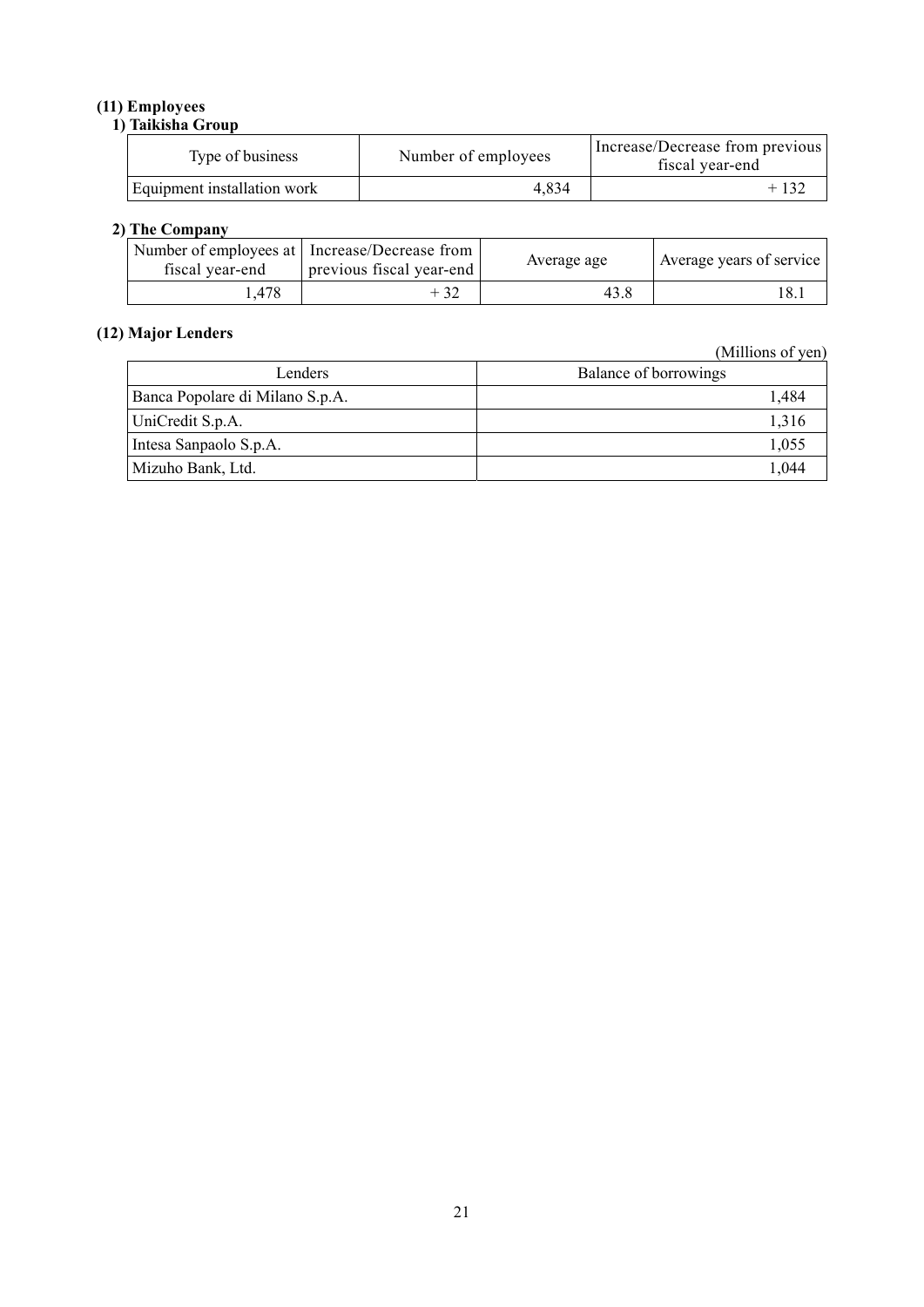#### **2. States or Shares**

**(1) Total Number of Authorized Shares** 100,000,000 shares

**(2) Total Number of Issued Shares** 34,069,010 shares

# **(3) Number of Shareholders** 3,016 persons

(excluding 1,012,999 treasury shares)

(a year-on-year decrease of 219 persons)

#### **(4) Major Shareholders (top 10)**

| Name of shareholders                                          | Number of shares held (in<br>thousands) | Percentage of shares held<br>to the total number of<br>issued shares $(\% )$ |
|---------------------------------------------------------------|-----------------------------------------|------------------------------------------------------------------------------|
| The Master Trust Bank of Japan, Ltd. (Trust Account)          | 2,730                                   | 8.02                                                                         |
| Japan Trustee Services Bank, Ltd. (Trust Account 9)           | 2,103                                   | 6.17                                                                         |
| Kenzaisha Ltd.                                                | 1,730                                   | 5.08                                                                         |
| Japan Trustee Services Bank, Ltd. (Trust Account)             | 1,298                                   | 3.81                                                                         |
| Taikisha Business Partners Shareholding Association           | 1,023                                   | 3.00                                                                         |
| Dai ni Kenzaisha Ltd.                                         | 1,000                                   | 2.94                                                                         |
| Ichigo Trust Pte. Ltd.                                        | 992                                     | 2.91                                                                         |
| THE BANK OF NEW YORK MELLON<br>(INTERNATIONAL) LIMITED 131800 | 942                                     | 2.77                                                                         |
| Sumitomo Realty & Development Co., Ltd.                       | 899                                     | 2.64                                                                         |
| Taikisha Employees Shareholding Association                   | 873                                     | 2.56                                                                         |

(Notes)

1. The Company holds 1,012,999 treasury shares but is excluded from the list of major shareholders above. The above treasury shares do not include 154,400 shares of the Company's shares held by Trust & Custody Services Bank, Ltd. (Trust E Account), because of the introduction of the ESOP (Employee Stock Ownership Plan).

2. The "Percentage of shares held to the total number of issued shares" is calculated by subtracting treasury shares from all issued shares.

## **(5) Other Share-Related Significant Matters**

## **1) Acquisition of treasury shares**

The Company acquired treasury shares as follows pursuant to a resolution at its Board of Directors meeting held on November 13, 2017.

- a) Total number of shares acquired: 136,800 shares
- b) Total amount of acquisition price: ¥499,903,500
- c) Date of acquisition: From November 14, 2017, to December 4, 2017
- d) Reason for acquisition: To increase capital efficiency, as well as to enable the Company to implement a flexible capital strategy in response to changes in the business environment.

#### **2) Retirement of treasury shares**

The Company retired its 1,700,000 treasury shares as of February 28, 2018, pursuant to a resolution at its Board of Directors meeting held on February 9, 2018.

### **3) ESOP (Employee Stock Ownership Plan)**

The Company introduced an ESOP (Employee Stock Ownership Plan) (the "Plan"), an incentive program to incentivize employees to improve stock prices and financial results by awarding shares of the Company to its employees.

The Plan has a scheme in which shares of the Company are awarded to its eligible employees who have satisfied certain requirements in accordance with the share awarding regulations set forth in advance by the Company. Said Company's shares are acquired with money initially contributed to a trust, including future portions, and separately managed as a trust estate.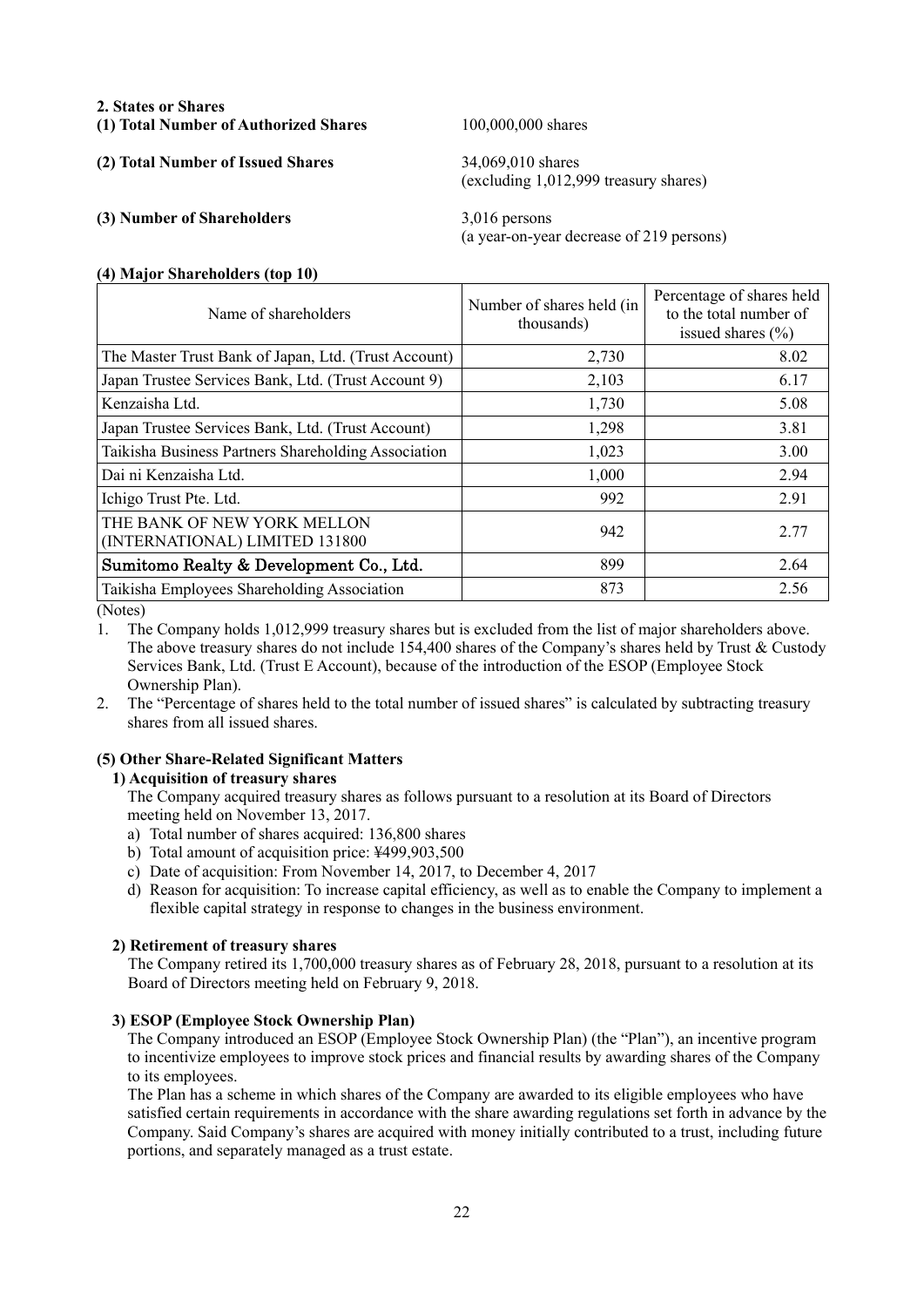# **3. Share Subscription Rights (Shinkabu Yoyakuken) of the Company, etc.**

Not applicable.

## **4. Company Officers**

#### **(1) Directors and Audit & Supervisory Board Members**

| Position |                                                  | Name              | Assignments in the Company and important positions<br>con-currently held at other companies                                                                                          |
|----------|--------------------------------------------------|-------------------|--------------------------------------------------------------------------------------------------------------------------------------------------------------------------------------|
| Director |                                                  | Eitaro Uenishi    | Chairman                                                                                                                                                                             |
|          | Representative Director                          | Toshiaki Shiba    | President Corporate Officer                                                                                                                                                          |
|          | Representative Director   Koji Kato              |                   | Executive Vice President Corporate Officer, in charge<br>of Administrative Management Headquarters                                                                                   |
|          | Director                                         | Hiroshi Mukai     | Executive Corporate Officer, Chief General Manager,<br>Green Technology System Division                                                                                              |
| O        | Director                                         | Ryoichi Uenodan   | Executive Corporate Officer, Chief General Manager,<br>Paint Finishing System Division                                                                                               |
|          | Director                                         | Yukinori Hamanaka | Managing Corporate Officer, Vice General Manager,<br>Paint Finishing System Division                                                                                                 |
| O        | Director                                         | Kazuhide Hayakawa | Managing Corporate Officer, Chief Executive,<br><b>Corporate Planning Headquarters</b>                                                                                               |
| О        | Director                                         | Yasushi Nakajima  | Managing Corporate Officer, Vice General Manager,<br>Green Technology System Division                                                                                                |
|          | Director                                         | Shuichi Murakami  |                                                                                                                                                                                      |
| $\circ$  | Director                                         | Hirokazu Hikosaka | Lawyer<br>Audit & Supervisory Board Member, Adways Inc.                                                                                                                              |
| O        | Full-time Audit &<br>Supervisory Board<br>Member | Tetsuya Ogawa     |                                                                                                                                                                                      |
|          | Full-time Audit &<br>Supervisory Board<br>Member | Toshiya Furukatsu |                                                                                                                                                                                      |
|          | Audit & Supervisory<br><b>Board Member</b>       | Junichi Noro      | Representative Director, President, NLI Research<br>Institute                                                                                                                        |
| Ο        | Audit & Supervisory<br><b>Board Member</b>       | Kiyotaka Fuke     | Member of the Board of Directors (Outside Director<br>and Audit & Supervisory Committee Member),<br>Mizuho Trust & Banking Co., Ltd.<br>Advisor, Meiji Yasuda Life Insurance Company |

(Notes)

- 1. Directors and Audit & Supervisory Board Members marked with "○" were newly elected as Directors and Audit & Supervisory Board Members at the 72nd Annual Shareholders' Meeting held on June 29, 2017, and assumed their respective positions.
- 2. Director Hirokazu Hikosaka was appointed and assumed the position of Director after having resigned the position of Audit & Supervisory Board Member at the 72nd Annual Shareholders' Meeting held on June 29, 2017. Audit & Supervisory Board Member Tetsuya Ogawa was appointed and assumed the position of Audit & Supervisory Board Member after having retired from the position of Director due to expiry of the term of office at the 72nd Annual Shareholders' Meeting held on June 29, 2017.
- 3. Satoru Kamiyama, Kiyoshi Hashimoto and Kazumasa Suezawa retired from the position of Director and Masaaki Saito retired from the position of Audit & Supervisory Board Member due to expiry of their term of office at the conclusion of the 72nd Annual Shareholders' Meeting held on June 29, 2017.
- 4. Directors Shuichi Murakami and Hirokazu Hikosaka are Outside Directors.
- 5. Audit & Supervisory Board Members Junichi Noro and Kiyotaka Fuke are Outside Audit & Supervisory Board Members.
- 6. Audit & Supervisory Board Member Toshiya Furukatsu has long experience in accounting and finance business affairs, and therefore has abundant knowledge regarding finance and accounting affairs.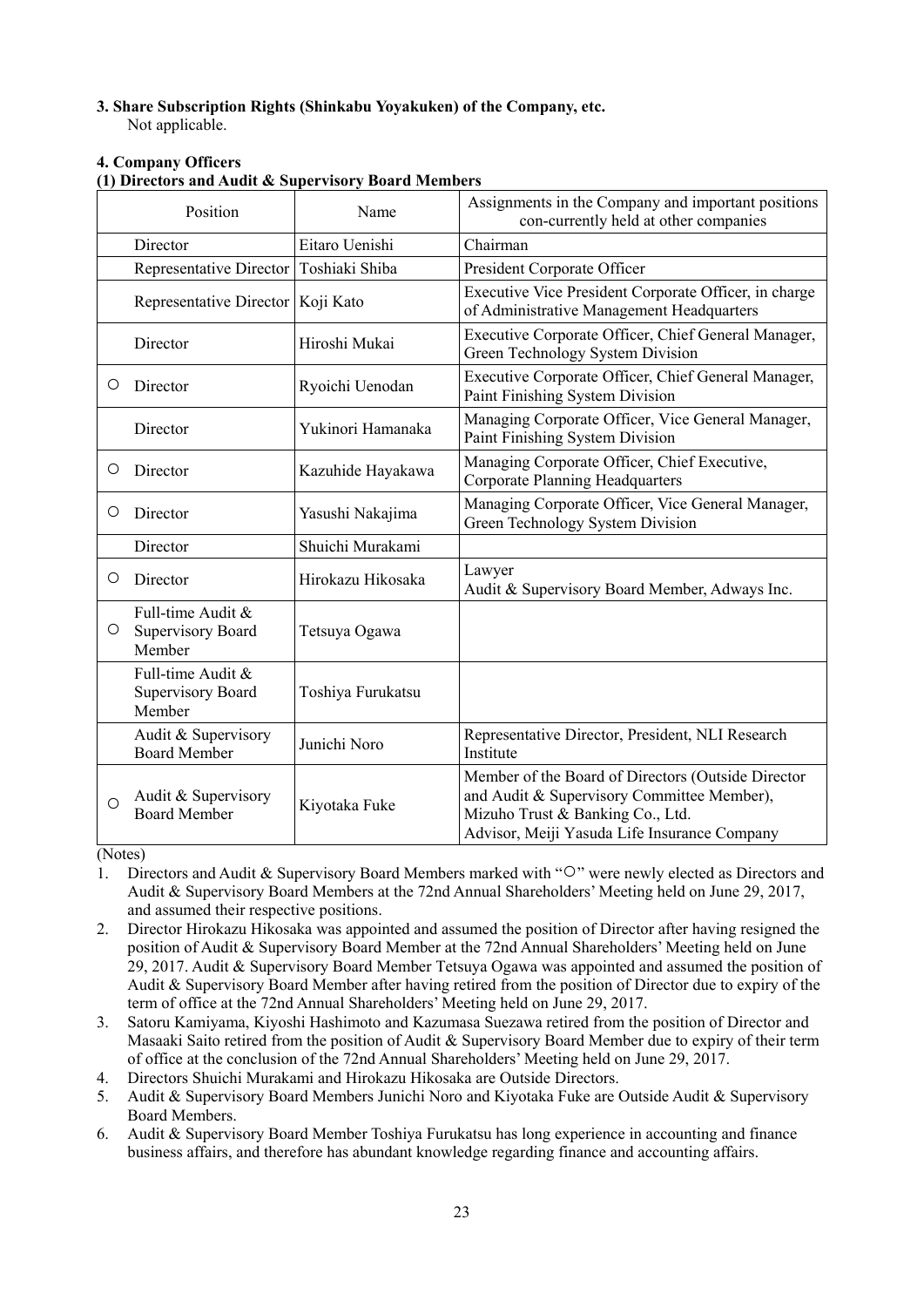7. The Company has notified Tokyo Stock Exchange of the designation of Directors Shuichi Murakami and Hirokazu Hikosaka, as well as Audit & Supervisory Board Members Junichi Noro and Kiyotaka Fuke, as Independent Directors/Auditors as stipulated in the provisions of the Tokyo Stock Exchange.

| Name              | After the transfer                                                                                                                           | Before the transfer                                                                                                               |
|-------------------|----------------------------------------------------------------------------------------------------------------------------------------------|-----------------------------------------------------------------------------------------------------------------------------------|
| Koji Kato         | Representative Director, Executive<br>Vice President Corporate Officer                                                                       | Representative Director, Executive<br>Vice President Corporate Officer, in<br>charge of Administrative Management<br>Headquarters |
| Kazuhide Hayakawa | Director, Managing Corporate Officer,<br>Vice General Manager, Paint Finishing Chief Executive, Corporate Planning<br><b>System Division</b> | Director, Managing Corporate Officer,<br>Headquarters                                                                             |

8. The following assignments in the Company were transferred as of April 1, 2018.

9. Audit & Supervisory Board Member Junichi Noro assumed the position of Chairman & CEO of the NLI Research Institute as of April 1, 2018.

### **(2) Outline of limited liability agreement**

The Company has concluded limited liability agreements respectively with all Directors who are not executive directors and all Audit & Supervisory Board Members to limit their liability for damages under Article 423, Paragraph 1 of the Companies Act, in accordance to the provision of Article 427, Paragraph 1 of the Act.

The liability for damages both for such Directors and Audit & Supervisory Board Members pursuant to the agreements is up to the minimum liability amount provided for in law.

|                                                |                      | $\mathcal{O}$ compensation to DH ectors and Rudit $\alpha$ super visor $j$ Doard Members |                                                                    |               |
|------------------------------------------------|----------------------|------------------------------------------------------------------------------------------|--------------------------------------------------------------------|---------------|
| Category                                       | Number of<br>persons | Amount of<br>compensation, etc.                                                          | Remarks                                                            |               |
| Directors                                      | 14                   | ¥444 million                                                                             | 3 Outside Directors<br>included therein                            | $418$ million |
| Audit &<br>Supervisory<br><b>Board Members</b> | 6                    | $460$ million                                                                            | 3 Outside Audit &<br>Supervisory Board<br>Members included therein | $415$ million |
| Total                                          | 20                   | ¥504 million                                                                             |                                                                    |               |

#### **(3) Compensation to Directors and Audit & Supervisory Board Members**

(Notes)

1. The above "Number of persons" includes four (4) Directors and one (1) Audit & Supervisory Board Member who retired from office, as well as one (1) Audit & Supervisory Board Member who resigned at the conclusion of the 72nd Annual Shareholders' Meeting held on June 29, 2017.

Of the eligible persons, as Director Hirokazu Hikosaka assumed the position of Director after having resigned the position of Audit & Supervisory Board Member at the 72nd Annual Shareholders' Meeting held on June 29, 2017, he is included in the "number of persons" and "amount of compensations, etc." columns as an Audit & Supervisory Board Member for the period he served as an Audit & Supervisory Board Member, and as a Director for the period he served as a Director. Also, as Audit & Supervisory Board Member Tetsuya Ogawa assumed the position of Audit and Supervisory Board Member after having resigned the position of Director at the 72nd Annual Shareholders' Meeting held on June 29, 2017, he is included in the "number of persons" and "amount of compensations, etc." columns as a Director for the period he served as a Director, and as an Audit & Supervisory Board Member for the period he served as an Audit & Supervisory Board Member.

- 2. The "Amount of compensation, etc.," to Directors includes ¥112 million in directors' bonuses expected to be paid relating to the fiscal year under review.
- 3. At the 71st Annual Shareholders' Meeting held on June 29, 2016, a resolution was adopted to set an upper limit on compensation to Directors to be within ¥540 million per year (of which that for Outside Directors to be within ¥20 million per year) without including the portions of their salaries for Directors who concurrently serve as employees.
- 4. At the 59th Annual Shareholders' Meeting held on June 29, 2004, a resolution was adopted to set an upper limit on compensation to Audit & Supervisory Board Members to be within ¥85 million per year.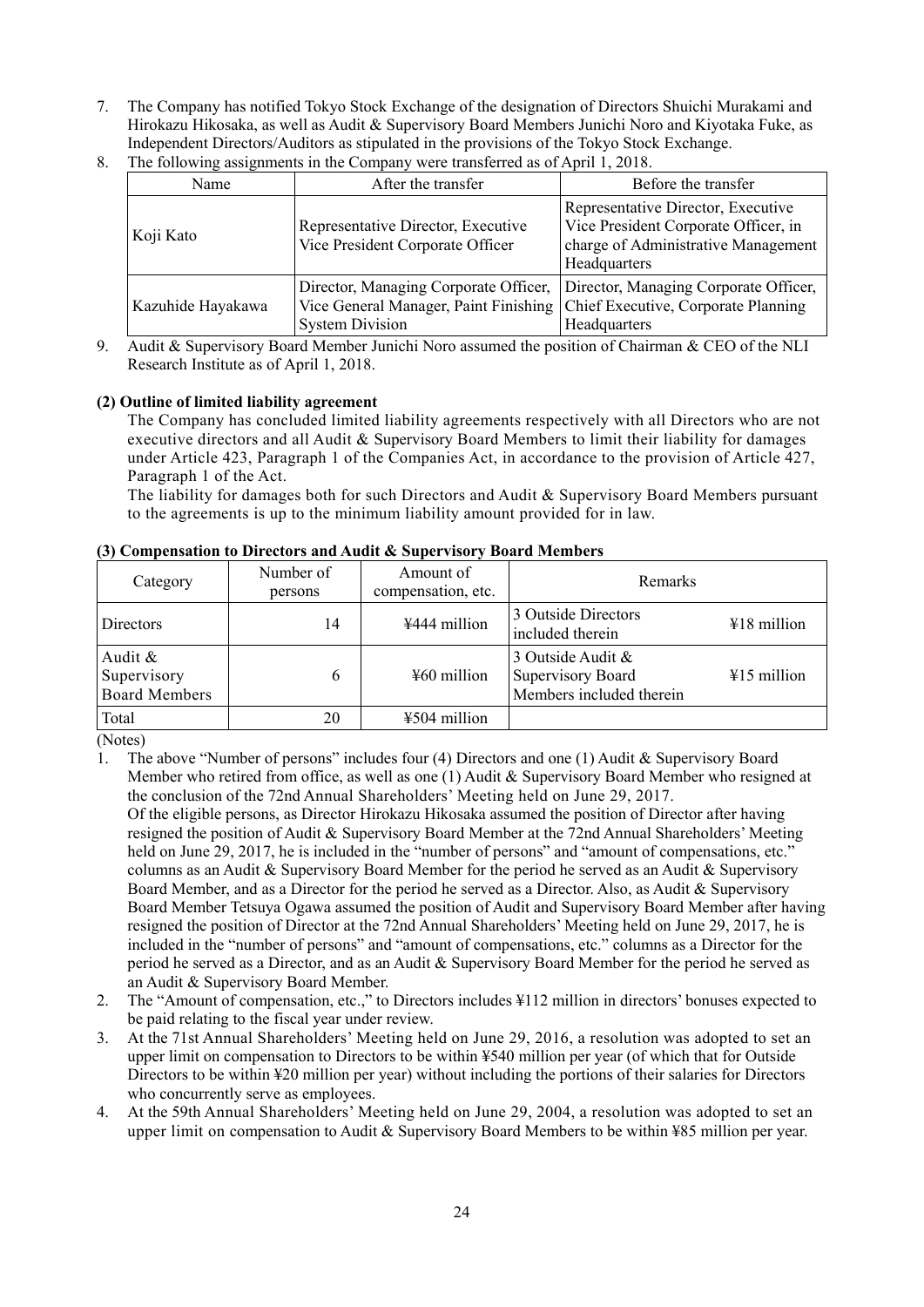## **(4) Outside Officers**

### **1) Relationship between other companies where important positions are concurrently held by our outside officers and the Company**

The important positions that are concurrently held by each of the outside officers of the Company are as stated in "(1) Directors and Audit & Supervisory Board Members" above. There are no special interests between each company where each outside officer concurrently serves and the Company.

#### **2) Major activities during the year**

Attendance at the meetings of the Board of Directors and the Audit & Supervisory Board, and opinions made thereat

| Position                                      | Name                 | Main activities at the meetings                                                                                                                                                                                                                                                                                                                                                                                               |
|-----------------------------------------------|----------------------|-------------------------------------------------------------------------------------------------------------------------------------------------------------------------------------------------------------------------------------------------------------------------------------------------------------------------------------------------------------------------------------------------------------------------------|
| Director                                      | Shuichi<br>Murakami  | Attended all 13 meetings (attendance rate: 100%) of the Board<br>of Directors held during the fiscal year ended March 31, 2018,<br>and timely made remarks based on his knowledge and<br>experience nurtured during his services rendered at a leading<br>non-life insurance company.                                                                                                                                         |
| Director                                      | Hirokazu<br>Hikosaka | Attended all 13 meetings (twice at the meetings held during his<br>term of office as Outside Audit & Supervisory Board Member<br>and 11 times at the meetings held after his assumption of office<br>as Outside Director; attendance rate: 100%) of the Board of<br>Directors held during the fiscal year ended March 31, 2018, and<br>timely made remarks based on his professional expertise and<br>experience as a lawyer. |
| Audit &<br>Supervisory<br><b>Board Member</b> | Junichi Noro         | Attended all 13 meetings (attendance rate: 100%) of the Board<br>of Directors and 8 out of 9 meetings (attendance rate: 88.9%) of<br>the Audit & Supervisory Board held during the fiscal year ended<br>March 31, 2018, and made remarks to ensure the legality of<br>decision making by the Board of Directors.                                                                                                              |
| Audit &<br>Supervisory<br><b>Board Member</b> | Kiyotaka Fuke        | Attended all 11 meetings (attendance rate: 100%) of the Board<br>of Directors and 6 out of 7 meetings (attendance rate: 85.7%) of<br>the Audit & Supervisory Board held after his assumption of<br>office as Audit & Supervisory Board Member, and made<br>remarks to ensure the legality of decision making by the Board<br>of Directors.                                                                                    |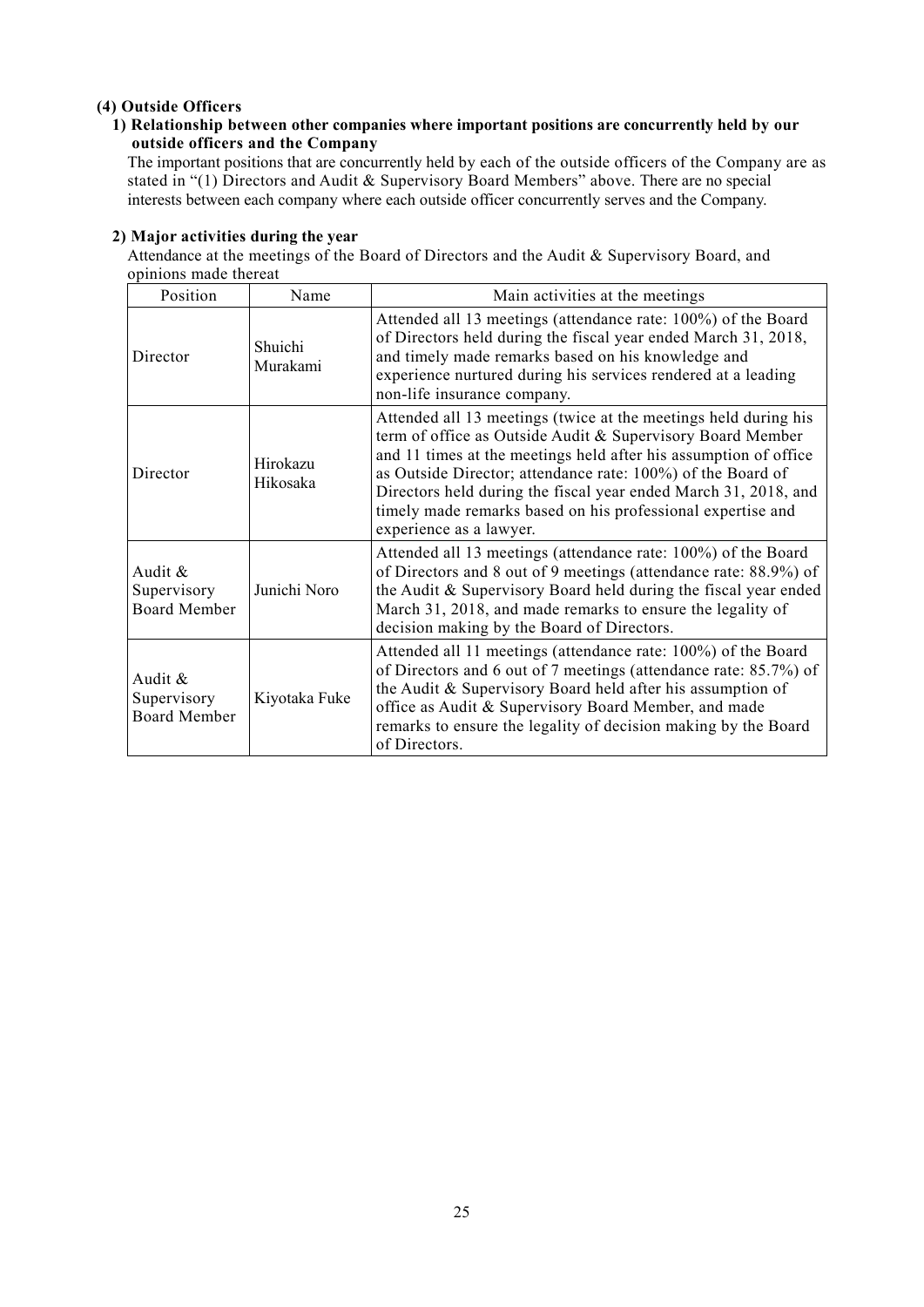## **5. Accounting Auditors**

## **(1) Designation of the Accounting Auditors**

A&A Partners

## **(2) Accounting Auditors' Compensation, etc., Pertaining to the Fiscal Year Ended March 31, 2018**

|                | Amount of compensation, etc.                                                 | $\frac{1275}{120}$ million |
|----------------|------------------------------------------------------------------------------|----------------------------|
| $A&A$ Partners | Cash and other profits payable by the<br>Company and its subsidiaries to the | $475$ million              |
|                | <b>Accounting Auditors</b>                                                   |                            |

(Notes)

- 1. The Audit & Supervisory Board of the Company examined the status of executed duties for the preceding fiscal years, the grounds for calculating the estimated compensation and other factors with required materials and reports, which were obtained and/or heard from the Directors, relevant inhouse departments/sections and the Accounting Auditors. As a result, judging that the compensation amounts above are fair and reasonable, the Audit & Supervisory Board has given its consent, as set forth in Article 399, Paragraph 1, of the Companies Act, with regard to compensation, etc., to the Accounting Auditors.
- 2. Under the audit agreement between the Company and the Accounting Auditors, compensation to audits pursuant to the Companies Act and audits pursuant to the Financial Instruments and Exchange Act are not strictly separated and otherwise cannot be substantially distinguished from each other. Consequently, the above amount reflects total compensation.
- 3. The Company's overseas subsidiaries are audited by Certified Public Accountants or audit corporations (including those with comparable qualifications abroad) other than the Company's Accounting Auditors.

### **(3) Non-Audit Services**

The non-audit services for which the Company pays compensation to the Accounting Auditors include examination of financial figures for the inspection on management matters.

#### **(4) Policy regarding Determination of Dismissal or Non-Reappointment of Accounting Auditors**

In the event that the Audit & Supervisory Board judges it necessary to do so, including the cases where the Accounting Auditors are deemed to have violated or interfered with any of the relevant laws and/or regulations such as the Companies Act and the Certified Public Accountant Law, or where the Accounting Auditors have committed an outrage against public decency, the Audit & Supervisory Board shall, in accordance with the Audit & Supervisory Board Rules, decide the content of the proposal regarding the dismissal or non-reappointment of said Accounting Auditors whereas the Board of Directors shall submit said proposal to a shareholders' meeting.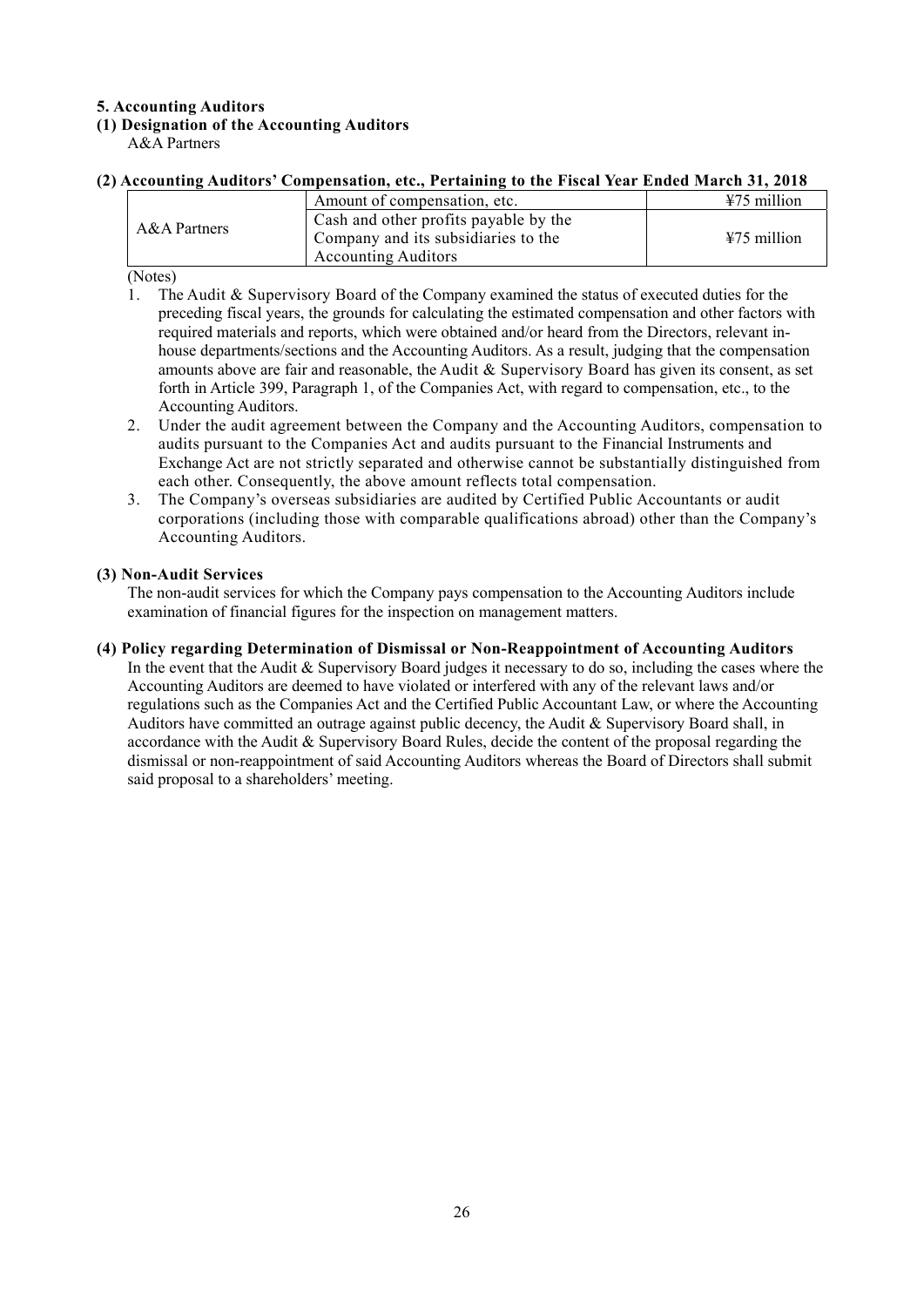#### **6. The Company's Systems to Ensure Proper Execution of Business, as well as Operational Status of Said Systems**

#### **(1) Systems to Ensure Proper Execution of Business**

The Board of Directors of the Company has determined its basic policy for the systems to ensure proper execution of business (the internal control system), which is set forth in the Companies Act and the Ordinance for Enforcement of the Companies Act, as follows:

#### **[Objectives]**

This resolution shall stipulate the outline regarding the establishment and operation of the Company's internal control system, pursuant to the Companies Act and the Ordinance for Enforcement of the Companies Act, in order to recognize the fact that the biggest current managerial risk is violation of the laws and ordinances, and to familiarize and thoroughly carry out execution of observance of the laws and ordinances. The internal control system, in accordance with this resolution, shall be thoroughly established and operated, and shall be improved by constant review with the purpose of ensuring an efficient and proper company structure.

#### **1) The System to Ensure that Directors and Employees of the Company Conformance to Laws and Articles of Incorporation**

- a) According to the Company's philosophy and policy, the Company shall consider its management vision—to conduct transactions through free and fair competition by abiding by the laws and their spirit, and to contribute to our customers, partners, shareholders, employees, community, society and global environment through transparency and high ethical standards—and Taikisha's Code of Conduct as performance guidelines for directors and employees, and shall remind all persons involved about these standards.
- b) The Compliance Committee headed by the Representative Director as chairperson and consisting of members of the Management Meeting, the General Manager of the Corporate Compliance Department, the General Manager of the Internal Audit Office, and the General Manager of the Corporate Planning Department shall in principle meet monthly in order to examine and respond to issues regarding compliance in the overall business operations of the Company from a management standpoint and to validate the status of compliance with laws and ordinances as well as the Articles of Incorporation. Two of the meetings of the Compliance Committee shall be held as Compliance Policy Review Meetings attended by all officers. Compliance Policy Review Meetings shall examine and validate the annual compliance policy, the annual compliance plan, and the compliance measures, in addition to validating the above-mentioned matters, and report the overview of the results thereof to the Board of Directors. In the event of signs of a significant event, the Corporate Compliance Committee consisting of all officers, the General Manager of the Corporate Compliance Department, the General Manager of the Internal Audit Office, and the General Manager of the Corporate Planning Department shall be convened promptly in order to deal with such event.
- c) The Company shall, in Taikisha's Code of Conduct, implement a basic policy for Anti-Social Forces of refusing any involvement of Anti-Social Forces in our business, rejecting any requirement from Anti-Social Forces and prohibiting all directors and employees of the Company to have any relationship with Anti-Social Forces. In addition, the Company shall constantly conduct educational and dissemination activities related to compliance in order to familiarize all directors and employees of the Company, shall make every effort to prevent any violation of the policy, and shall gather information related to Anti-Social Forces from the outside of the Company regularly. If the Company receives undue demands from Anti-Social Forces, the Company is committed to confront Anti-Social Forces systematically in cooperation with outside experts.
- d) The Corporate Compliance Department, which is under the direct control of the Representative Director, shall constantly conduct educational and dissemination activities related to compliance in order to familiarize all directors and employees of the Company with the management vision and Taikisha's Code of Conduct, and shall make every effort to prevent any violations of the law in cooperation with other compliance-related departments of business divisions, and shall report all relevant activities to the Compliance Committee.
- e) For instances where a director or employee finds a violation of laws or Articles of Incorporation, an internal reporting system informing to the Corporate Compliance Department shall be developed and an external reporting system informing to independent outside attorneys shall be established. The Corporate Compliance Department shall remind all persons involved, both inside and outside the Company, of the reporting system so that those contacts are effectively utilized, and shall monitor and supervise the situation in accordance with the internal reporting rules so that a person who made a report pursuant to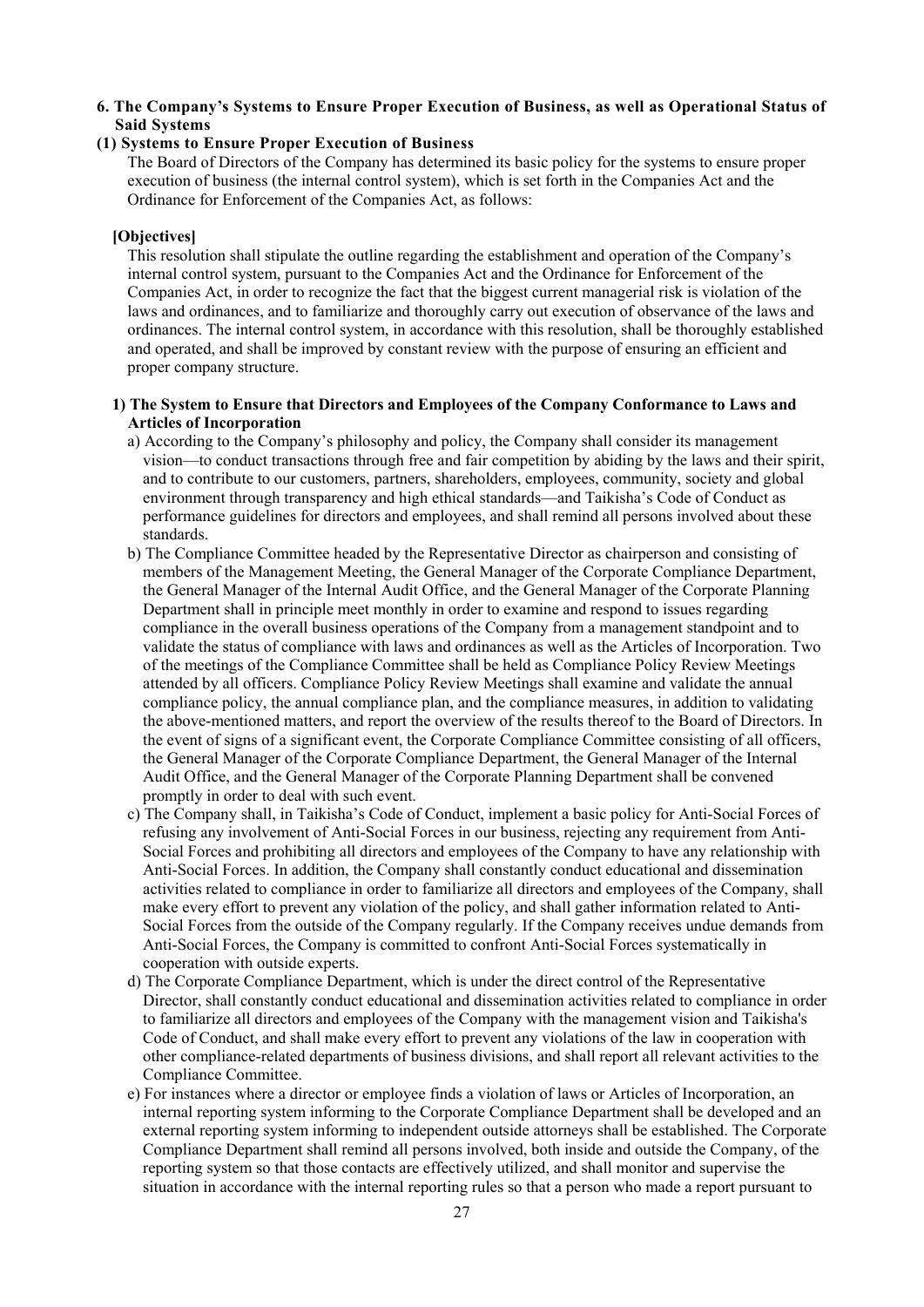the preceding paragraph is not treated in a disadvantageous manner because he or she made such report.

f) In the event of a compliance violation, the offenders concerned shall be severely disciplined according to internal rules and regulations.

#### **2) The System regarding the Storage and Management of Information Related to the Execution of Duties by Directors of the Company**

Information and materials related to the directors' execution of duties shall be handled pursuant to internal rules and regulations, especially the Information Security Rules and Document Management Rules, and shall be appropriately stored, managed and disposed of. If necessary, operational status shall be examined and internal rules and regulations shall be reviewed.

#### **3) Rules regarding Risk Management of Loss of the Company and Other Systems**

- a) The Company shall, in accordance with the Risk Management Rules, establish the Risk Management Committee to identify risks of Taikisha Group in an integrated fashion and to implement effective and efficient risk management. The Committee shall establish basic policies, responsibility systems, operations and other necessary measures for risk management of Taikisha Group, and shall keep all persons involved informed about the establishment and implementation.
- b) Regarding risks associated with operations, such as quality control, safety control and compliance, assigned to each department, each department shall identify and prioritize the risks, draft specific measures against the risks and report to the Risk Management Committee. Each department shall implement internal rules and regulations, and shall keep all persons involved informed about the details of the implementation.
- c) On the assumption of situations in which measures should be taken to respond to exposed potential major risks (hereinafter referred to as crisis), the Company shall establish the Crisis Management Committee for the purpose of crisis response and daily crisis management. In the event that crisis breaks out, the Crisis Management Committee shall organize the crisis management team or establish the crisis task force to respond to the crisis under the supervision of the Crisis Management Committee. On the assumption of the outbreak of the crisis, the Company shall establish a business continuity plan to restore the damage caused by the crisis.
- d) The Internal Audit Office, which is under the direct control of the Representative Director, shall conduct internal audits in accordance with the Internal Audit Rules. The effectiveness of internal audits shall be ensured by the appointment of the General Manager of the Internal Audit Office chosen from employees at the level of Corporate Officer or higher, and by the placement of other necessary personnel. Furthermore, the Internal Audit Office shall examine audit methods and items to be audited, and shall amend the audit procedures as needed.

#### **4) The System to Ensure the Efficient Execution of Duties by Directors of the Company**

- a) By adopting a corporate officer system, responsibilities and authorities of corporate management and duty execution shall be clarified, aiming for revitalization of the Board of Directors, promotion of rapid decision-making, and advancement of management reforms.
- b) Based on the Board of Directors Rules, Rules for Managerial Approval, and other internal rules, the matters applicable for submission to the Board shall be submitted to the Board of Directors. In this regard, the appropriate materials concerning the agendas shall be distributed to all directors in advance and the Board of Directors shall pass a resolution after a full discussion based on such materials.
- c) With the Company's philosophy as a foundation, each departmental headquarters and business divisions, after the Policy Review Meeting, shall establish an appropriate annual policy and annual target, and shall work in order to achieve those targets.
- d) The Management Meeting, mainly consisting of directors at the level of Managing Corporate Officer or higher, shall be established to conduct deliberations regarding Taikisha Group's important management issues to be addressed pursuant to the Rules for Management Approval, and shall make prompt decisions on these issues. In addition, the Management Meeting shall examine the progress toward annual target by monthly reviewing operating reports.

#### **5) The System to Ensure the Appropriateness of Operations conducted by the Corporate Group Consisting of the Company and its Subsidiaries (including Affiliated Companies, the same hereinafter)**

a) Directors and employees of the subsidiaries of the Company who execute the business shall report the matters pertaining to the execution of duties to a responsible department and the responsible department shall manage subsidiaries based on the Affiliate Management Rules to enhance management efficiency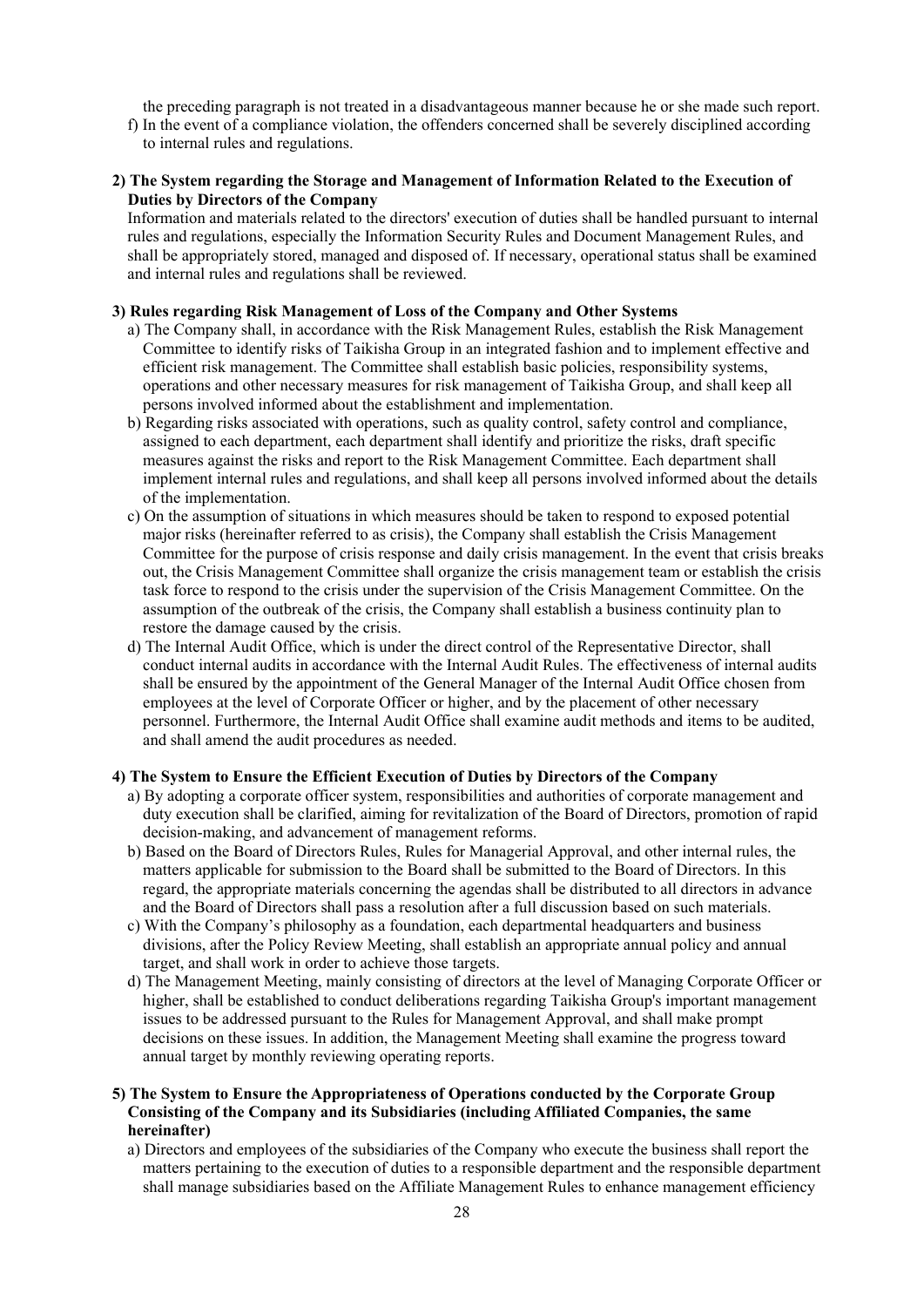of Taikisha Group.

- b) The Company shall conduct regular audits mainly by the Internal Audit Office to audit whether any risk exists in subsidiaries in accordance with the Internal Audit Rules and other related internal rules. In addition, the Company shall immediately report a risk of loss in subsidiaries, detected in subsidiaries as a result of audit, to directors, audit & supervisory board members and other departments in charge.
- c) Regarding a system to ensure the adequacy of materials concerning the finances and accounting of Taikisha Group, and to ensure the adequacy of other related information pursuant to the Financial Instruments and Exchange Act, the Company shall, under the instructions of the Representative Director and President, establish the Basic Rules for Internal Control in compliance with the "Standards for Management Assessment and Audit concerning Internal Control Over Financial Reporting" and "Practice Standards for Management Assessment and Audit concerning Internal Control Over Financial Reporting" issued by the Financial Services Agency. In addition, the Company shall, in accordance with the Basic Rules, conduct improvement and operational status assessments of internal control procedures carried out by Taikisha Group.
- d) To ensure that directors and employees of the subsidiaries execute their duties in compliance with laws and ordinances as well as their articles of association, the Internal Audit Office shall play a central role in regular audits and the Corporate Compliance Department shall conduct regular investigations in accordance with the Internal Audit Rules and other related internal rules. In addition, the Corporate Compliance Department shall remind all persons involved of the system so that the internal reporting systems of the Company are effectively utilized.
- **6) Matters regarding Employees in Cases where Audit & Supervisory Board Members Request to Hire the Employees to Assist in their Audits, and Matters regarding the Independence of the Employees from Directors, and Matters regarding the Ensuring of Effective Instructions to such Employees**  The Company shall establish the Audit & Supervisory Board Members Office under the audit  $\&$ supervisory board members and appoint employees who shall assist with the audit & supervisory board members' duties. Consent from audit & supervisory board members shall be required for appointment, dismissal and transfer of the employees from positions and personnel evaluation and the Company shall ensure that the employees are independent of directors and instructions to the employees are effective.
- **7) The System for Reporting Information Received from Directors and Employees of the Company and Directors, Statutory Auditors and Employees of Subsidiaries to the Audit & Supervisory Board Members and Other Systems relating to Reporting to the Audit & Supervisory Board Members** 
	- a) Directors and employees shall be obligated to report the following matters to audit & supervisory board members, and shall also provide the necessary reports and information upon request from each audit & supervisory board member pursuant to the Audit & Supervisory Board Rules and the Rules for Audit by Audit & Supervisory Board Members;
		- Matters resolved and reported by the Management Meeting
		- Matters discussed at the Compliance Committee, Risk Management Committee and Crisis Management Committee
		- Matters which may cause serious harm to the Company and its subsidiaries
		- Violation of laws and ordinances or the Articles of Incorporation by directors and employees or facts that may lead to such violations
		- Results of internal audits by the Internal Audit Office
		- Request forms for internal managerial decisions and proceedings of meetings requested by audit & supervisory board members
	- b) The manager of the responsible department of the Company who received a report from a director, statutory auditor or employee of the subsidiaries shall make a report to the audit & supervisory board members of the Company at a meeting at which the audit & supervisory board members are present or periodically as necessary in accordance with the Affiliate Management Rules.

#### **8) The System for Ensuring a Person who made a Report pursuant to the preceding Paragraph is not treated in a Disadvantageous Manner because He or She made Such Report**

At the request of the Audit & Supervisory Board, the Company shall ensure that a person who made a report pursuant to the preceding paragraph is not treated in a disadvantageous manner because he or she made such report. In addition, the Corporate Compliance Department shall monitor and supervise the situation so that the person who made such report is not treated in a disadvantageous manner.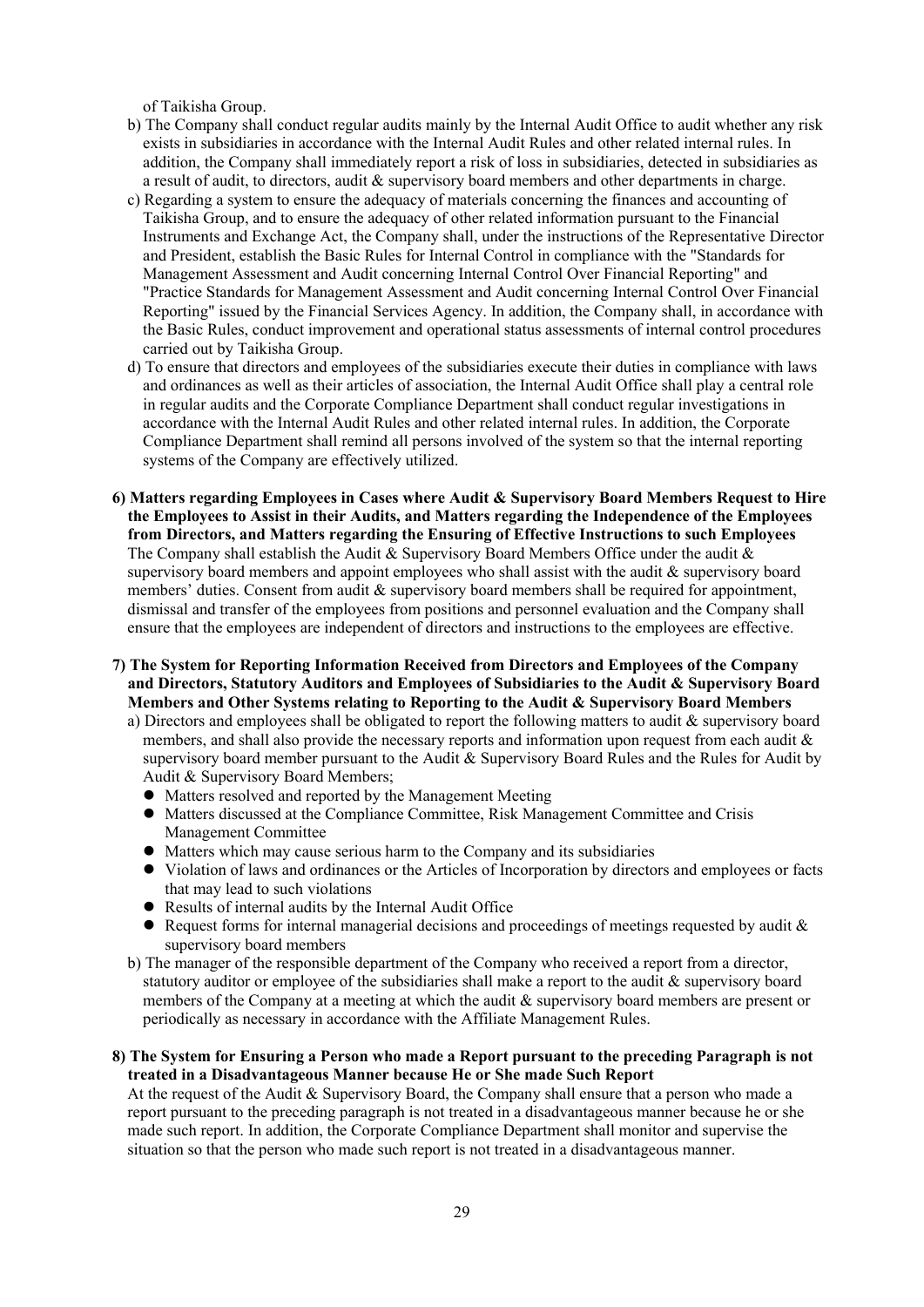**9) Matters regarding the Policy for Procedures for Advance Payment or Reimbursement of Expenses incurred with Respect to the Execution of Duties of Audit & Supervisory Board Members and Handling of Other Expenses or Obligations incurred with Respect to the Execution of Such Duties**  Audit & supervisory board members may request that any expenses incurred with respect to the execution of duties be paid in advance or reimbursed in accordance with the provisions of the rules of the Audit & Supervisory Board.

#### **10) System to Ensure the Effective Implementation of Audits by Audit & Supervisory Board Members**

- a) The Representative Director, the Chief Executive of the Administrative Management Headquarters and the General Manager of the Internal Audit Office shall arrange meetings and consultations in order to thoroughly discuss and examine the improvement of the environments for audits conducted by audit & supervisory board members, and shall ensure the effectiveness of such audits.
- b) Audit & supervisory board members may make requests for improvement of the audit system and other related matters in order to ensure the effectiveness of audits conducted by them.

#### **(2) Summary of operational status of the Systems to Ensure Proper Execution of Business**

The operational status of the internal control system for the fiscal year ended March 31, 2018, was as follows:

The Company, in principle, conducts establishment and operational status assessments of the internal control system once per year and reviews the matters for which the Company recognizes it necessary to make improvements. During the fiscal year under review, it was determined by the Board of Directors meeting held on March 28, 2018, that the operating method of the Corporate Compliance Committee be reviewed, and partial revisions to the basic policy for the internal control system were resolved thereby. (The revised basic policy for the internal control system will be implemented effective from April 2, 2018.)

#### **1) Compliance-related initiatives**

During the fiscal year under review, 12 Corporate Compliance Committee meetings were held to examine and discuss the compliance-related issues of the Taikisha Group and verify the status of compliance with laws and regulations.

To raise the awareness of compliance among officers and employees, the Company took several measures such as transmitting information via its intranet, posting posters for enlightenment, holding workshops to explain compliance manuals and training officers and employees (e.g., e-learning and dispatching of staff from the Corporate Compliance Department). The Corporate Compliance Department disseminated regularly the internal reporting systems via its intranet and posters.

#### **2) Risk management-related initiatives**

2 Risk Management Committee meetings were held to examine and discuss basic policies on the risk management of the Taikisha Group. Regarding risks associated with departmental operations, pursuant to the basic policy on risk management, each department identified and prioritized risks, drafted specific measures against the risks and reported such circumstances to the Risk Management Committee.

#### **3) Initiatives to ensure the appropriateness and the efficiency of the execution of duties by Directors**

13 Board of Directors meetings were held for decision making of the Taikisha Group's management policies and important management issues, as well as for monitoring the execution of duties by Directors with reference to reports on their business execution.

15 Management Meetings were held to deliberate and make decisions on important execution of business entrusted by the Board of Directors and the matters to be submitted to the Board of Directors.

#### **4) Initiatives to ensure the appropriateness of operations conducted by the Taikisha Group**

Regarding the important matters stipulated in the Affiliate Management Rules, we received reports from subsidiaries. In addition, we regularly checked compliance with the Affiliate Management Rules by subsidiaries.

**5) Initiatives to ensure the effectiveness of reporting to audit & supervisory board members and the audits by audit & supervisory bo**ard members

The Audit & Supervisory Board Members attended the meetings of the Board of Directors, the Management Meeting and other important meetings to understand the execution of duties by directors, and collected information and received reports from the Directors, employees and other relevant personnel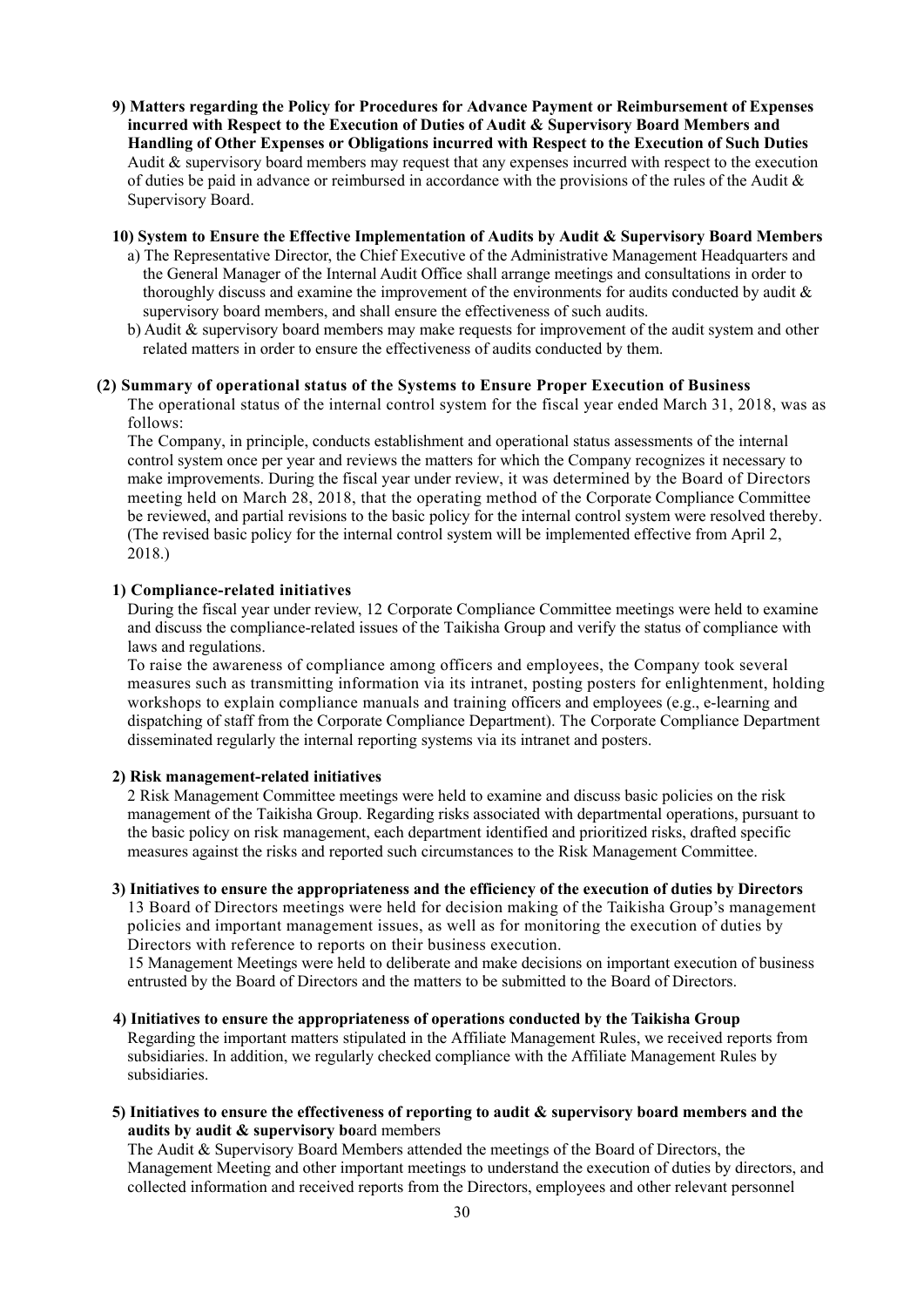regarding performance of their duties.

The Internal Audit Office timely reported the results of its internal audits within the Group to the Board of Directors and reported the executed status of the audit plan and internal audits, the results of audits and other related matters to the Audit & Supervisory Board Members.

#### **7. Basic Policy regarding the Control of the Company**

#### **(1) Basic policy regarding persons who control the Company's decisions on financial matters and business policies**

The Company believes that the trading of the Company shares should be left to the market, and believes that the shareholders should make the final decision as to whether to sell the Company's shares by accepting the request by the Large-Scale Purchaser who conducts the Large-Scale Purchase of the Company's share certificates or other securities. Furthermore, the involvement in the management by the Large-Scale Purchaser will not necessarily damage the corporate value, and if it leads to the expansion of the Company's corporate value, the Company will not deny such involvement.

However, the Company believes that, among the Large-Scale Purchasers who conduct those Large-Scale Purchases, in view of the purpose of the Large-Scale Purchase, in some cases, an inadequate Large-Scale Purchase is made by such Large-Scale Purchaser, such as the case where such purpose is likely to damage the corporate value of the Company, and consequently, the common interests of shareholders, or the case where a Large-Scale Purchase by the Large-Scale Purchaser would virtually force the shareholders to sell the Company shares.

When such inadequate Large-Scale Purchase is made that goes against the corporate value of the Company, and consequently, the common interests of shareholders, the Company believes that it is necessary to secure the sufficient information and time that are necessary to make a decision as to whether the shareholders will accept the request to purchase by the Large-Scale Purchaser and for the Company to secure the opportunity to negotiate with the Large-Scale Purchaser.

In addition, in order to achieve the goal of securing and enhancing the corporate value, and consequently, the common interests of shareholders that maintain the continuity, it is necessary to fully understand the position and the role of each business corporation within the Company group, and strive for a stable management by eyeing the future prospects from a more medium to long-term perspective.

Thus, the Company believes that, in order to secure and enhance the corporate value of the Company, and consequently, the common interests of shareholders, it is essential for the shareholders to secure sufficient information and time necessary for deciding whether to accept that Large-Scale Purchase in light of the special qualities of the Company and the Company group, and for the Company to secure the opportunity to negotiate with the Large-Scale Purchaser, where a Large-Scale Purchase of the Company's share certificates or other securities is made by a Large-Scale Purchaser.

#### **(2) Initiatives to help realize the Basic Policy**

The Company has focused on the following as its corporate philosophy: "Establish a company which can continuously grow and contribute to the society" and "Establish an attractive company". In order to realize this corporate philosophy, the Company strives for the prosperity of stakeholders through an increase of the value-added, a creation of the productive environment and the development of the industrial society through technologies, personal fulfillment of employees through work, building of an organizational climate that has mutual trust, cooperation and rationality, and other matters. In other words, the following is its management vision that expresses what the Company aims at: "Conduct businesses under free and fair competition in compliance with laws and the spirit thereof; contribute to customer/business partner, shareholder, employee, community/society and global environment with transparency and integrity.". Under the aforementioned philosophy and vision of the Company and based on the Mid-Term Business Plan for three years from the fiscal year ending March 2017 through the fiscal year ending March 2019, the Company aims at achieving sustainable development of the Company's business that is focused on the green technology system business and the paint finishing system business, and at the same time strives to secure and enhance the corporate value and the common interests of shareholders.

The Company is acutely aware that the biggest management risk that will damage the corporate value is a breach of laws and regulations, and therefore it has given top priority to enhance the corporate value through the implementation of compliance, and further expand corporate governance to widely receive recognition from society. Through activities of organizations such as the Board of Directors, the Audit & Supervisory Board, the Management Meeting, the Compliance Committee and the Internal Audit Office, and also through establishment of an internal control system, the Company strives to comply with relevant laws and regulations such as the Construction Business Act and the Financial Instruments and Exchange Act.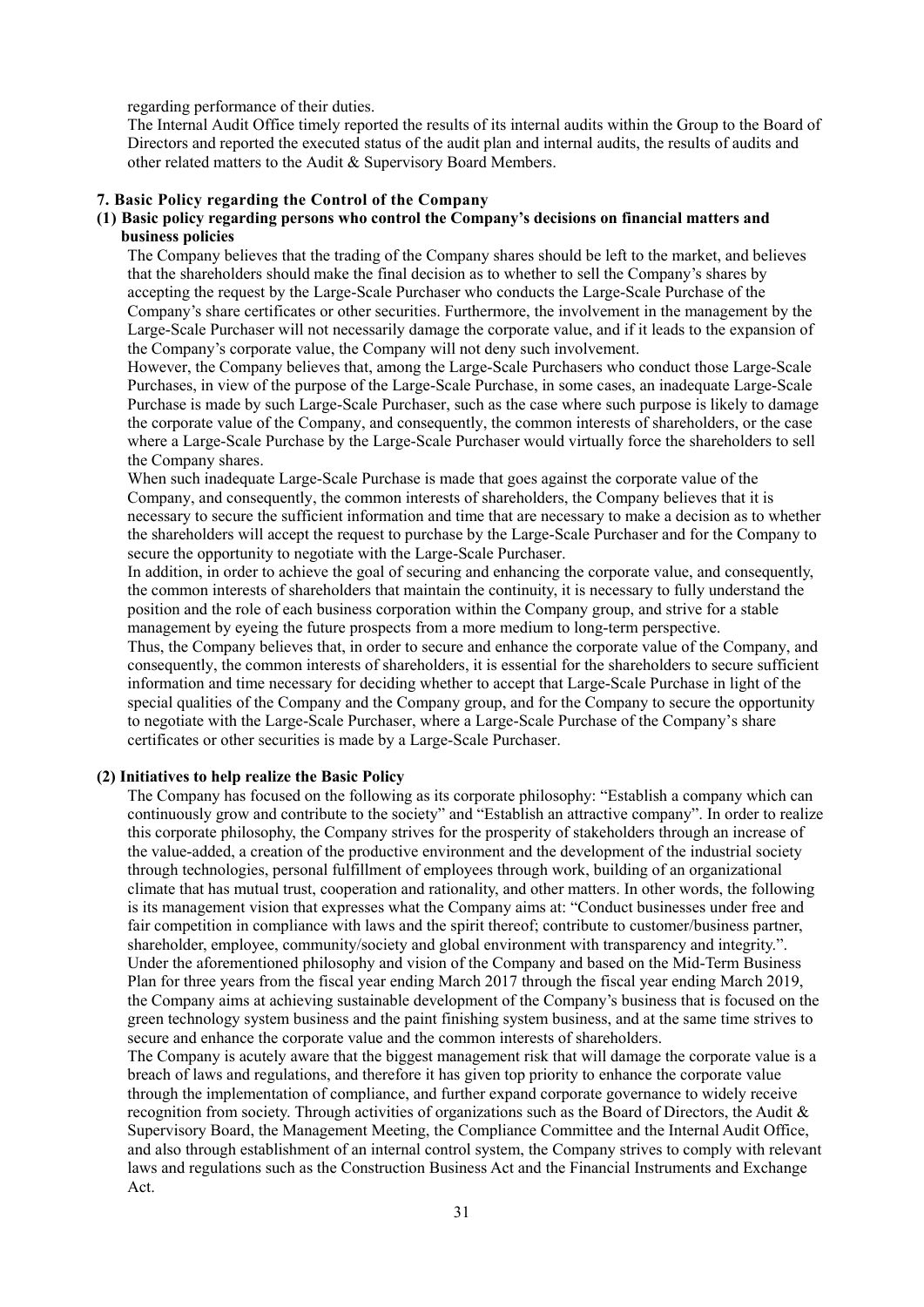#### **(3) Initiatives to prevent the Company's decisions on financial matters and business policies from being controlled by a person deemed as inappropriate pursuant to the Basic Policy**

The Company resolved to introduce the "Countermeasures against Large-Scale Purchases of the Company's Share Certificates or Other Securities (Takeover Defense Measures)" at the Board of Directors meeting held on January 31, 2008, to counter against purchases of the Company's share certificates or other securities, in which the ratio of voting rights of specified shareholders, etc. of the Company's share certificates or other securities is 20% or more, or purchases of the Company's share certificates or other securities that result in the ratio of voting rights of the specified shareholders, etc. is 20% or more ("Large-Scale Purchase"; and a person conducting a Large-Scale Purchase shall be referred to as the "Large-Scale Purchaser") with the aim of securing and enhancing the Company's corporate value, and consequently, the common interests of shareholders.

Subsequently, the partial amendments to and continuation of the aforementioned countermeasures (takeover defense measures) were approved by the shareholders at the 63rd Annual Shareholders' Meeting held on June 27, 2008, at the 65th Annual Shareholders' Meeting held on June 29, 2010, at the 68th Annual Shareholders' Meeting held on June 27, 2013, and at the 71st Annual Shareholders' Meeting held on June 29, 2016 (the currently effective plan shall be referred to as the "Plan").

The Plan stipulates the procedures for the Board of Directors to require a Large-Scale Purchaser to provide information on a large-scale purchase in advance to evaluate and examine the Large-Scale Purchase, negotiate with the Large-Scale Purchaser regarding terms and other matters of the purchase, and to propose an alternative plan to shareholders and other matters to shareholders, in order to secure sufficient information and time necessary for shareholders to appropriately decide whether to accept the Large-Scale Purchase upon a Large-Scale Purchase of the Company's share certificates or other securities, and also stipulates the procedures for the Board of Directors to, while, as a general rule, following the recommendations of the Independent Committee, to be appointed from outside directors, outside audit & supervisory board members and outside advisors who have no specific interest with the Company and are highly independent from the Board of Directors, or exercise other countermeasures against a Large-Scale Purchaser that are deemed reasonable at the point in time against a Large-Scale Purchase ("Large-Scale Purchase Rules").

Where the Large-Scale Purchaser fails to observe the Large-Scale Purchase Rules, or even where the Large-Scale Purchaser observes the Large-Scale Purchase Rules, however, if, the Large-Scale Purchase is deemed obvious to be an act that will inflict upon the Company any damage that is difficult to recover from, for example, only when the Large-Scale Purchase falls under any of the objective requirements stipulated reasonably and in detail, the Board of Directors will, as a general rule, resolve to exercise countermeasures, and will exercise such countermeasures, in accordance with the recommendations of the Independent Committee.

As specific countermeasures, appropriate countermeasures will be selected, depending on the situation at different times, out of those accepted as being within the authority of the Board of Directors in relation to a gratis allotment of share subscription rights, other laws and regulations, and the Company's Articles of Incorporation.

For details of the Plan, refer to the description posted on the Company's website below. (https://www.taikisha.co.jp/corporate/news/20160516\_1.pdf)

#### **(4) Above initiatives comply with the Basic Policy and do not impair the common interests of the Company's shareholders or aim to protect the positions of any of the company officers of the Company**

#### **1) Initiatives stated in 2.**

The initiatives in "2. Initiatives to help realize the Basic Policy" above have been stipulated with the aim of continuously and sustainably securing and enhancing the Company's corporate value, and consequently, the common interests of shareholders, and therefore contribute to the realization of the Basic Policy. Consequently, such initiatives comply with the Basic Policy and do not impair the common interests of the Company's shareholders or aim to protect the positions of any of the company officers.

### **2) Initiatives stated in 3.**

The Company believes, for the following reasons, that the initiatives in "3. Initiatives to prevent the Company's decisions on financial matters and business policies from being controlled by a person deemed as inappropriate pursuant to the Basic Policy" above comply with the Basic Policy, and they do not impair the common interests of the Company's shareholders or aim to protect the positions of any of the company officers.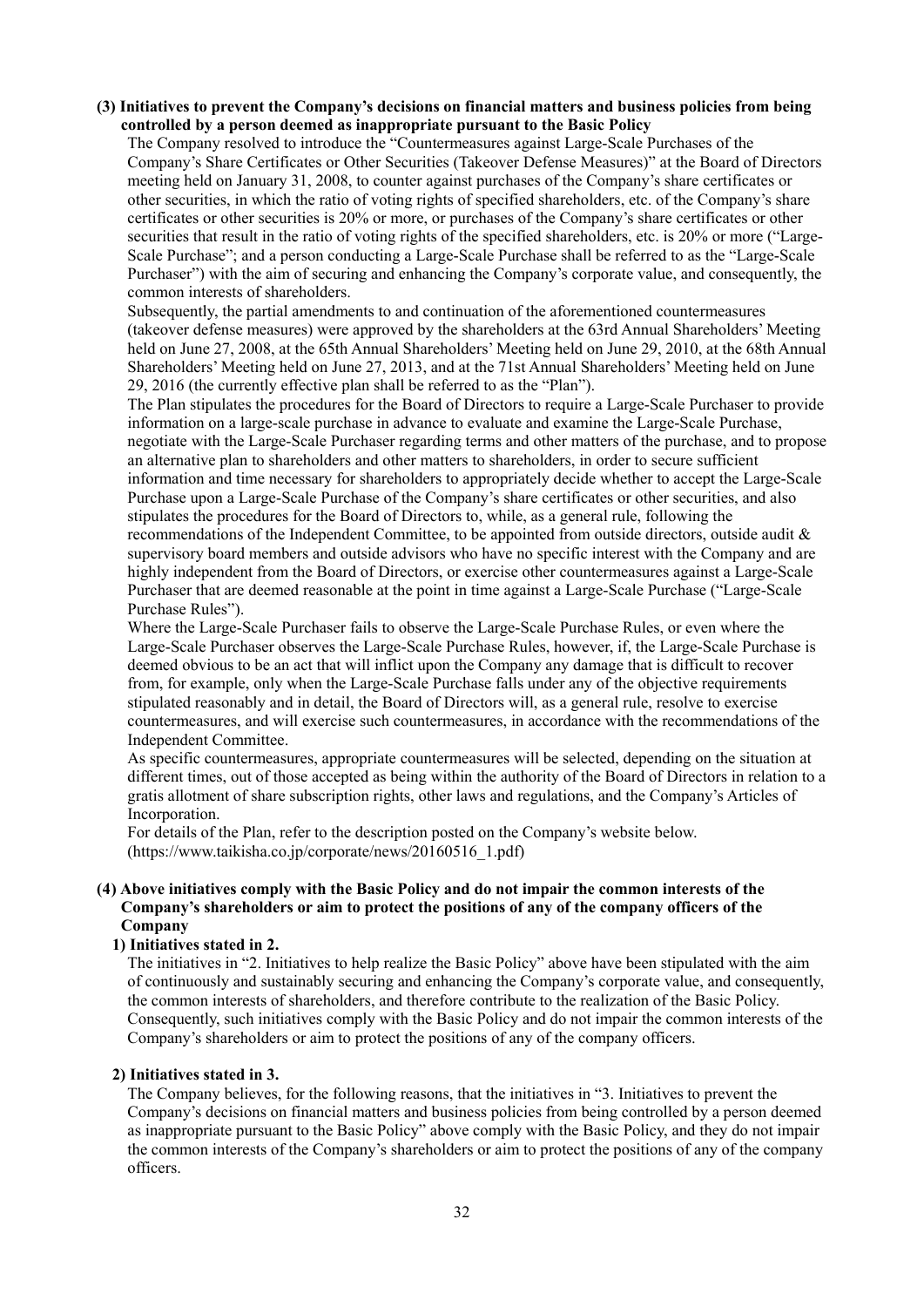a) Fully Satisfying the Three Principles Set Out in the Guidelines Regarding the Takeover Defense Measures

The Plan fully satisfies the three principles ((i) Protection and Enhancement of Corporate Value and Shareholders' Common Interests, (ii) Prior Disclosure and Shareholders' Intent and (iii) Ensuring the Necessity and Reasonableness) set out in the "Guidelines Regarding Takeover Defense for the Purposes of Ensuring and Enhancing Corporate Value and Shareholders' Common Interests" released by the Ministry of Economy, Trade and Industry and the Ministry of Justice as of May 27, 2005.

- b) Reflecting the spirit of the Takeover Defense Measures released by the Corporate Value Study Group The contents of the Plan reflect the spirit of "Takeover Defense Measures in Light of Recent Environmental Changes" released on June 30, 2008 by the Corporate Value Study Group established by the Ministry of Economy, Trade and Industry.
- c) Emphasis on the Intent of the Shareholders and Information Disclosure The effective period of the Plan shall expire as of the conclusion of the annual shareholders' meeting pertaining to the last fiscal year ending within three years after the completion of the 71st Annual Shareholders' Meeting (74th Annual Shareholders' Meeting scheduled to be held during June 2019). However, even before the expiration of the effective period of the Plan, if the shareholders' meeting resolves to abolish the Plan, then the Plan will be abolished as of the time of such resolution, and for this point, the continuation and abolition of the Plan will be conducted in a manner that respects the intent of the shareholders.

Moreover, a shareholders' meeting (the "Shareholders' Meeting for Confirming the Intent of Shareholders") can be held in order to have an opportunity to confirm the intent of shareholders regarding the advantages and disadvantages of exercising a countermeasure and it will be possible to clarify that countermeasures are exercised by respecting the intent of shareholders.

Furthermore, in order to enable the shareholders to appropriately make decisions such as decisions on the abolition or other matters, the decision as to whether to sell shares of the Company by accepting the Large-Scale Purchase, and other matters of the Plan, the Board of Directors will disclose to shareholders the Large-Scale Purchase Relevant Information and other information provided by the Large-Scale Purchaser at the time and in a method the Board of Directors deems appropriate.

d) Scheme to Eliminate Arbitrary Decisions by the Board of Directors

In introducing and continuing the Plan, the Company established the Independent Committee to eliminate arbitrary decisions by the Board of Directors.

If a Large-Scale Purchase is made against the Company, the Independent Committee will make a recommendation to the Board of Directors upon discussing and examining whether to exercise countermeasures against the Large-Scale Purchase, and other matters, and the Board of Directors will, as a general rule, make a resolution following the recommendation of the Independent Committee and a scheme to eliminate the exercise of countermeasures based on arbitrary decisions by the Board of Directors is thereby secured.

Furthermore, the Plan will be exercised only when the Large-Scale Purchaser fails to observe formal Large-Scale Purchase Rules set out in the Plan, or when the Large-Scale Purchase satisfies objective requirements stipulated reasonably and in detail where the Large-Scale Purchaser considerably damages the Company's corporate value, and the Shareholders' Meeting for Confirming the Intent of Shareholders is held in certain cases and countermeasures are exercised only when the approval of the majority of the shareholders is obtained, and also on these points, a scheme to eliminate the exercise of arbitrary countermeasures by the Board of Directors will be in place.

e) No Dead-Handed or Slow-Handed Defense Measures

The Plan may be abolished by the Board of Directors, and therefore the Plan is not a dead-handed takeover defense measure (a takeover defense measure in which even if a majority of the constituent members of the Board of Directors are replaced, the exercise of the measures cannot be prevented). In addition, because the Company does not adopt a fixed-term system based on time differences with respect to the term of directors, the Plan is not a slow-handed takeover defense measure (a takeover defense measure that requires time to prevent the exercise because constituent members of the Board of Directors may not be replaced at one time).

#### (Note)

Amounts and numbers of shares in this Business Report are rounded down to the nearest unit, while ratios and other figures are rounded off to the nearest unit.

~~~~~~~~~~~~~~~~~~~~~~~~~~~~~~~~~~~~~~~~~~~~~~~~~~~~~~~~~~~~~~~~~~~~~~~~~~~~~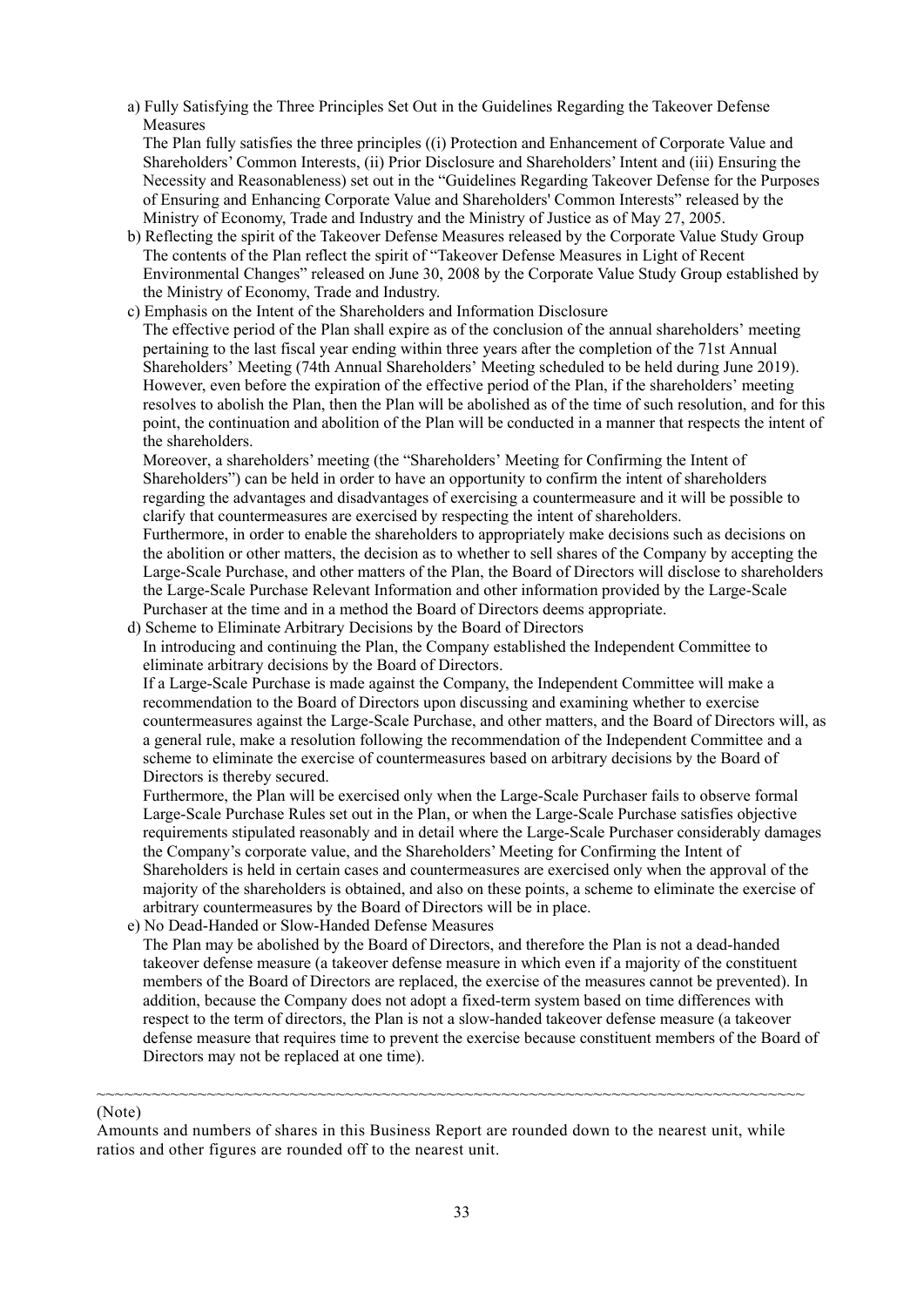# **Consolidated Balance Sheet**

(As of March 31, 2018)

| (Millions of yen) |  |
|-------------------|--|
|-------------------|--|

| Account title                                                                               | Amount   | Account title                                                           | (minions of you<br>Amount |
|---------------------------------------------------------------------------------------------|----------|-------------------------------------------------------------------------|---------------------------|
| (Assets)                                                                                    |          | (Liabilities)                                                           |                           |
| <b>Current assets</b>                                                                       | 161,174  | <b>Current liabilities</b>                                              | 93,744                    |
| Cash and deposits                                                                           | 47,147   | Notes payable, accounts payable for<br>construction contracts and other | 60,590                    |
| Notes receivable, accounts receivable<br>from completed construction contracts<br>and other | 101,947  | Short-term loans payable                                                | 6,730                     |
| Costs on uncompleted construction<br>contracts                                              | 2,120    | Income taxes payable                                                    | 3,859                     |
| Raw materials and supplies                                                                  | 348      | Deferred tax liabilities                                                | 2                         |
| Deferred tax assets                                                                         | 2,159    | Advances received on uncompleted<br>construction contracts              | 11,870                    |
| Other                                                                                       | 7,990    | Provision for warranties for completed<br>construction                  | 690                       |
| Allowance for doubtful accounts                                                             | (539)    | Provision for loss on construction<br>contracts                         | 469                       |
|                                                                                             |          | Provision for directors' bonuses                                        | 122                       |
| <b>Non-current assets</b>                                                                   | 55,806   | Other                                                                   | 9,409                     |
| Property, plant and equipment                                                               | 9,414    | <b>Non-current liabilities</b>                                          | 12,586                    |
| Buildings and structures                                                                    | 7,634    | Long-term loans payable                                                 | 1,606                     |
| Machinery, vehicles, tools, furniture<br>and fixtures                                       | 9,161    | Deferred tax liabilities                                                | 9,028                     |
| Land                                                                                        | 2,101    | Provision for directors' retirement<br>benefits                         | 64                        |
| Other                                                                                       | 2,034    | Net defined benefit liability                                           | 1,563                     |
| Accumulated depreciation                                                                    | (11,517) | Other                                                                   | 322                       |
| <b>Intangible assets</b>                                                                    | 6,126    | <b>Total liabilities</b>                                                | 106,330                   |
| Goodwill                                                                                    | 2,762    | (Net assets)                                                            |                           |
| Other                                                                                       | 3,364    | <b>Shareholders' equity</b>                                             | 89,936                    |
| <b>Investments and other assets</b>                                                         | 40,265   | Capital stock                                                           | 6,455                     |
| Investment securities                                                                       | 30,724   | Capital surplus                                                         | 7,258                     |
| Deferred tax assets                                                                         | 1,463    | Retained earnings                                                       | 78,698                    |
| Net defined benefit asset                                                                   | 6,311    | Treasury shares                                                         | (2, 475)                  |
| Other                                                                                       | 1,780    | <b>Accumulated other comprehensive</b><br>income                        | 15,252                    |
| Allowance for doubtful accounts                                                             | (14)     | Valuation difference on available-for-<br>sale securities               | 13,242                    |
|                                                                                             |          | Deferred gains or losses on hedges                                      | 3                         |
|                                                                                             |          | Foreign currency translation<br>adjustment                              | 1,141                     |
|                                                                                             |          | Accumulated remeasurements of<br>defined benefit plans                  | 864                       |
|                                                                                             |          | <b>Non-controlling interests</b>                                        | 5,461                     |
|                                                                                             |          | <b>Total net assets</b>                                                 | 110,650                   |
| <b>Total assets</b>                                                                         | 216,980  | Total liabilities and net assets                                        | 216,980                   |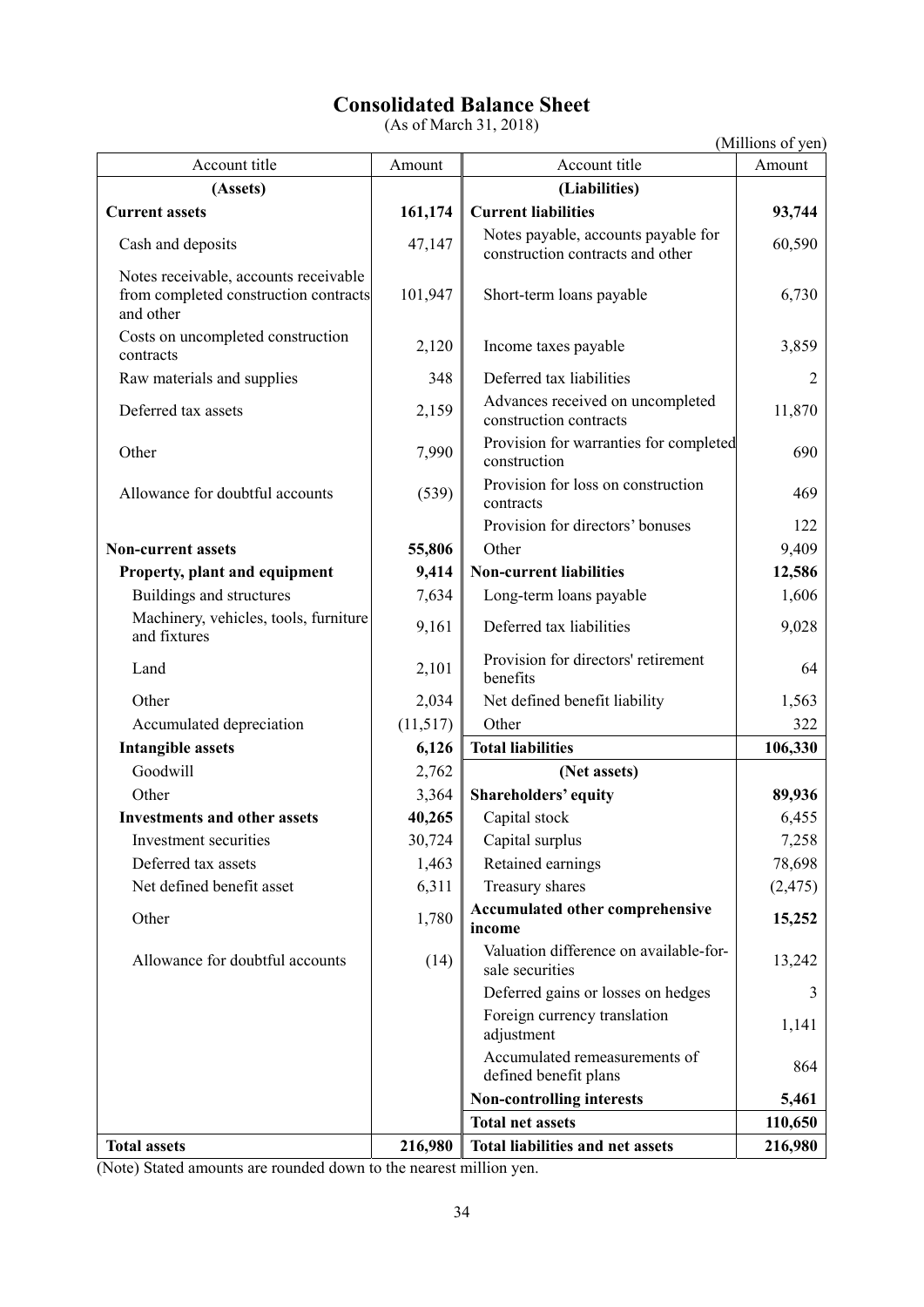# **Consolidated Statement of Income**

(From April 1, 2017, to March 31, 2018)

|                                                              |          | (Millions of yen) |
|--------------------------------------------------------------|----------|-------------------|
| Account title                                                | Amount   |                   |
| Net sales of completed construction contracts                |          | 231,898           |
| Cost of sales of completed construction contracts            |          | 199,118           |
| Gross profit on completed construction<br>contracts          |          | 32,779            |
| Selling, general and administrative expenses                 |          | 20,599            |
| <b>Operating income</b>                                      |          | 12,180            |
| Non-operating income                                         |          |                   |
| Interest and dividends income                                | 906      |                   |
| Other                                                        | 685      | 1,591             |
| Non-operating expenses                                       |          |                   |
| Interest expenses                                            | 221      |                   |
| Foreign exchange losses                                      | 247      |                   |
| Other                                                        | 221      | 689               |
| <b>Ordinary income</b>                                       |          | 13,082            |
| Extraordinary income                                         |          |                   |
| Gains on disposal of non-current assets                      | 59       | 59                |
| <b>Extraordinary losses</b>                                  |          |                   |
| Loss on disposal of non-current assets                       | 65       |                   |
| Impairment loss                                              | 26       | 91                |
| Income before income taxes and non-<br>controlling interests |          | 13,050            |
| Income taxes-current                                         | 5,298    |                   |
| Income taxes-deferred                                        | (1, 104) | 4,193             |
| Profit                                                       |          | 8,856             |
| Profit attributable to non-controlling interests             |          | 1,602             |
| Profit attributable to owners of parent                      |          | 7,254             |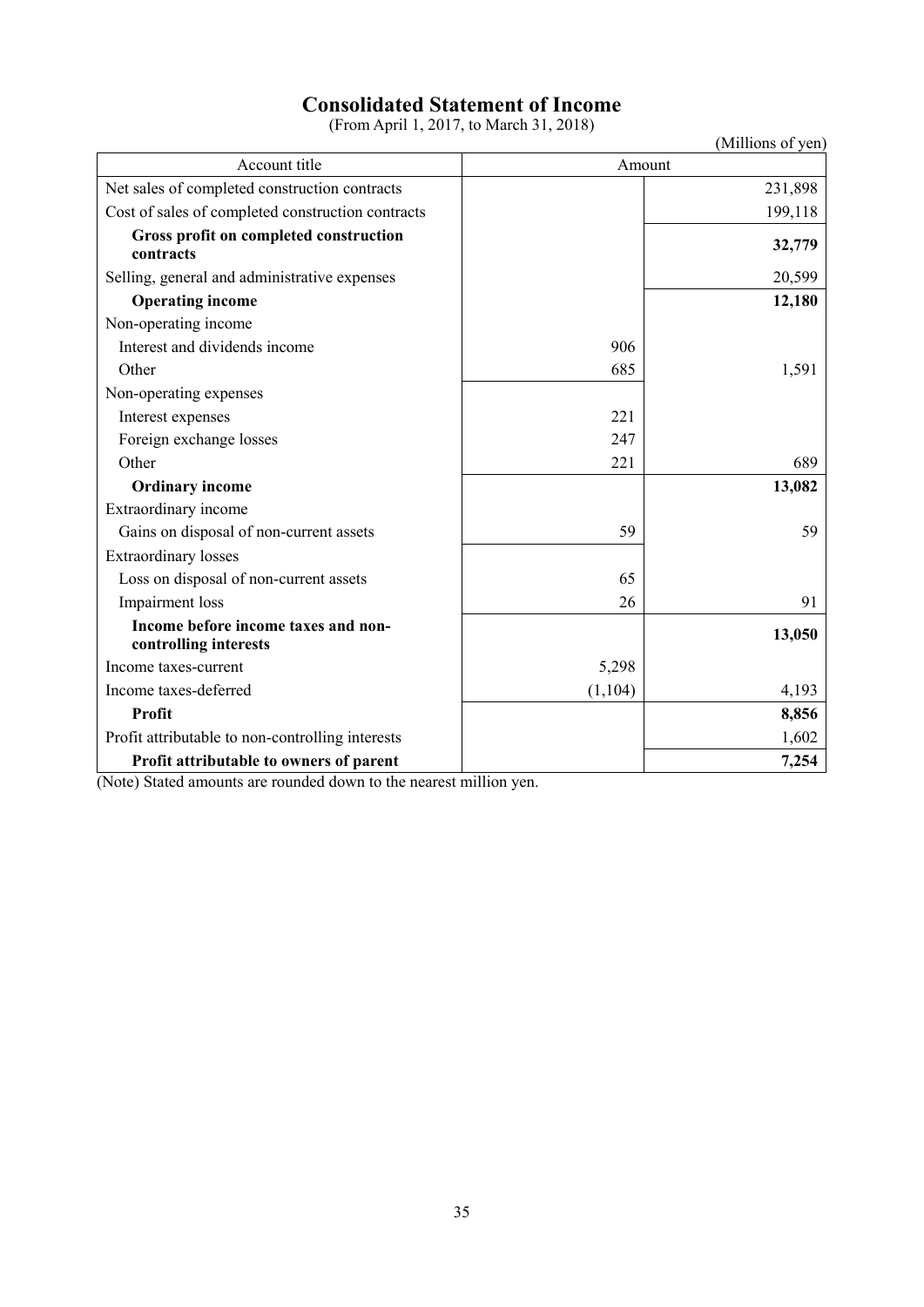# **Consolidated Statement of Comprehensive Income**

(From April 1, 2017, to March 31, 2018)

|                                                                                      | (Millions of yen) |
|--------------------------------------------------------------------------------------|-------------------|
| Account title                                                                        | Amount            |
| <b>Profit</b>                                                                        | 8,856             |
| Other comprehensive income                                                           |                   |
| Valuation difference on available-for-sale<br>securities                             | 3,273             |
| Deferred gains or losses on hedges                                                   | 219               |
| Foreign currency translation adjustment                                              | 840               |
| Remeasurements of defined benefit plans                                              | 888               |
| Share of other comprehensive income of entities<br>accounted for using equity method | 20                |
| Total other comprehensive income                                                     | 5,241             |
| Comprehensive income                                                                 | 14,098            |
| Comprehensive income                                                                 |                   |
| Comprehensive income attributable to owners of<br>parent                             | 12,326            |
| Comprehensive income attributable to non-<br>controlling interests                   | 1,772             |

(Notes)

1. Stated amounts are rounded down to the nearest million yen.

2. The amounts in this statement are not subject to the audit by the Accounting Auditors.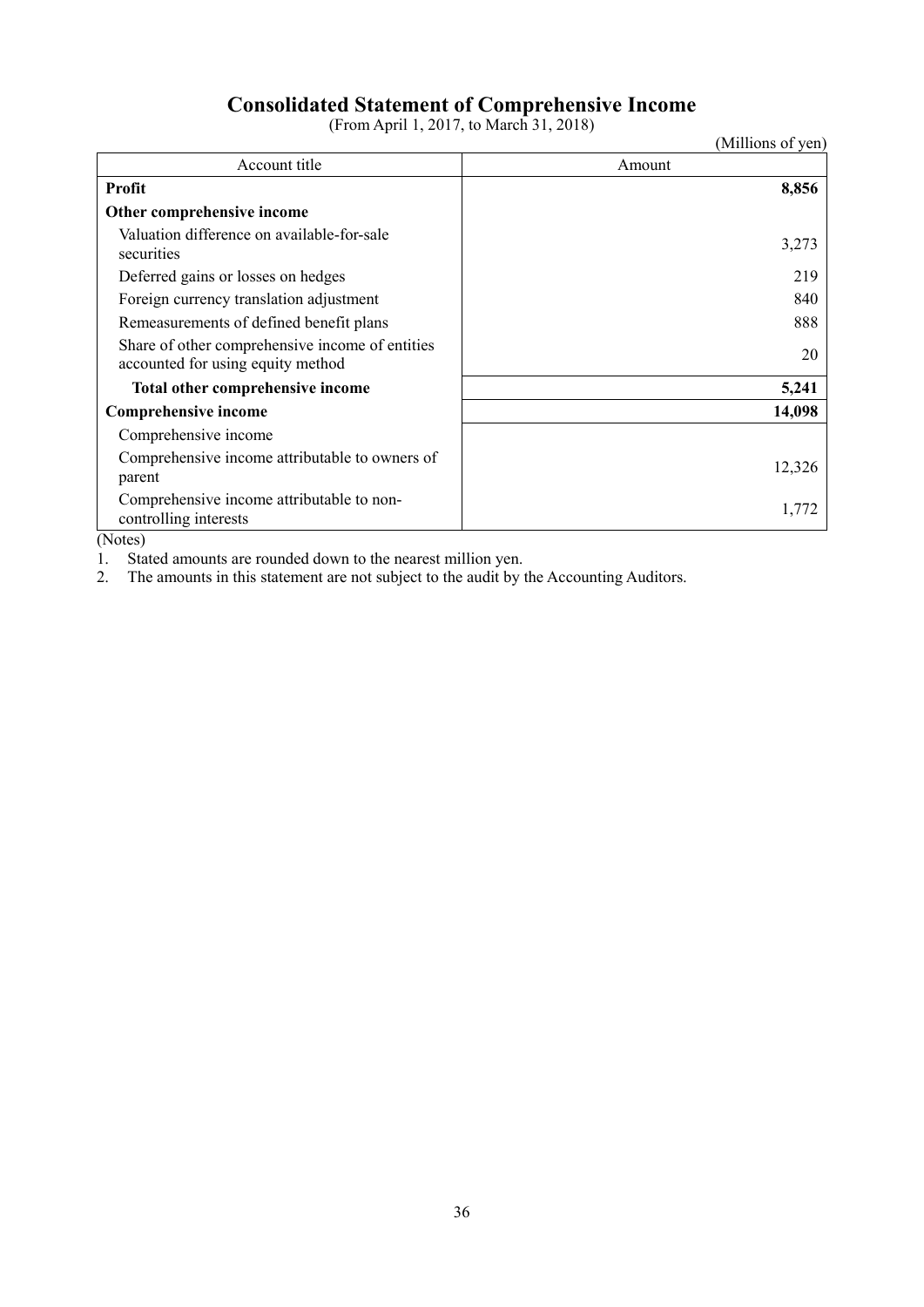# **Consolidated Statement of Changes in Net Assets**

(From April 1, 2017, to March 31, 2018)

(Millions of yen)

|                                                            | Shareholders' equity |                 |                      |                 |                                  |
|------------------------------------------------------------|----------------------|-----------------|----------------------|-----------------|----------------------------------|
|                                                            | Capital stock        | Capital surplus | Retained<br>earnings | Treasury shares | Total<br>shareholders'<br>equity |
| Balance at the<br>beginning of current<br>period           | 6,455                | 7,305           | 77,945               | (6,128)         | 85,577                           |
| Changes of items<br>during the period                      |                      |                 |                      |                 |                                  |
| Dividends of surplus                                       |                      |                 | (2, 394)             |                 | (2, 394)                         |
| Profit attributable to<br>owners of parent                 |                      |                 | 7,254                |                 | 7,254                            |
| Purchase of treasury<br>shares                             |                      |                 |                      | (501)           | (501)                            |
| Retirement of<br>treasury shares                           |                      | (47)            | (4,106)              | 4,154           |                                  |
| Purchase of shares<br>of consolidated<br>subsidiaries      |                      | 3               |                      |                 | 3                                |
| Sales of shares of<br>consolidated<br>subsidiaries         |                      | (3)             |                      |                 | (3)                              |
| Net changes of<br>items other than<br>shareholders' equity |                      |                 |                      |                 |                                  |
| Total changes of items<br>during the period                |                      | (47)            | 752                  | 3,653           | 4,358                            |
| Balance at the end of<br>current period                    | 6,455                | 7,258           | 78,698               | (2, 475)        | 89,936                           |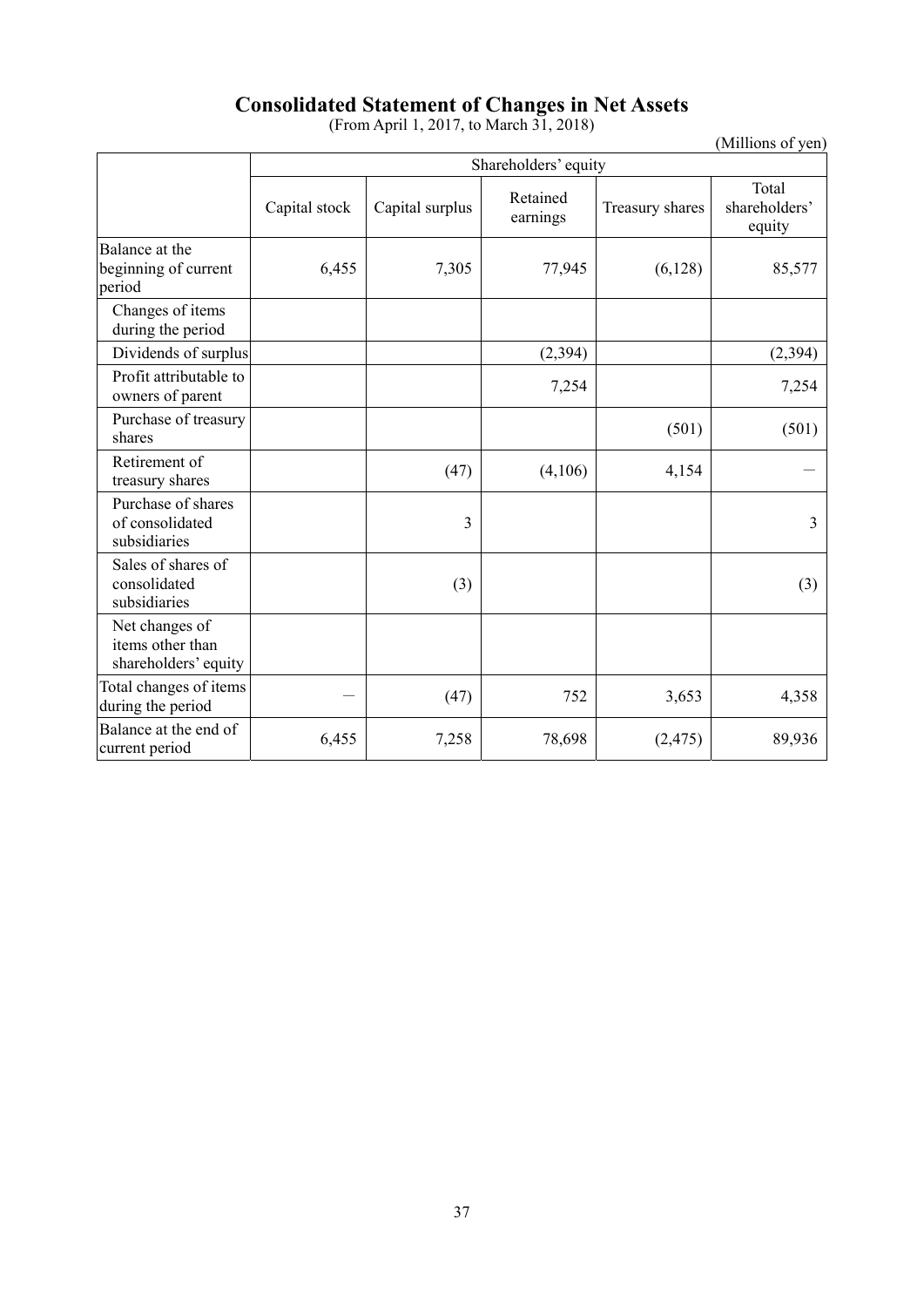(Millions of yen)

|                                                            | Accumulated other comprehensive income                             |                                             |                                                  |                                                   |                                                           |                                  |                     |
|------------------------------------------------------------|--------------------------------------------------------------------|---------------------------------------------|--------------------------------------------------|---------------------------------------------------|-----------------------------------------------------------|----------------------------------|---------------------|
|                                                            | Valuation<br>difference on<br>available-<br>for-sale<br>securities | Deferred<br>gains or<br>losses on<br>hedges | Foreign<br>currency<br>translation<br>adjustment | Remeasurem<br>ents of<br>defined<br>benefit plans | Total<br>accumulated<br>other<br>comprehensi<br>ve income | Non-<br>controlling<br>interests | Total<br>net assets |
| Balance at the<br>beginning of current<br>period           | 9,969                                                              | (111)                                       | 349                                              | (31)                                              | 10,175                                                    | 4,431                            | 100,184             |
| Changes of items<br>during the period                      |                                                                    |                                             |                                                  |                                                   |                                                           |                                  |                     |
| Dividends of surplus                                       |                                                                    |                                             |                                                  |                                                   |                                                           |                                  | (2, 394)            |
| Profit attributable to<br>owners of parent                 |                                                                    |                                             |                                                  |                                                   |                                                           |                                  | 7,254               |
| Purchase of treasury<br>shares                             |                                                                    |                                             |                                                  |                                                   |                                                           |                                  | (501)               |
| Retirement of<br>treasury shares                           |                                                                    |                                             |                                                  |                                                   |                                                           |                                  |                     |
| Purchase of shares<br>of consolidated<br>subsidiaries      |                                                                    |                                             |                                                  |                                                   |                                                           |                                  | 3                   |
| Sales of shares of<br>consolidated<br>subsidiaries         |                                                                    |                                             |                                                  |                                                   |                                                           |                                  | (3)                 |
| Net changes of<br>items other than<br>shareholders' equity | 3,273                                                              | 114                                         | 792                                              | 896                                               | 5,076                                                     | 1,030                            | 6,106               |
| Total changes of items<br>during the period                | 3,273                                                              | 114                                         | 792                                              | 896                                               | 5,076                                                     | 1,030                            | 10,465              |
| Balance at the end of<br>current period                    | 13,242                                                             | 3                                           | 1,141                                            | 864                                               | 15,252                                                    | 5,461                            | 110,650             |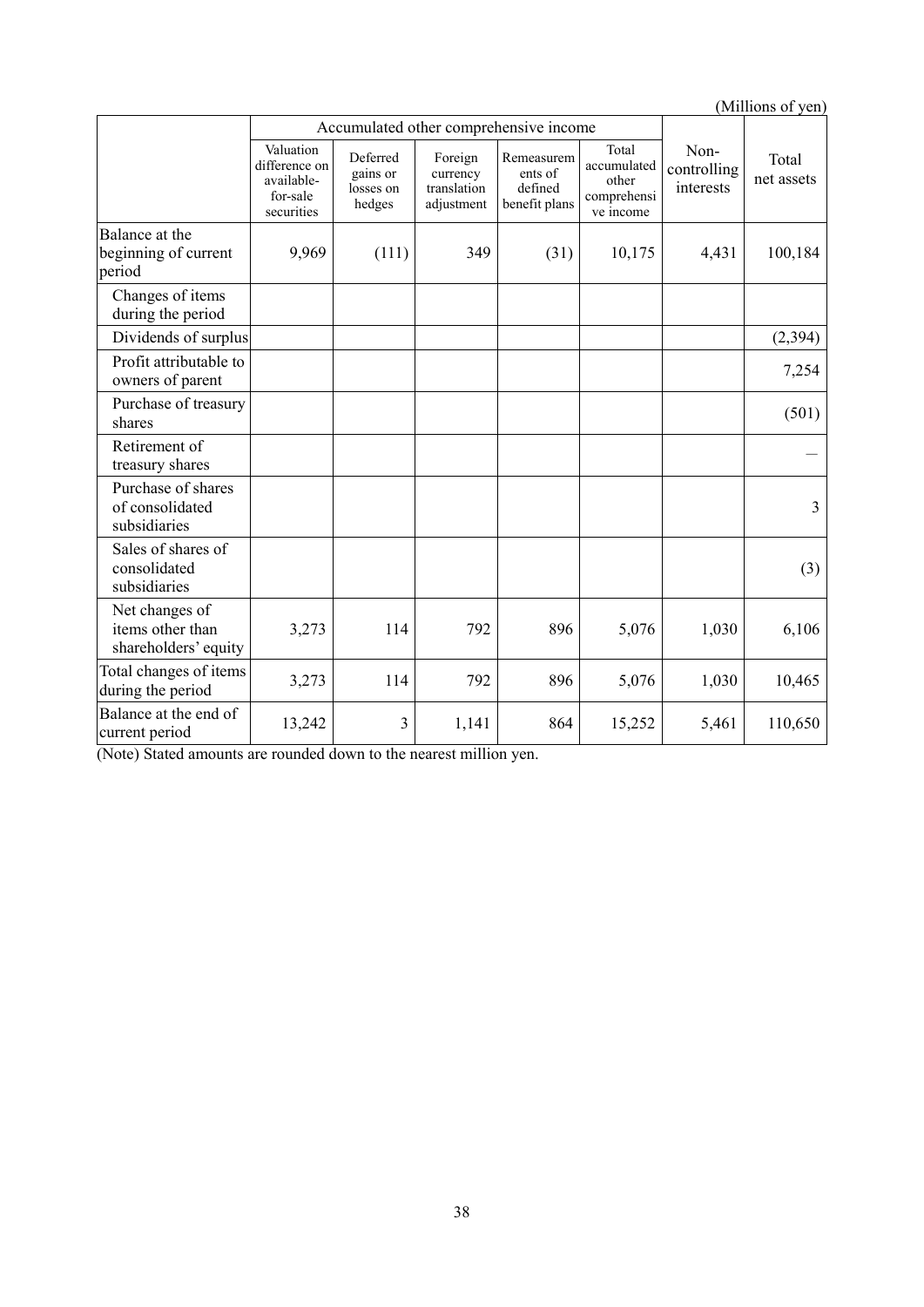# **Non-consolidated Balance Sheet**

(As of March 31, 2018)

|                                                                         |              |                                                           | (Millions of yen) |
|-------------------------------------------------------------------------|--------------|-----------------------------------------------------------|-------------------|
| Account title                                                           | Amount       | Account title                                             | Amount            |
| (Assets)                                                                |              | (Liabilities)                                             |                   |
| <b>Current assets</b>                                                   | 95,433       | <b>Current liabilities</b>                                | 52,500            |
| Cash and deposits                                                       | 16,010       | Notes payable-trade                                       | 7,353             |
| Notes receivable-trade                                                  | 414          | Electronically recorded obligations-<br>operating         | 17,202            |
| Electronically recorded monetary<br>claims                              | 3,363        | Accounts payable for construction<br>contracts            | 15,158            |
| Accounts receivable from completed<br>construction contracts            | 70,840       | Short-term loans payable                                  | 2,726             |
| Costs on uncompleted construction<br>contracts                          | 342          | Accounts payable-other                                    | 4,929             |
| Raw materials and supplies                                              | 148          | Income taxes payable                                      | 2,889             |
| Deferred tax assets                                                     | 1,504        | Advances received on uncompleted                          | 907               |
|                                                                         |              | construction contracts                                    |                   |
| Other                                                                   | 2,808        | Deposits received                                         | 223               |
| <b>Non-current assets</b>                                               | 51,465       | Provision for warranties for completed                    | 183               |
|                                                                         |              | construction                                              |                   |
| Property, plant and equipment                                           | 3,219        | Provision for loss on construction<br>contracts           | 178               |
| <b>Buildings</b>                                                        | 1,238        | Provision for directors' bonuses                          | 112               |
| <b>Structures</b>                                                       | 11           | Other                                                     | 635               |
| Machinery and equipment                                                 | 74           | <b>Non-current liabilities</b>                            | 7,022             |
| Vehicles                                                                | $\mathbf{0}$ | Long-term loans payable                                   | 140               |
| Tools, furniture and fixtures                                           | 157          | Deferred tax liabilities                                  | 6,760             |
| Land                                                                    | 1,437        | Provision for retirement benefits                         | 107               |
| Leased assets                                                           | $\mathbf{0}$ | Other                                                     | 14                |
| Construction in progress                                                | 299          | <b>Total liabilities</b>                                  | 59,522            |
| <b>Intangible assets</b>                                                | 2,838        | (Net Assets)                                              |                   |
| Software                                                                | 2,836        | Shareholders' equity                                      | 74,129            |
| Other                                                                   | 1            | <b>Capital stock</b>                                      | 6,455             |
| <b>Investments and other assets</b>                                     | 45,407       | <b>Capital surplus</b>                                    | 7,297             |
| Investment securities                                                   | 29,988       | Legal capital surplus                                     | 7,297             |
| Shares of subsidiaries and associates                                   | 9,228        | <b>Retained earnings</b>                                  | 62,852            |
| Long-term loans receivable                                              | 6            | Legal retained earnings                                   | 1,613             |
| Claims provable in bankruptcy,<br>claims provable in rehabilitation and | 1            | Other retained earnings                                   | 61,239            |
| other                                                                   |              |                                                           |                   |
| Long-term prepaid expenses                                              | 84           | Reserve for reduction entry                               | $\overline{0}$    |
| Prepaid pension cost                                                    | 4,857        | Reserve for investment on<br>information technology       | 2,400             |
| Lease and guarantee deposits                                            | 1,244        | General reserve                                           | 35,720            |
| Other                                                                   | 3            | Retained earnings brought                                 | 23,119            |
|                                                                         |              | forward                                                   |                   |
| Allowance for doubtful accounts                                         | (7)          | <b>Treasury shares</b>                                    | (2, 475)          |
|                                                                         |              | Valuation and translation                                 | 13,247            |
|                                                                         |              | adjustments                                               |                   |
|                                                                         |              | Valuation difference on available-for-<br>sale securities | 13,242            |
|                                                                         |              | Deferred gains or losses on hedges                        |                   |
|                                                                         |              | <b>Total net assets</b>                                   | 87,377            |
| <b>Total assets</b>                                                     | 146,899      | <b>Total liabilities and net assets</b>                   | 146,899           |
|                                                                         |              |                                                           |                   |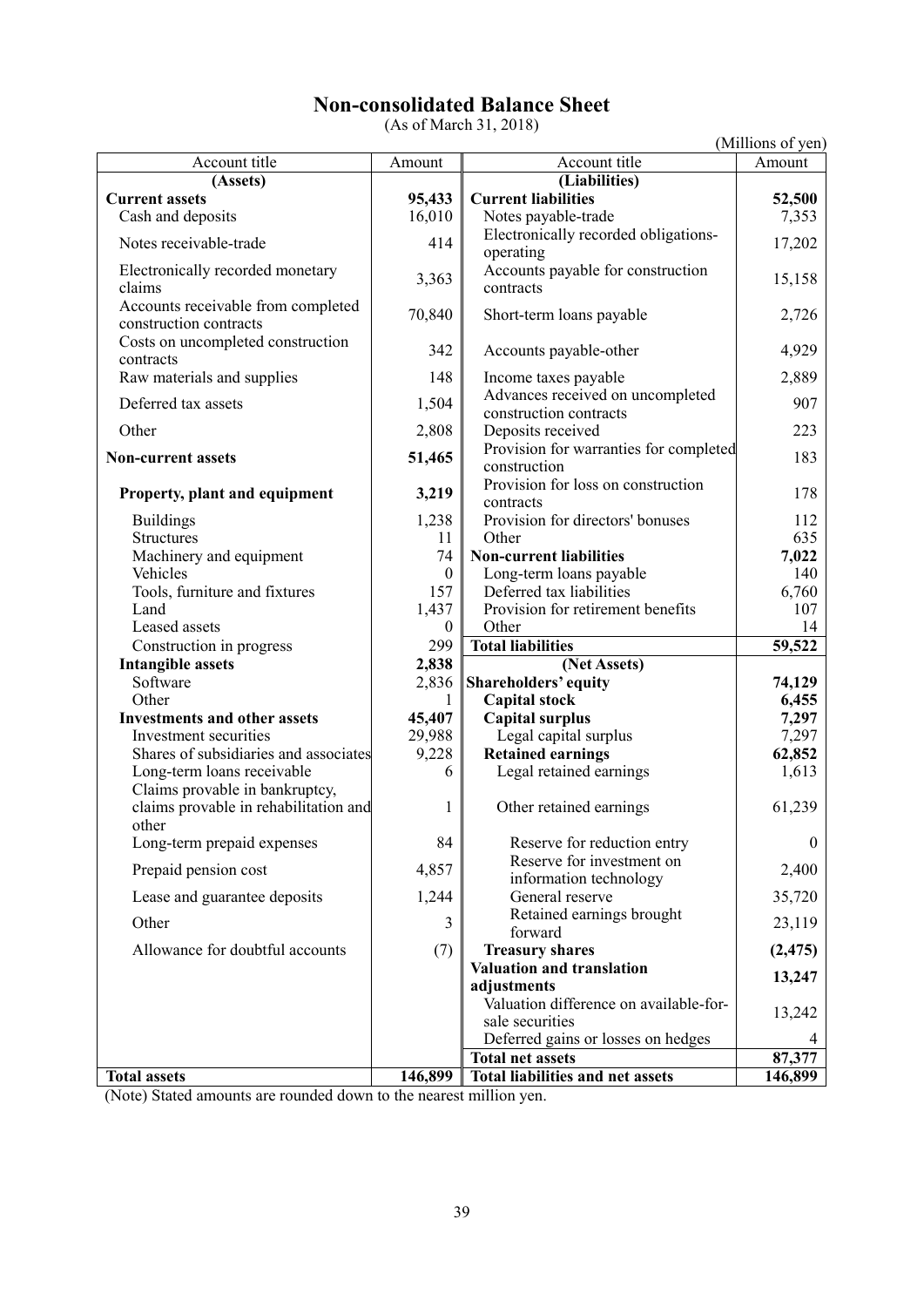# **Non-consolidated Statement of Income**

(From April 1, 2017, to March 31, 2018)

|                                                               |       | (Millions of yen) |
|---------------------------------------------------------------|-------|-------------------|
| Account title                                                 |       | Amount            |
| Net sales of completed construction contracts                 |       | 123,584           |
| Cost of sales of completed construction contracts             |       | 102,143           |
| Gross profit on completed construction<br>contracts           |       | 21,441            |
| Selling, general and administrative expenses                  |       | 12,273            |
| <b>Operating income</b>                                       |       | 9,168             |
| Non-operating income                                          |       |                   |
| Interest income and dividends income                          | 1,638 |                   |
| Dividend income of insurance                                  | 176   |                   |
| Real estate rent                                              | 170   |                   |
| Technical advisory fee                                        | 1,345 |                   |
| Reversal of allowance for doubtful accounts                   | 1     |                   |
| Other                                                         | 29    | 3,362             |
| Non-operating expenses                                        |       |                   |
| Interest expenses                                             | 17    |                   |
| Sales discounts                                               | 75    |                   |
| Rent expenses on real estate                                  | 47    |                   |
| Foreign exchange losses                                       | 38    |                   |
| Other                                                         | 37    | 215               |
| <b>Ordinary income</b>                                        |       | 12,315            |
| Extraordinary income                                          |       |                   |
| Gain on disposal of non-current assets                        | 7     |                   |
| Gain on sales of shares of subsidiaries and<br>associates     | 6     | 13                |
| <b>Extraordinary</b> losses                                   |       |                   |
| Loss on disposal of non-current assets                        | 40    |                   |
| Impairment loss                                               | 26    |                   |
| Loss on valuation of shares of subsidiaries and<br>associates | 754   | 821               |
| Income before income taxes                                    |       | 11,507            |
| Income taxes-current                                          | 3,919 |                   |
| Income taxes-deferred                                         | (310) | 3,608             |
| Profit                                                        |       | 7,899             |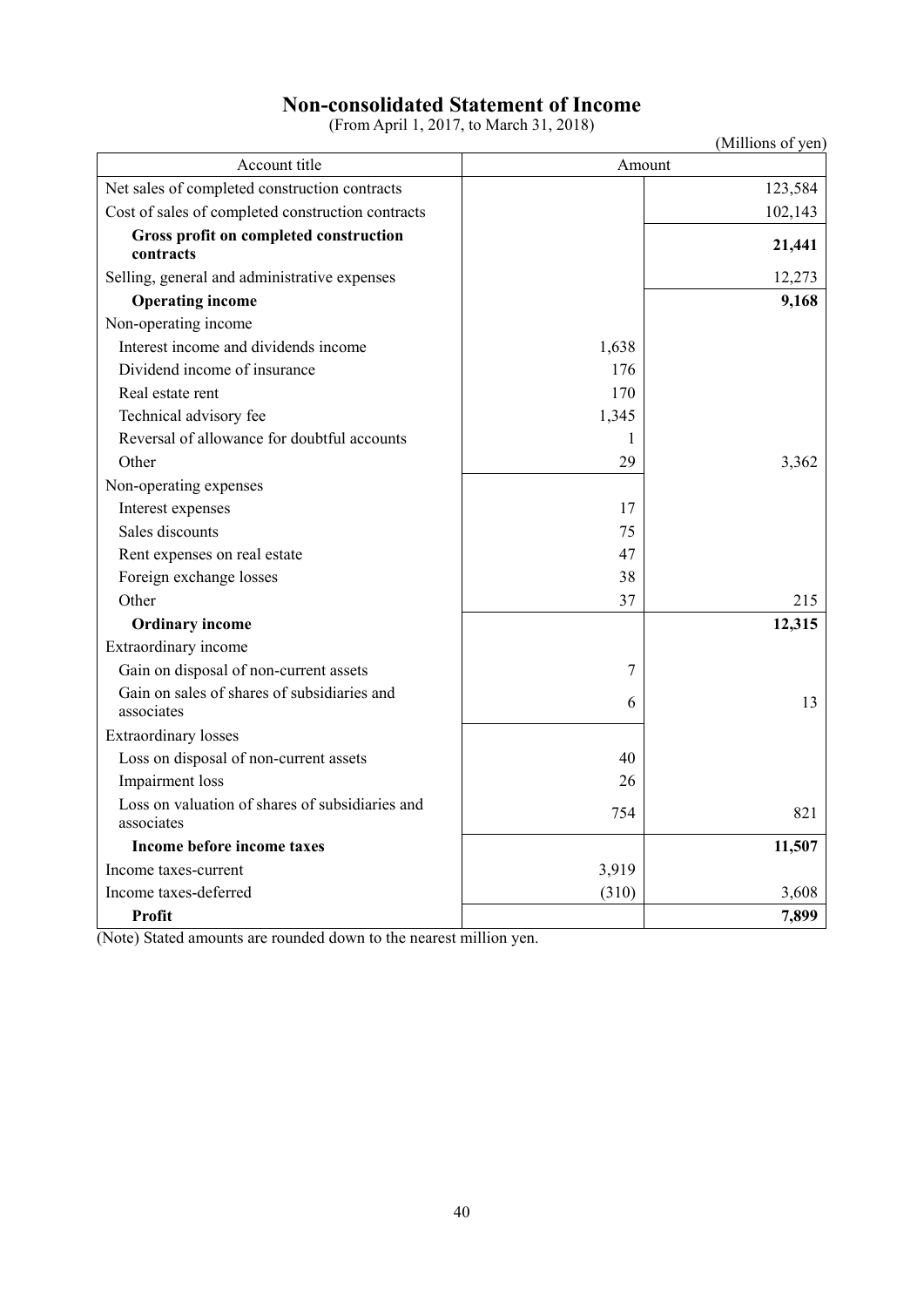# **Non-consolidated Statement of Changes in Net Assets**

(From April 1, 2017, to March 31, 2018)

(Millions of yen)

|                                                         |                  | Shareholders' equity        |                             |                          |                               |                         |                                                                                     |                    |                                            |                               |
|---------------------------------------------------------|------------------|-----------------------------|-----------------------------|--------------------------|-------------------------------|-------------------------|-------------------------------------------------------------------------------------|--------------------|--------------------------------------------|-------------------------------|
|                                                         |                  |                             | Capital surplus             |                          |                               |                         |                                                                                     | Retained earnings  |                                            |                               |
|                                                         |                  |                             |                             |                          |                               | Other retained earnings |                                                                                     |                    |                                            |                               |
|                                                         | Capital<br>stock | Legal<br>capital<br>surplus | Other<br>capital<br>surplus | Total capital<br>surplus | Legal<br>retained<br>earnings | reduction<br>entry      | Reserve for<br>Reserve for investment<br><sub>on</sub><br>information<br>technology | General<br>reserve | Retained<br>earnings<br>brought<br>forward | Total<br>retained<br>earnings |
| Balance at the beginning of<br>current period           | 6.455            | 7,297                       | 47                          | 7,344                    | 1.613                         | $\theta$                | 2,200                                                                               | 35,720             | 21,921                                     | 61,455                        |
| Changes of items during the<br>period                   |                  |                             |                             |                          |                               |                         |                                                                                     |                    |                                            |                               |
| Reserve for investment on<br>information technology     |                  |                             |                             |                          |                               |                         | 200                                                                                 |                    | (200)                                      |                               |
| Dividends of surplus                                    |                  |                             |                             |                          |                               |                         |                                                                                     |                    | (2,394)                                    | (2, 394)                      |
| Profit                                                  |                  |                             |                             |                          |                               |                         |                                                                                     |                    | 7,899                                      | 7,899                         |
| Purchase of treasury shares                             |                  |                             |                             |                          |                               |                         |                                                                                     |                    |                                            |                               |
| Retirement of treasury<br>shares                        |                  |                             | (47)                        | (47)                     |                               |                         |                                                                                     |                    | (4,106)                                    | (4,106)                       |
| Net changes of items other<br>than shareholders' equity |                  |                             |                             |                          |                               |                         |                                                                                     |                    |                                            |                               |
| Total changes of items during<br>the period             |                  | -                           | (47)                        | (47)                     |                               | -                       | 200                                                                                 | -                  | 1,197                                      | 1,397                         |
| Balance at the end of current<br>period                 | 6.455            | 7,297                       | -                           | 7,297                    | 1.613                         | $\mathbf{0}$            | 2,400                                                                               | 35,720             | 23.119                                     | 62.852                        |

|                                                         |                 | Shareholders' equity          |                                                             | Valuation and translation adjustments |                                                   |                  |  |
|---------------------------------------------------------|-----------------|-------------------------------|-------------------------------------------------------------|---------------------------------------|---------------------------------------------------|------------------|--|
|                                                         | Treasury shares | Total shareholders'<br>equity | Valuation difference<br>on available-for-sale<br>securities | Deferred gains or<br>losses on hedges | Total valuation and<br>translation<br>adjustments | Total net assets |  |
| Balance at the beginning of<br>current period           | (6,128)         | 69,126                        | 9,969                                                       | 3                                     | 9,972                                             | 79,098           |  |
| Changes of items during the<br>period                   |                 |                               |                                                             |                                       |                                                   |                  |  |
| Reserve for investment on<br>information technology     |                 |                               |                                                             |                                       |                                                   |                  |  |
| Dividends of surplus                                    |                 | (2,394)                       |                                                             |                                       |                                                   | (2,394)          |  |
| Profit                                                  |                 | 7,899                         |                                                             |                                       |                                                   | 7,899            |  |
| Purchase of treasury shares                             | (501)           | (501)                         |                                                             |                                       |                                                   | (501)            |  |
| Retirement of treasury<br>shares                        | 4,154           |                               |                                                             |                                       |                                                   |                  |  |
| Net changes of items other<br>than shareholders' equity |                 |                               | 3,273                                                       |                                       | 3,275                                             | 3,275            |  |
| Total changes of items during<br>the period             | 3,653           | 5,003                         | 3,273                                                       |                                       | 3,275                                             | 8,278            |  |
| Balance at the end of current<br>period                 | (2, 475)        | 74,129                        | 13,242                                                      | 4                                     | 13,247                                            | 87,377           |  |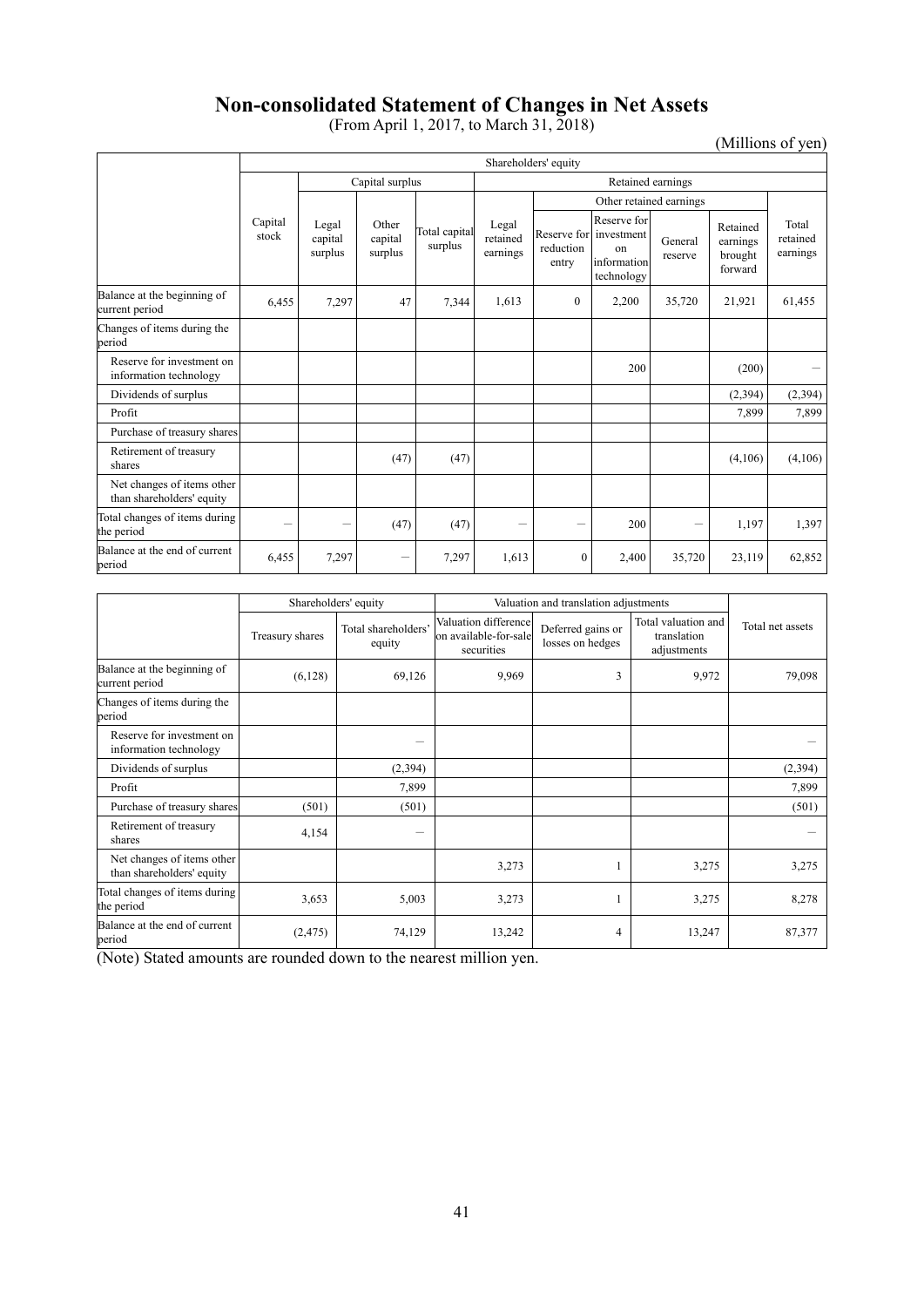[Audit & Supervisory Board Audit Report (duplicated copy)]

## **Audit Report**

(English Translation)

Regarding the performance of duties by the Directors for the 73rd fiscal year from April 1, 2017, to March 31, 2018, the Audit & Supervisory Board hereby submits its Audit Report, which has been prepared upon careful consideration based on the audit report prepared by each Audit & Supervisory Board Member.

- 1. Summary of Auditing Methods by the Audit & Supervisory Board Members and Audit & Supervisory Board
- (1) The Audit & Supervisory Board established auditing policies, allocation of duties, and other relevant matters for the fiscal year ended March 31, 2018, and received reports from each Audit & Supervisory Board Member regarding his or her audits and results thereof, as well as received reports from the Directors, other relevant personnel and the Accounting Auditors regarding performance of their duties, and requested explanations as necessary.
- (2) Each Audit & Supervisory Board Member complied with the auditing regulations stipulated by the Audit & Supervisory Board, followed the auditing policies, allocation of duties and other relevant matters for the fiscal year under review, communicated with the Directors, the Internal Audit Office, other employees and any other relevant personnel, and made efforts to prepare the environment for information collection and audits, and conducted his/her audit in the following manner.
	- 1) Each Audit & Supervisory Board Member attended the meetings of the Board of Directors and other important meetings, received reports from the Directors, employees and other relevant personnel regarding performance of their duties, requested explanations as necessary, examined important authorized documents and associated information, and conducted audit visits to study the operations and financial positions of the head office, as well as of principal branch offices, branches and business offices.

With respect to subsidiaries, each Audit & Supervisory Board Member communicated and exchanged information with Directors, Statutory Auditors and other relevant personnel of several major subsidiaries, and conducted audit visits to major subsidiaries including those overseas to study the operations and financial positions thereof.

- 2) With respect to the contents of resolutions of the Board of Directors regarding the improvement of the system stipulated in Article 100, Paragraphs 1 and 3 of the Ordinance for Enforcement of the Companies Act, which is considered necessary pursuant to the System to Ensure that Directors and Employees of the Company Conform to Laws and the Articles of Incorporation and the System to Ensure the Appropriateness of Operations conducted by the Corporate Group Consisting of the Company and its Subsidiaries in the Business Report, as well as to the systems (internal control system) that have been improved based on such resolutions, each Audit & Supervisory Board Member received regular reports from Directors, employees and other relevant personnel with regard to the improvement and operational status of said systems, requested explanations as necessary and expressed opinions, in accordance with the "Audit Standards for Audit & Supervisory Board Members Regarding the Internal Control System" and the "Checklist for the Internal Control System Audit," which were stipulated through consultations among all the Audit & Supervisory Board Members.
- 3) With respect to the Basic Policy pursuant to Article 118, Item 3 (a), and the respective initiatives pursuant to Article 118, Item 3 (b), of the Ordinance for Enforcement of the Companies Act and described in the Business Report, each Audit & Supervisory Board Member examined the content thereof after taking into account deliberations at the Board of Directors and other relevant internal organs.
- 4) Each Audit & Supervisory Board Member monitored and verified whether the Accounting Auditors maintained their independence and implemented appropriate audits, as well as received reports from the Accounting Auditors regarding the performance of their duties and requested explanations as necessary. In addition, each Audit & Supervisory Board Member received notice from the Accounting Auditors that the "system for ensuring that duties are performed properly" (matters set forth in each item of Article 131 of the Ordinance for Corporate Accounting) had been prepared in accordance with the "Product Quality Management Standards Regarding Audits" (issued by the Business Accounting Council on October 28, 2005) and other relevant standards, and requested explanations as necessary.

Based on the above methods, we examined the Business Report and the accompanying supplementary schedules, Non-consolidated Financial Statements (Non-consolidated Balance Sheet, Non-consolidated Income Statement, Non-consolidated Statement of Changes in Net Assets, and Notes to Non-consolidated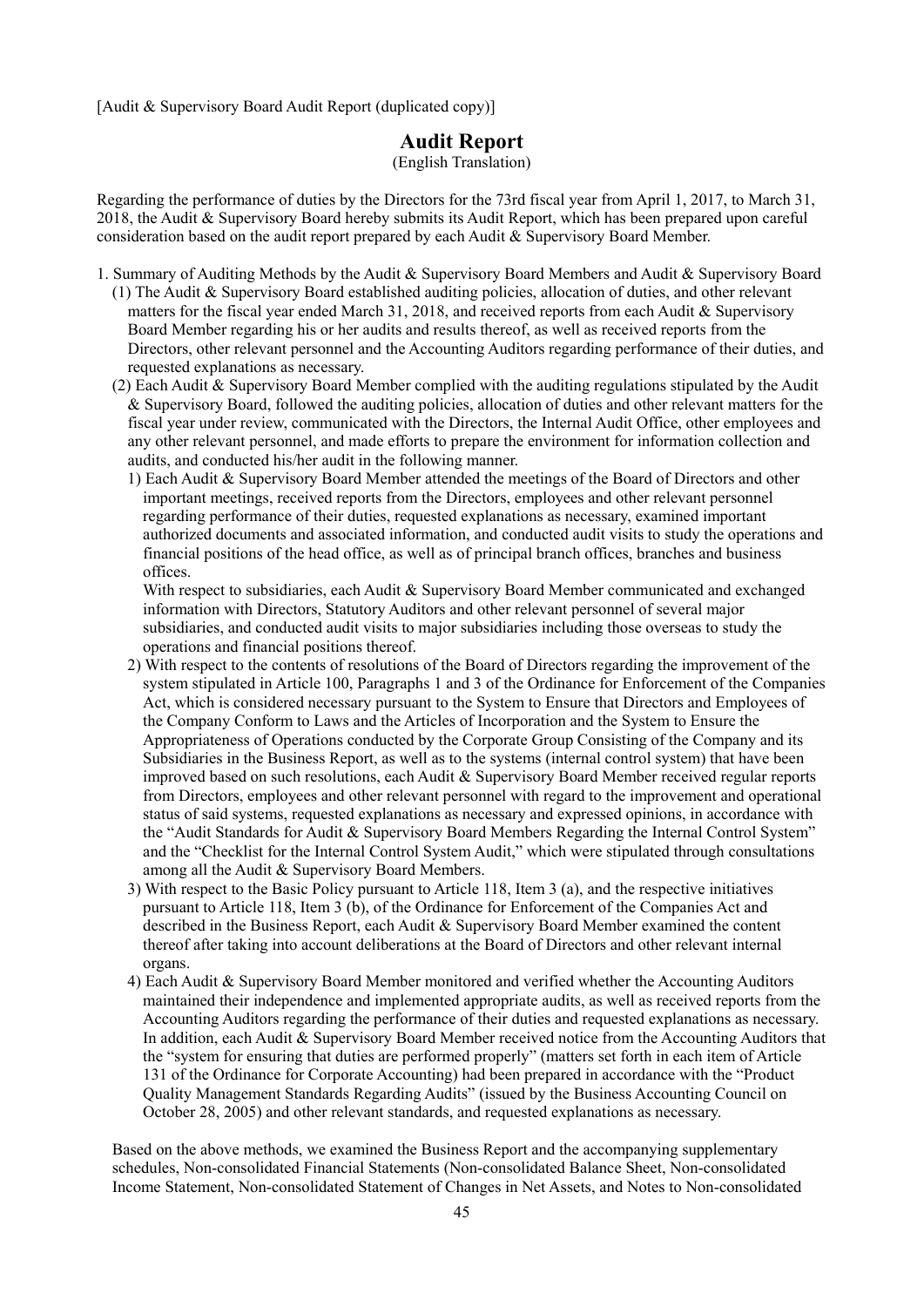Financial Statements) and the accompanying supplementary schedules, as well as the Consolidated Financial Statements (Consolidated Balance Sheet, Consolidated Income Statement, Consolidated Statement of Changes in Net Assets and Notes to Consolidated Financial Statements), all of which pertain to the fiscal year under review.

#### 2. Results of Audit

- (1) Results of Audit of Business Report and Other Relevant Documents
	- 1) In our opinion, the Business Report and the accompanying supplementary schedules are in accordance with the related laws, regulations and the Articles of Incorporation, and fairly present the Company's condition.
	- 2) We have found no evidence of wrongful action or material violation of related laws and regulations, nor of any violation with respect to the Articles of Incorporation, related to performance of duties by the Directors.
	- 3) In our opinion, the contents of the resolutions of the Board of Directors related to the internal control system are fair and reasonable. In addition, we have found no matters on which to remark regarding the description in the Business Report and the performance of duties by the Directors related to such internal control system.
	- 4) We have found no matters to point out with respect to the basic policy regarding persons who control the Company's decisions on financial matters and business policies as described in the Business Report. In our opinion, the respective initiatives pursuant to Article 118, Item 3 (b), of the Ordinance for Enforcement of the Companies Act set forth in the Business Report comply with said basic policy and do not impair the common interests of the Company's shareholders or aim to protect the positions of any of the company officers.
- (2) Results of Audit of Consolidated Financial Statements In our opinion, the methods and results employed and rendered by A&A Partners are fair and reasonable.
- (3) Results of Audit of Non-consolidated Financial Statements and the Accompanying Supplementary Schedules

In our opinion, the methods and results employed and rendered by A&A Partners are fair and reasonable.

May 14, 2018

Audit & Supervisory Board, Taikisha Ltd.

| Full-time Audit & Supervisory<br>Board Member                                     | Tetsuya Ogawa (seal)     |
|-----------------------------------------------------------------------------------|--------------------------|
| Full-time Audit & Supervisory<br>Board Member                                     | Toshiya Furukatsu (seal) |
| Audit & Supervisory Board<br>Member (Outside Audit &<br>Supervisory Board Member) | Junichi Noro (seal)      |
| Audit & Supervisory Board<br>Member (Outside Audit &<br>Supervisory Board Member) | Kiyotaka Fuke (seal)     |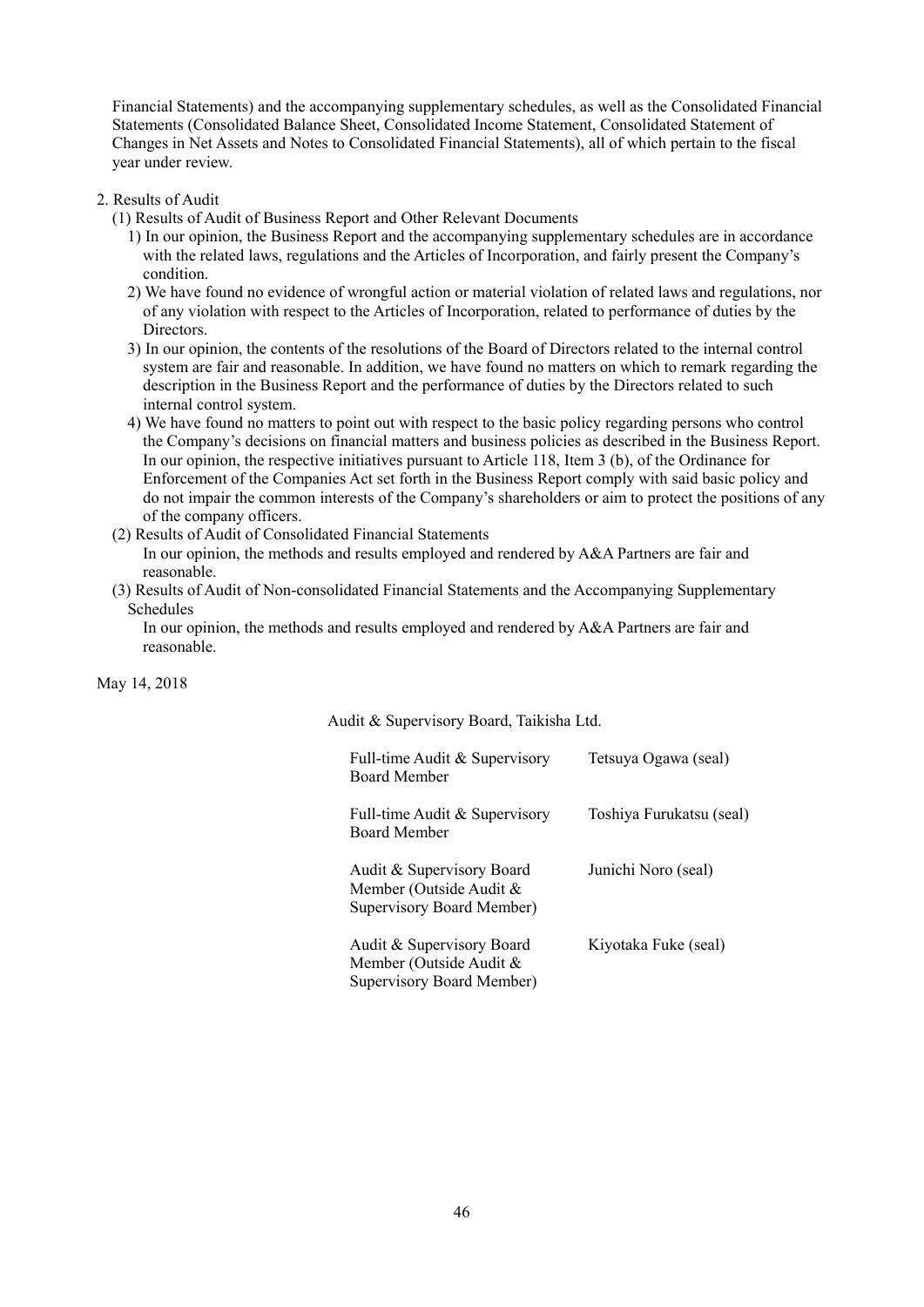Items Disclosed on Internet Concerning Notice of the 73rd Annual Shareholders' Meeting

Notes to Consolidated Financial Statements

Notes to Non-consolidated Financial Statements

(From April 1, 2017, to March 31, 2018)

# Taikisha Ltd.

The Company provides its shareholders with the above documents by posting them on the Company's website (https://www.taikisha.co.jp/) in accordance with the provisions of the relevant laws and regulations and Article 15 of the Articles of Incorporation.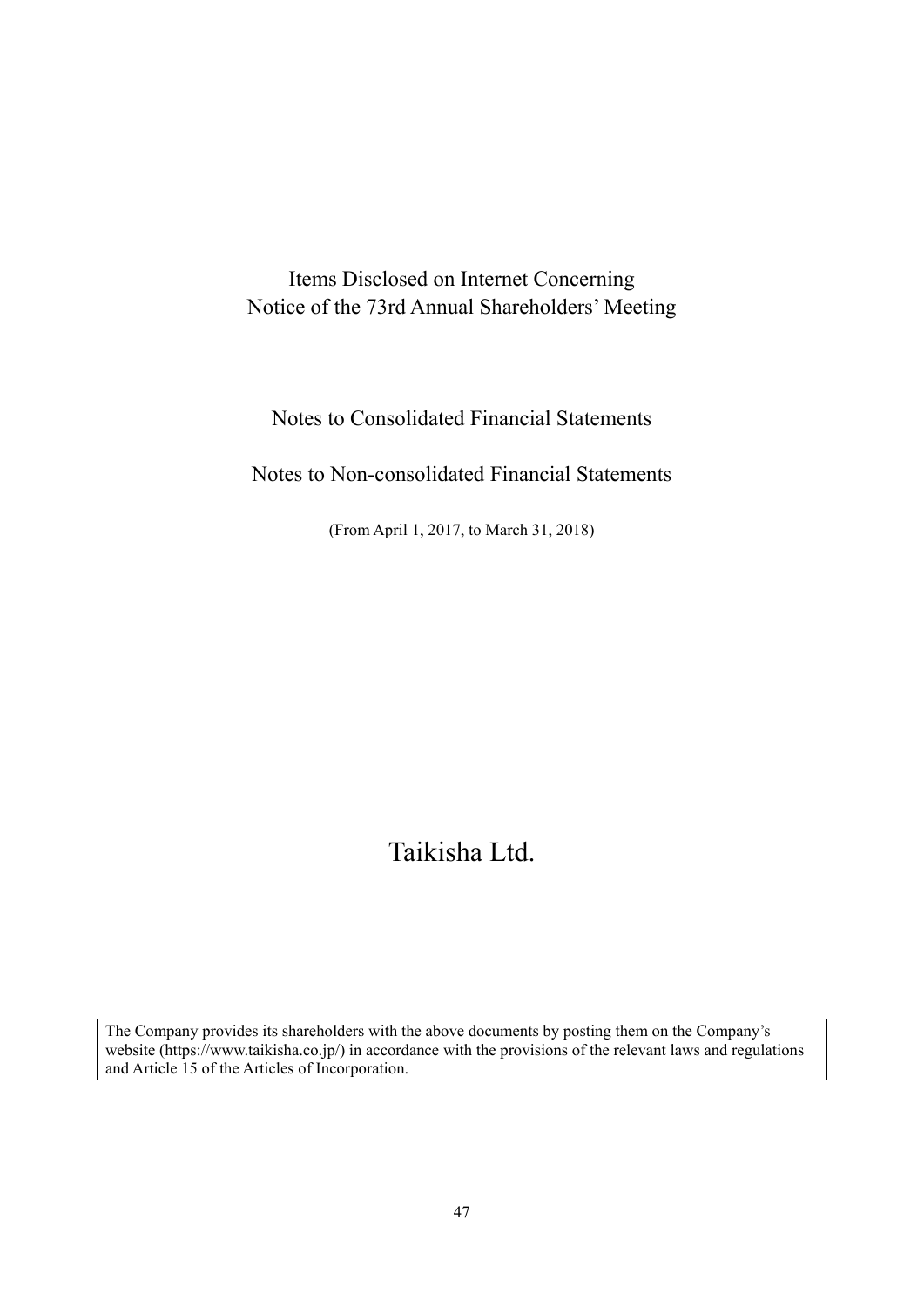# **Notes to Consolidated Financial Statements**

| [Notes to the Basis for Preparation of Consolidated Financial Statements]<br>1. Scope of consolidation |                                                                                                                      |
|--------------------------------------------------------------------------------------------------------|----------------------------------------------------------------------------------------------------------------------|
| Number of consolidated subsidiaries                                                                    | 39                                                                                                                   |
| Names of significant subsidiaries                                                                      | San Esu Industry Co., Ltd.                                                                                           |
|                                                                                                        | <b>TKS</b> Industrial Company                                                                                        |
|                                                                                                        | Taikisha (Thailand) Co., Ltd.                                                                                        |
|                                                                                                        | WuZhou Taikisha Engineering Co., Ltd.                                                                                |
|                                                                                                        | In this consolidated fiscal year, BTE Co., Ltd. is included in                                                       |
|                                                                                                        | the scope of consolidation because Taikisha (Thailand) Co.,                                                          |
|                                                                                                        | Ltd. and Taikisha Trading (Thailand) Co., Ltd., which are                                                            |
|                                                                                                        | consolidated subsidiaries of the Company, acquired a total of                                                        |
|                                                                                                        | fifty percent of its shares.                                                                                         |
| 2. Application of the equity method                                                                    |                                                                                                                      |
| (1) Number and name of the associates subject to the equity method                                     |                                                                                                                      |
| Number of the associates                                                                               | 3                                                                                                                    |
| Name of the associates                                                                                 | Shanghai Dongbo-Taiki Conveyor System Manufacturing                                                                  |
|                                                                                                        | Co., Ltd.                                                                                                            |
|                                                                                                        | Tianjin Dongchun-Taiki Metal Finishing & Conveyor                                                                    |
|                                                                                                        | System Manufacturing Co., Ltd.<br>J-PM Systems GmbH                                                                  |
|                                                                                                        | In this consolidated fiscal year, J-PM Systems GmbH is                                                               |
|                                                                                                        | included in the scope of application of the equity method                                                            |
|                                                                                                        | because its materiality increased.                                                                                   |
|                                                                                                        |                                                                                                                      |
| (2) Name of associates not subject to the equity method                                                |                                                                                                                      |
| Name of the associates                                                                                 | Makiansia Engineering (M) Sdn. Bhd.                                                                                  |
| Reason for not applying the equity method                                                              | The associates not subject to the equity method are excluded                                                         |
|                                                                                                        | from application of the equity method because the impact of                                                          |
|                                                                                                        | their profit or loss (amount corresponding to the Company's                                                          |
|                                                                                                        | equity in this company), retained earnings (amount                                                                   |
|                                                                                                        | corresponding to the Company's equity in these companies),<br>etc., for the consolidated fiscal year under review is |
|                                                                                                        | negligible even if they are excluded from the scope of                                                               |
|                                                                                                        | application of the equity method.                                                                                    |
|                                                                                                        |                                                                                                                      |
| 3. Accounting policies                                                                                 |                                                                                                                      |
| (1) Standards and methods for valuation of significant assets<br><b>Securities</b>                     |                                                                                                                      |
| Held-to-maturity debt securities                                                                       | Amortized cost method (straight-line method)                                                                         |
| Shares of associates                                                                                   | Stated at cost using the moving average method                                                                       |
| Available-for-sale securities                                                                          |                                                                                                                      |
| Available-for-sale securities with fair                                                                | Stated at fair value based on the market price, etc., on the                                                         |
| value                                                                                                  | balance sheet date (Valuation difference is reported as a                                                            |
|                                                                                                        | component of net assets. The cost of sales is calculated using                                                       |
|                                                                                                        | the moving-average method.)                                                                                          |
| Available-for-sale securities without                                                                  | Stated at cost using the moving-average method                                                                       |
| fair value                                                                                             |                                                                                                                      |
| Derivatives                                                                                            | Stated at fair value                                                                                                 |
| Inventories<br>Costs on uncompleted construction                                                       | Stated at cost using the specific identification method                                                              |
| contracts                                                                                              |                                                                                                                      |
| Raw materials and supplies                                                                             | Stated at cost using the moving-average method (The                                                                  |
|                                                                                                        | amounts stated in the consolidated balance sheet have been                                                           |
|                                                                                                        | calculated by writing down the book value based on decline                                                           |
|                                                                                                        | in profitability.)                                                                                                   |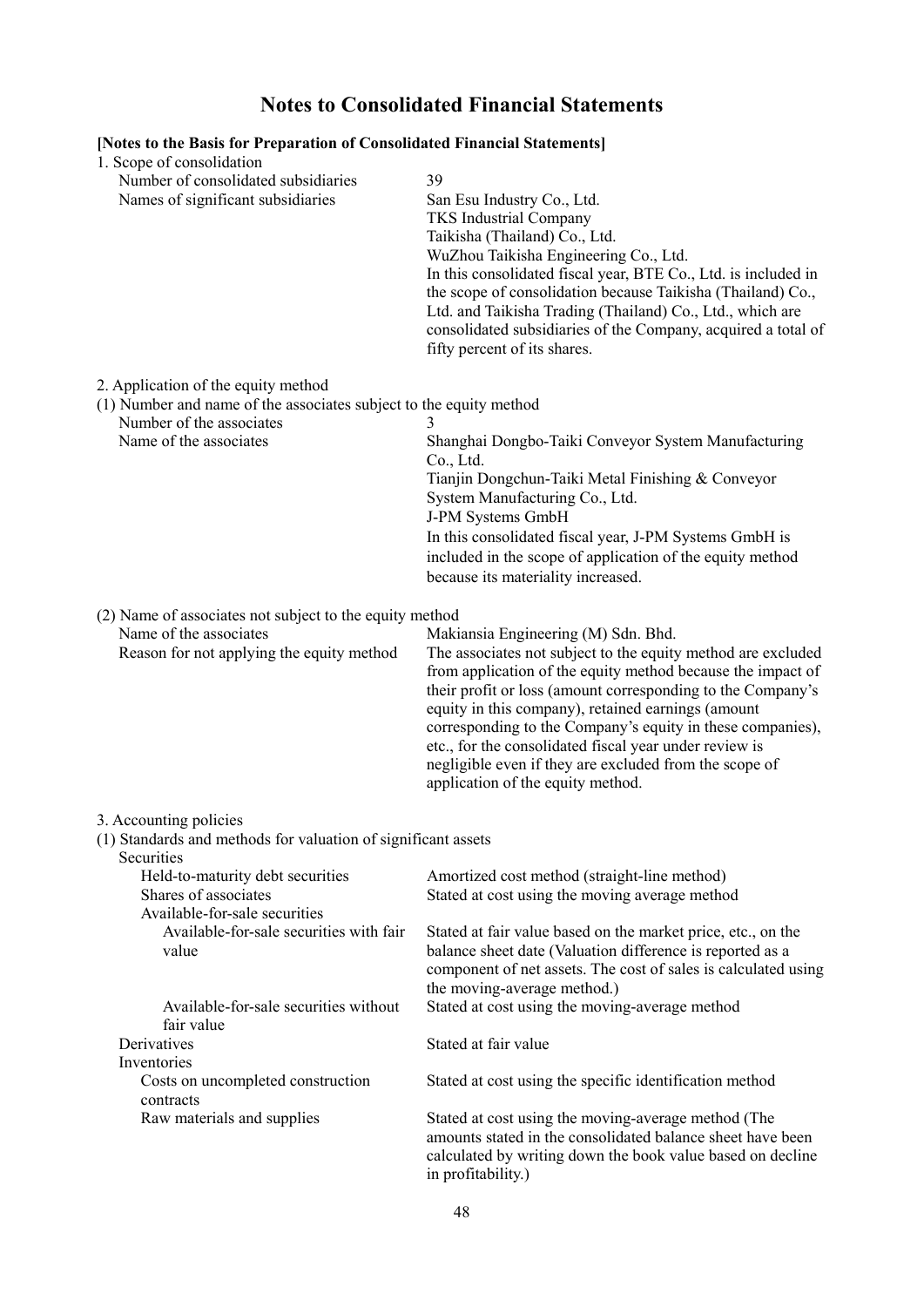| (2) Depreciation method for principal depreciable assets<br>Property, plant and equipment<br>(excluding leased assets)                                                                                                             | The declining-balance method is mainly applied. However,<br>the straight-line method is applied for buildings (except for<br>accompanying facilities), which have been acquired on or<br>after April 1, 1998, as well as for accompanying facilities<br>and structures that have been acquired on or after April 1,<br>2016. The straight-line method is applied by several overseas<br>consolidated subsidiaries. The useful lives and the residual<br>value comply with the similar standards as stipulated in the |
|------------------------------------------------------------------------------------------------------------------------------------------------------------------------------------------------------------------------------------|----------------------------------------------------------------------------------------------------------------------------------------------------------------------------------------------------------------------------------------------------------------------------------------------------------------------------------------------------------------------------------------------------------------------------------------------------------------------------------------------------------------------|
| Intangible assets<br>(excluding leased assets)<br>Leased assets<br>(Finance leases that are not deemed to<br>transfer the ownership of the leased assets to<br>the lessee)                                                         | Corporation Tax Act.<br>The straight-line method is applied. However, computer<br>software for internal use is amortized by the straight-line<br>method over the estimated internal useful life (five years).<br>The straight-line method with no residual value is applied,<br>regarding the lease term as the useful life.                                                                                                                                                                                         |
| (3) Standards of accounting for principal allowance and provisions<br>Allowance for doubtful accounts                                                                                                                              | The allowance for doubtful accounts is provided at the<br>estimated amount of irrecoverable debt to prepare for bad<br>debt losses on receivables such as accounts receivable from<br>completed construction contracts based on the historical<br>write-off rate for ordinary receivables and on the estimated<br>recoverability of each doubtful account for specific doubtful<br>receivables.                                                                                                                      |
| Provision for warranties for completed<br>construction                                                                                                                                                                             | The provision for warranties for completed construction is<br>provided to prepare for losses from repairs of completed<br>construction contracts based on the past warranty experience<br>rate.                                                                                                                                                                                                                                                                                                                      |
| Provision for loss on construction contracts                                                                                                                                                                                       | The provision for loss on construction contracts is provided<br>at the estimated amount to prepare for losses from orders<br>received for construction contracts in stock, which involve a<br>high probability of generating losses and where the loss<br>amount can be reasonably estimated.                                                                                                                                                                                                                        |
| Provision for directors' bonuses                                                                                                                                                                                                   | The provision for directors' bonuses is provided at the<br>estimated amount of payment corresponding to the fiscal<br>year under review to prepare for the possible disbursement<br>of bonuses to directors.                                                                                                                                                                                                                                                                                                         |
| Provision for directors' retirement benefits                                                                                                                                                                                       | The provision for directors' retirement benefits of domestic<br>consolidated subsidiaries is provided at the full required<br>amount based on their relevant in-house regulations to<br>prepare for the possible disbursement of retirement benefits<br>to directors.                                                                                                                                                                                                                                                |
| (4) Other important matters as the basis of presenting the Consolidated Financial Statements<br>Accounting standards for net sales of<br>completed construction contracts and cost of<br>sales of completed construction contracts | 1) The percentage-of-completion method is applied for<br>construction work for which the completion of a certain<br>percentage of the entire work is clearly recognizable by<br>the balance sheet date for the year under review<br>(percentage of completion is estimated by the cost-to-cost<br>method).<br>2) The completed-contract method is applied for other                                                                                                                                                  |
| Important methods of hedge accounting                                                                                                                                                                                              | construction contracts.<br>1) Method of hedge accounting<br>Deferred hedge accounting is applied.<br>With regard to forward exchange contracts that meet the<br>requirements for deferral hedge accounting, deferral<br>hedge accounting is applied.                                                                                                                                                                                                                                                                 |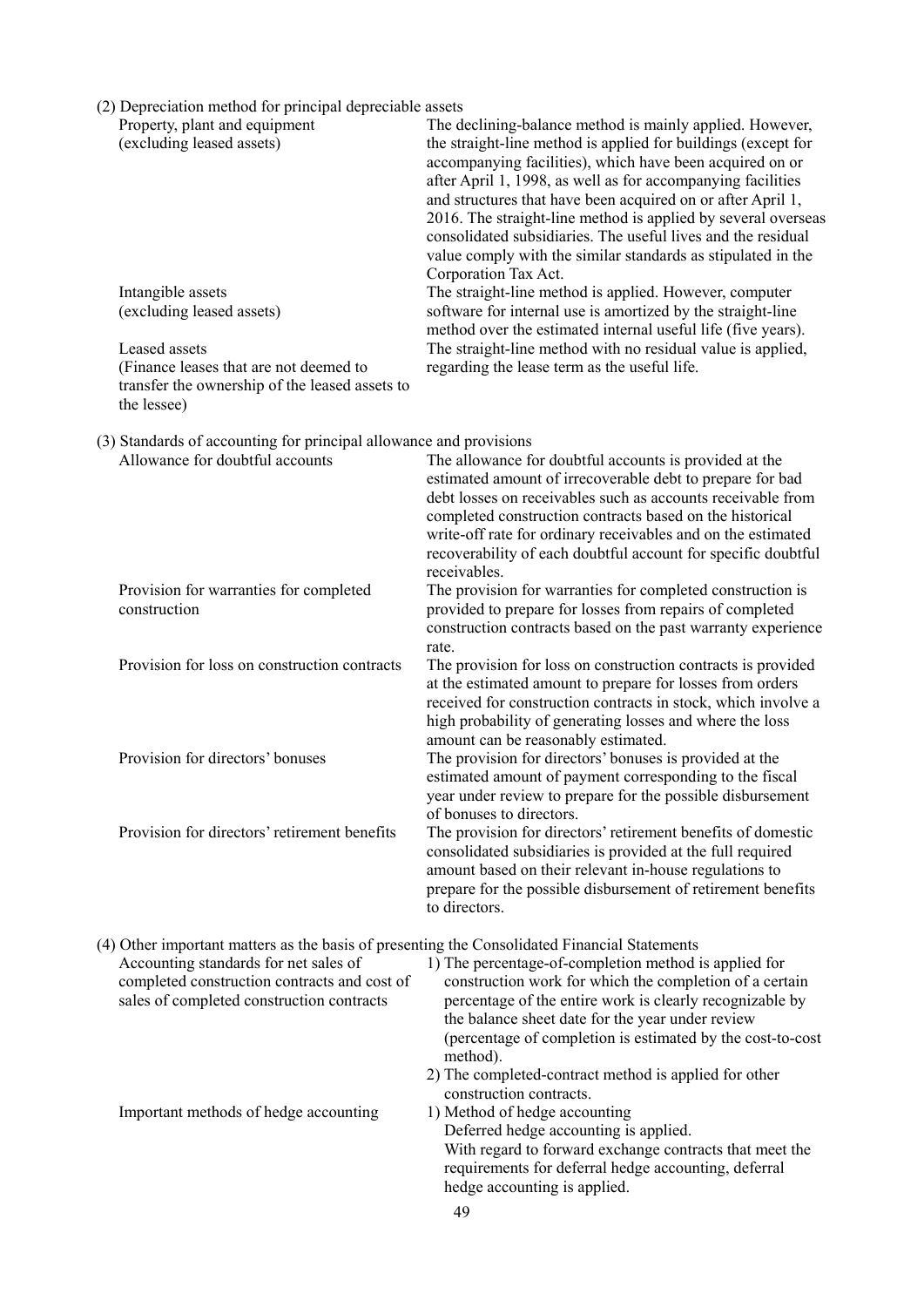|                                              | exceptional accounting is applied.<br>2) Hedging instruments and hedged items<br>Hedging instruments<br>Hedged items                         | With regard to interest-rate swaps and interest-rate caps<br>that meet the requirements for exceptional accounting,<br>Forward exchange contracts,<br>spot exchange forward<br>agreements (non-deliverable<br>forward: NDF), and interest-<br>rate swaps and interest-rate<br>caps<br>Foreign currency receivables,<br>foreign currency payables,<br>future transactions in foreign<br>currency and interest-rate |
|----------------------------------------------|----------------------------------------------------------------------------------------------------------------------------------------------|-------------------------------------------------------------------------------------------------------------------------------------------------------------------------------------------------------------------------------------------------------------------------------------------------------------------------------------------------------------------------------------------------------------------|
|                                              | 3) Hedging policy                                                                                                                            | trading for loans payable<br>The Company's policy of hedging activities for forward<br>exchange contracts is to reduce exchange-rate fluctuation                                                                                                                                                                                                                                                                  |
|                                              | speculative trading.                                                                                                                         | risks when contracts are concluded and not to conduct<br>speculative trading. The Company's policy of interest-rate<br>swaps and interest-rate caps is to reduce interest-rate<br>fluctuation risks for loans payable and not to conduct                                                                                                                                                                          |
|                                              | 4) Method of evaluation of effectiveness of hedging<br>hedging activities is omitted.<br>For interest-rate swaps and interest-rate caps, the | As forward exchange contracts in the same currency are<br>used for forward exchange transactions, the correlation to<br>subsequent exchange rate fluctuations is completely<br>ensured. Accordingly, evaluating the effectiveness of<br>judgment on whether to apply exceptional accounting is<br>used instead of an evaluation of the effectiveness of                                                           |
| Accounting procedure for retirement benefits | hedging.<br>1) Period allocation of projected retirement benefits<br>the fiscal year under review.                                           | In calculating the retirement benefit obligations, the<br>benefit formula basis is used to allocate the projected<br>retirement benefits to the years of service up to the end of<br>2) Amortization method for actuarial gains/losses and prior                                                                                                                                                                  |
|                                              | service cost<br>commencing from the following fiscal year of<br>recognition.                                                                 | Actuarial gains or losses are amortized for the pro-rata<br>amount computed by the straight-line method over a<br>certain period (10 years) within the average remaining<br>service years of employees at the time of recognition,                                                                                                                                                                                |
|                                              | recognition.                                                                                                                                 | The prior service cost is amortized by the straight-line<br>method over a certain period (10 years) within the average<br>remaining service years of employees at the time of                                                                                                                                                                                                                                     |
| Amortization method and period for goodwill  | period of twenty (20) years. However, the goodwill is<br>accrual if the amount is immaterial.                                                | Goodwill is amortized by the straight-line method over a<br>recognized as expenses in the consolidated fiscal year of                                                                                                                                                                                                                                                                                             |
| Accounting for consumption taxes             | consumption tax.                                                                                                                             | At the Company and its domestic consolidated subsidiaries,<br>transactions subject to the consumption tax and the local<br>consumption tax are recorded at amounts exclusive of the                                                                                                                                                                                                                               |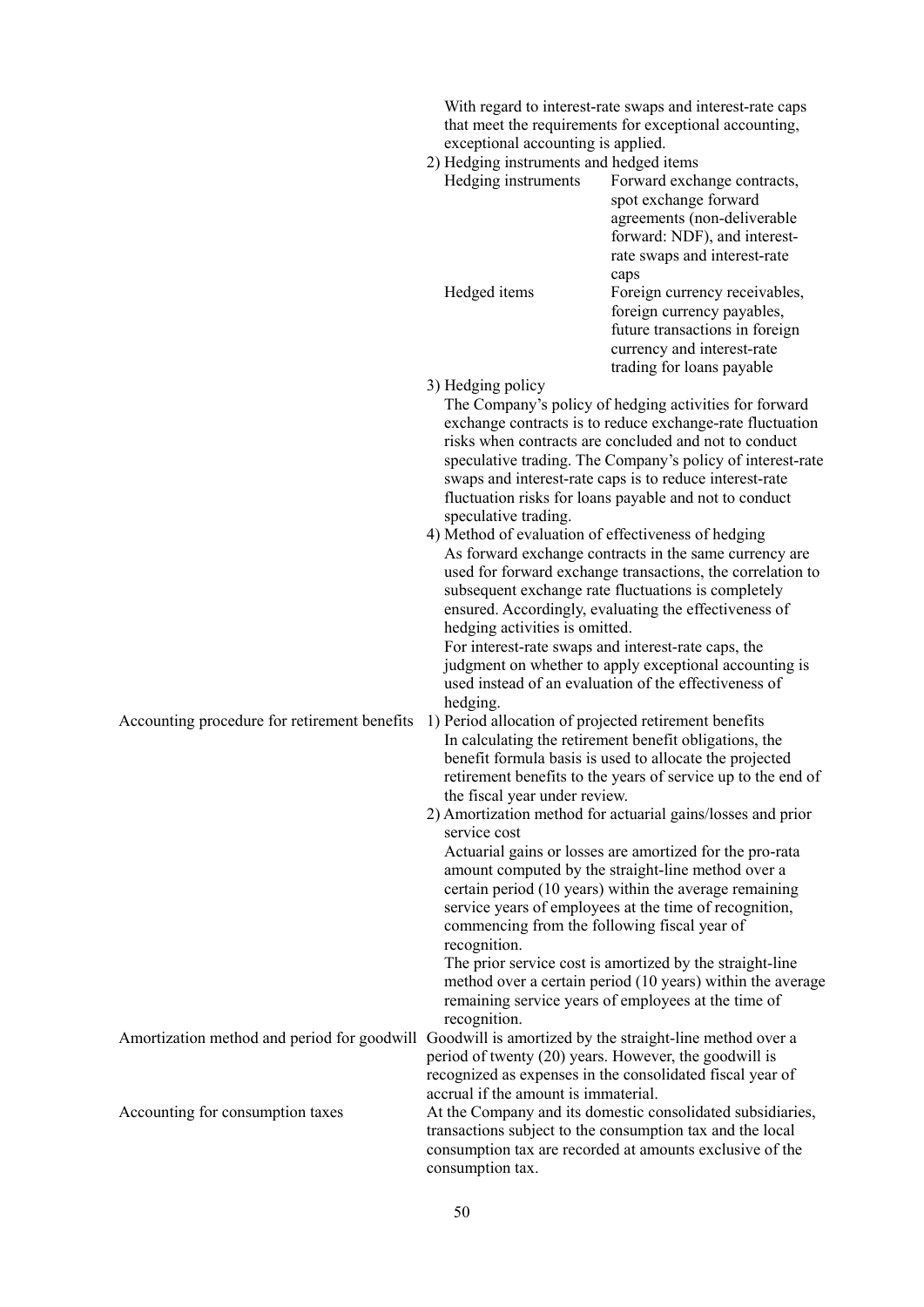#### **[Notes to Consolidated Balance Sheet]**

1. Pledged assets

- (1) The following assets are pledged as collateral for security deposits at subsidiaries and associates. Cash and deposits **EXA** under the set of the set of the set of the set of the set of the set of the set of the set of the set of the set of the set of the set of the set of the set of the set of the set of the set of the s
- (2) The following assets are pledged as collateral for loans payable at investees. Investment securities ¥2 million
- (3) The following assets are pledged as collateral for loans payable at associates.

|                                                       | The following wooded with president we commented fourth perpects we wood charge. | (Millions of yen)                                         |
|-------------------------------------------------------|----------------------------------------------------------------------------------|-----------------------------------------------------------|
| Asset pledged as collateral                           | Year-end balance<br>on account books                                             | Secured obligations corresponding<br>to the asset at left |
| Cash and deposits                                     | 299                                                                              |                                                           |
| Machinery, vehicles, tools,<br>furniture and fixtures |                                                                                  |                                                           |

- (4) The following assets are pledged as collateral for overdraft contracts at subsidiaries and associates. Cash and deposits **All 2** million
- 2. Guarantee obligations

The Taikisha Group guarantees loans payable, etc., made by its employees and affiliated companies under agreements concluded with financial institutions.

- Employees **Account 2** million **Employees Account 2** million Tianjin Dongchun-Taiki Metal Finishing Conveyor System Manufacturing Co., Ltd. ¥276 million
- 3. Endorsed notes ¥38 million
- 4. Provision for loss on construction contracts

The costs on uncompleted construction contracts regarding the construction contracts for which losses are expected are reported after they are offset by the corresponding provision for loss on construction contracts of ¥0 million.

#### **[Note to Consolidated Statement of Income]**

Provision for loss on construction contracts included in the cost of sales of completed construction contracts was ¥347 million.

#### **[Notes to Consolidated Statement of Changes in Net Assets]**

1. Type and total number of issued shares as of the consolidated balance sheet date Common shares 35,082,009 shares

#### 2. Dividends

(1) Dividend amount

| Resolution                                                   | Type of shares | Total dividends<br>(Millions of<br>yen) | Dividend per<br>share (Yen) | Record date           | Effective date       |
|--------------------------------------------------------------|----------------|-----------------------------------------|-----------------------------|-----------------------|----------------------|
| Annual Shareholders'<br>Meeting on June 29,<br>2017          | Common shares  | 1,539                                   | 45.00                       | March 31, 2017        | June 30, 2017        |
| <b>Board of Directors</b><br>Meeting on<br>November 13, 2017 | Common shares  | 855                                     | 25.00                       | September 30,<br>2017 | November 30,<br>2017 |

(2) Dividends whose record date is during the fiscal year under review, but whose effective date is after the end of the fiscal year under review

The following matters concerning the dividends of common shares are proposed in a proposal at the Annual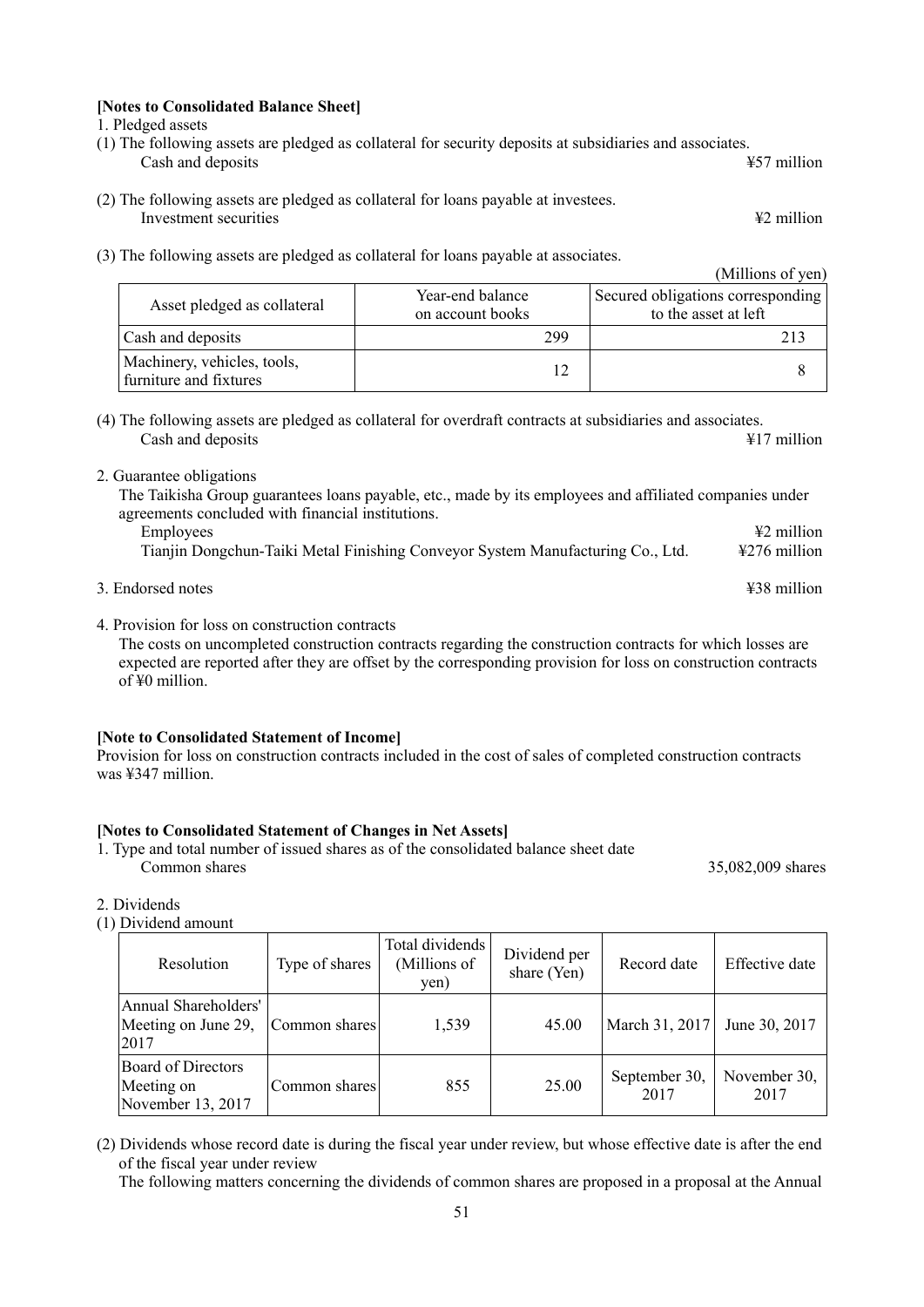Shareholders' Meeting to be held on June 28, 2018. 1) Total dividends ¥1,703 million 2) Dividend per share  $\frac{450.00}{2}$ 3) Record date March 31, 2018 4) Effective date June 29, 2018 Retained earnings are planned to be used as the source of dividends.

#### **[Notes to Financial Instruments]**

1. Status of Financial Instruments

(1) Policies on financial instruments

The Taikisha Group invests its temporary surplus funds in financial assets that are highly secure and procures its short-term working capital in the form of borrowings from banks. The Group utilizes derivatives only to hedge their exposure to the risks as described below but does not enter into such transactions for speculative purposes.

(2) Description of financial instruments, related risks and risk management system

Notes receivable, accounts receivable from completed construction contracts and other, which are trade receivables, are exposed to the credit risk of the respective customers. As for the credit risk of customers, the Group's management system allows us to monitor the credit standing of major customers at any time on a timely basis based on the maturity and balance control by customer. Meanwhile, trade receivables denominated in foreign currencies, which originate from global business operations, are exposed to the risk of exchange rate fluctuations and are partly hedged by utilizing forward exchange contracts. Although being exposed to the risk of fluctuations in market price, stocks included in the category of investment securities are those of companies with which the Group has business relations and are continuously monitored through regular checks of the current market value and financial positions of the issuers.

Notes payable, accounts payable for construction contracts and other, which are trade payables, generally entail the due date for payments, which typically mature within one year. Some of them are those denominated in foreign currencies due to the imports of materials and raw materials, etc., and are exposed to the risk of exchange rate fluctuations but are always within the limit of the balance of accounts receivable from completed construction contracts, which are similarly denominated in foreign currencies. Income taxes payable are imposed on the taxable income of the respective Group companies for the fiscal year under review, and they all mature within one year.

Both short-term and long-term loans payable are fund-raising means associated with business transactions. Short-term loans payable with variable interest rates are exposed to the risk of interest-rate fluctuations. However, long-term loans payables, which are procured at fixed interest rates, in principle, can avoid being exposed to interest-rate fluctuation risk.

Derivative transactions consist of forward exchange contracts and NDFs aimed at hedging the risk of fluctuations in exchange rates for exports and imports in the course of ordinary business operations, as well as interest-rate swaps aimed at hedging the risk of fluctuations in the interest rates for loans payable. Forward exchange contracts and NDFs are executed and managed in accordance with the relevant notice regarding foreign exchange control issued by the Chief Executive of the Administrative Management Headquarters. This notice clearly stipulates regulations for the management policies on derivative transactions, the regulating division and department in charge of risk management, use purposes, scope of utilization, reporting system and the like. As to interest-rate swaps, only those that meet the requirements for the application of exceptional accounting are used. Derivative transactions are executed only with financial institutions of a high rating caliber to reduce the credit risk.

Although trade payables and loans payable are exposed to liquidity risk, the Group strives to control the liquidity risk with measures such as the preparation of a monthly cash management plan by each Group company.

(3) Supplementary explanation on market value of financial instruments, etc.

The contractual amounts, etc., with regard to derivative transactions in "2. Market Value of Financial Instruments" below only indicate nominal contractual or notional principal amounts in derivative transactions, and they are not a direct measure of the Group's risk exposure in connection with the corresponding derivative transactions.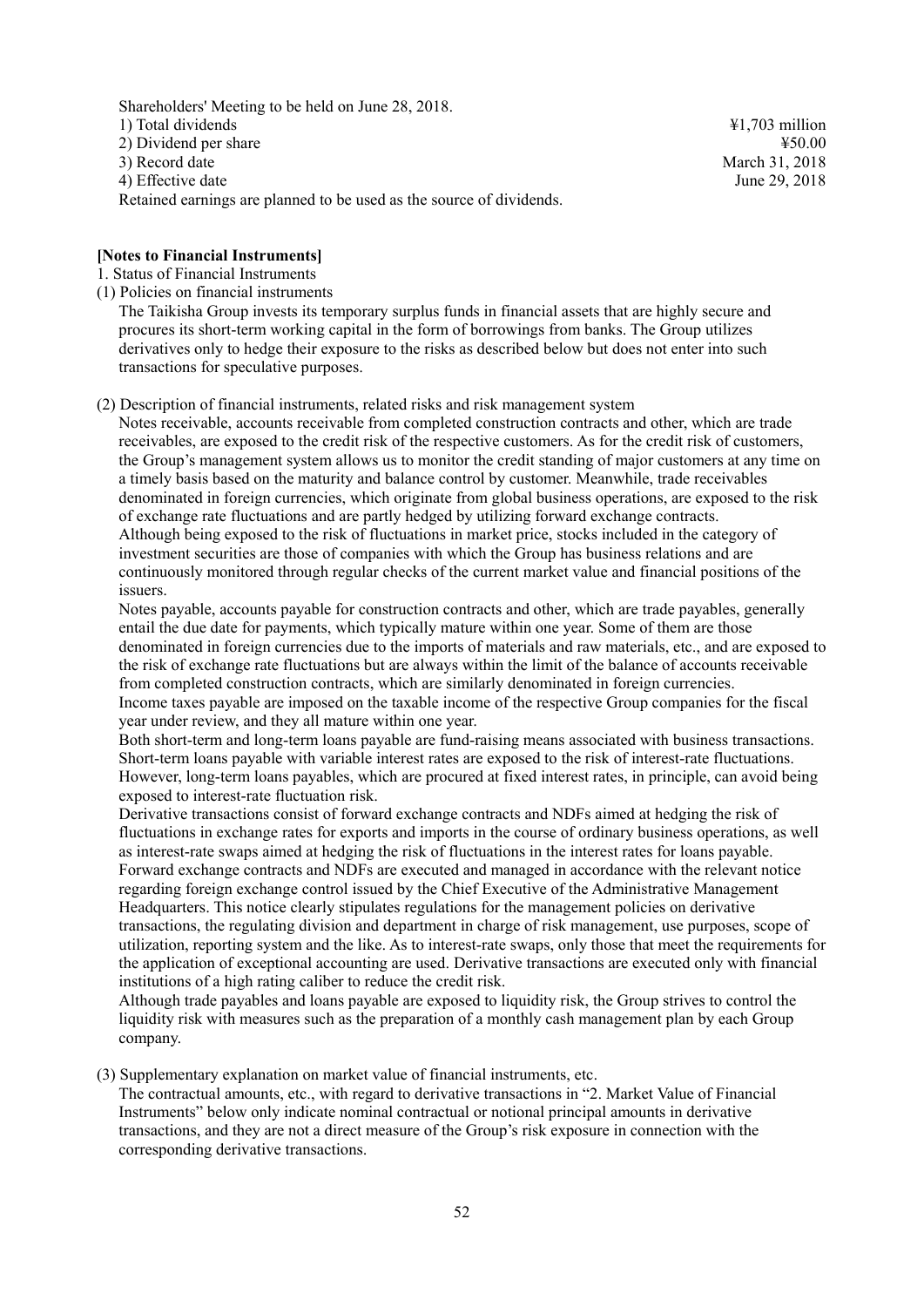## 2. Fair Value of Financial Instruments

The following table indicates the book value in the consolidated balance sheet, the fair value and the differences thereof as of March 31, 2018. Financial instruments for which it is deemed extremely difficult to measure the fair value are not included in the table below. (Refer to Note 2)

|                                                                                                 |                                                    |            | (Millions of yen) |
|-------------------------------------------------------------------------------------------------|----------------------------------------------------|------------|-------------------|
|                                                                                                 | Book value in the<br>consolidated<br>balance sheet | Fair value | Difference        |
| (1) Cash and deposits                                                                           | 47,147                                             | 47,147     |                   |
| (2) Notes receivable, accounts receivable<br>from completed construction contracts<br>and other | 101,947                                            |            |                   |
| Allowance for doubtful accounts <sup>*1</sup>                                                   | (501)                                              |            |                   |
|                                                                                                 | 101,445                                            | 101,418    | (27)              |
| $(3)$ Investment securities <sup>*2</sup>                                                       | 29,457                                             | 29,457     |                   |
| Total assets                                                                                    | 178,050                                            | 178,023    | (27)              |
| (4) Notes payable, accounts payable for<br>construction contracts and other                     | 60,590                                             | 60,586     | (4)               |
| (5) Short-term loans payable                                                                    | 6,730                                              | 6,730      |                   |
| (6) Income taxes payable                                                                        | 3,859                                              | 3,859      |                   |
| (7) Long-term loans payable                                                                     | 1,606                                              | 1,562      | (43)              |
| <b>Total liabilities</b>                                                                        | 72,786                                             | 72,739     | (47)              |
| (8) Derivative transactions                                                                     | 5                                                  | 5          |                   |

\*1. "Allowance for doubtful accounts" amounts separately included in "notes receivable, accounts receivable from completed construction contracts and other" are deducted.

\*2. "Investment securities" for which it is deemed extremely difficult to measure the market value are not included in the table above.

### (Note 1)

Calculation method of the fair value of financial instruments and securities and derivative transactions

#### Assets

(1) Cash and deposits:

As cash is settled within a short time, the fair value thereof is almost equal to the book value. Therefore, the calculation of the fair value of these assets is based on the book value concerned.

(2) Notes receivable, accounts receivable from completed construction contracts and other: The calculation of the fair value of these assets is based on the present value to be achieved by discounting using discount rates, which take into account the remaining period prior to maturity and the credit risk, for receivables individually segmented by certain duration.

### (3) Investment securities:

As for the calculation of the fair value of these assets, stocks are based on the prices traded at the stock exchange, whereas bonds are based on the prices proposed by the correspondent financial institution. [bonds are based on the present value to be achieved by discounting using discount rates, which take into account the remaining period prior to maturity, the yield of government bonds and other.] The investment securities are held in the form of "available-for-sale securities".

1) The differences between the book value in the consolidated balance sheet and acquisition cost are as follows: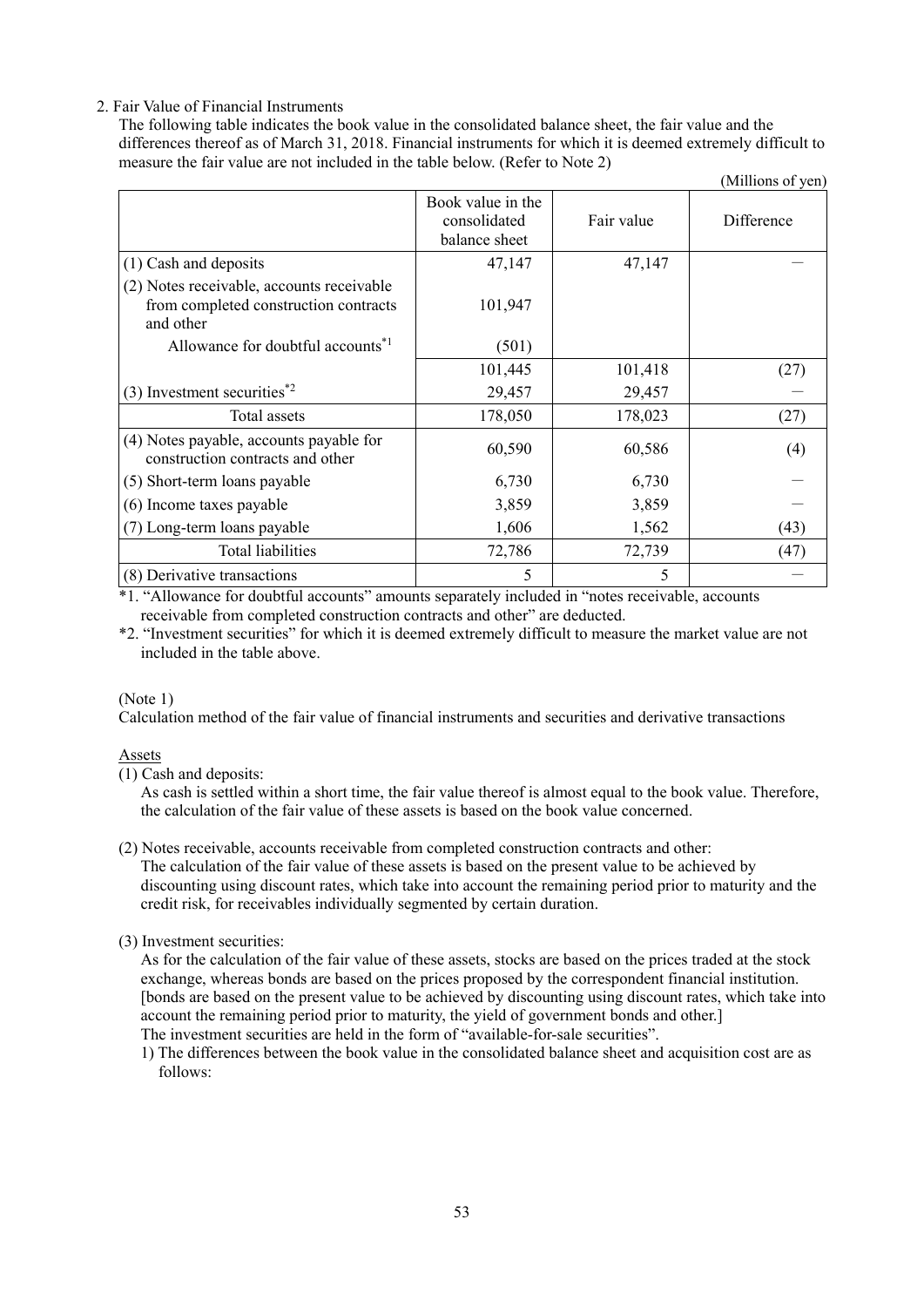#### Available-for-sale securities with fair value (as of March 31, 2018)

|                                                                          |                                                    |                  | $\ldots$   |
|--------------------------------------------------------------------------|----------------------------------------------------|------------------|------------|
| Category                                                                 | Book value in the<br>consolidated balance<br>sheet | Acquisition cost | Difference |
| Securities whose book<br>value exceeds their<br>acquisition cost         |                                                    |                  |            |
| <b>Stocks</b>                                                            | 29,441                                             | 10,507           | 18,934     |
| Securities whose book<br>value does not exceed<br>their acquisition cost |                                                    |                  |            |
| <b>Stocks</b>                                                            | 15                                                 | 20               | (4)        |
| Total                                                                    | 29,457                                             | 10,527           | 18,929     |

(Millions of yen)

2) The sales amount for available-for-sale securities for the fiscal year under review was ¥50 million.

3) The "Acquisition cost" in the table above is the book value after an impairment loss is deducted. In posting the impairment loss for the corresponding stocks, an impairment loss was reported for each stock whose market value had fallen more than 50% compared with the acquisition value without reasonable evidence that the market value would rally to the book value within one year. For each stock whose market value had fallen more than 30% but less than 50%, an impairment loss was similarly reported for an amount deemed necessary in the light of past trends in the market price for one prior year and the probability of recovery in its market value.

#### Liabilities

- (4) Notes payable, accounts payable for construction contracts and other, and (5) Short-term loans payable The calculation of the fair value of these liabilities is based on the present value to be achieved by discounting using discount rates, which take into account the remaining period prior to maturity or repayment and the credit risk, for payables individually segmented by certain duration.
- (6) Income taxes payable

As these liabilities are settled within a short time, the fair value thereof is almost equal to the book value. Therefore, the calculation of the fair value of these assets is based on the book value concerned.

(7) Long-term loans payable

The calculation of the fair value of these liabilities is based on the book value concerned for long-term loans payable with variable interest rates because these liabilities sufficiently reflect the market interest rate within a short time and the credit standing does not change much, thereby making the fair value similar to the book value. For long-term loans payable with fixed interest rates, the fair value is calculated based on the present value estimated by discounting the total principal and interest for said long-term loans payable individually segmented by certain duration, using discount rates that would be applicable for similar new borrowings.

### (8) Derivative transactions

1) Derivative transactions not subject to hedge accounting

For derivative transactions to which hedge accounting is not applied, contractual amounts or the notional principal amounts specified in the derivative contracts, market value and gain (loss) on valuation as of the consolidated balance sheet date by type of target transaction, as well as the calculation method of said fair value, are as follows: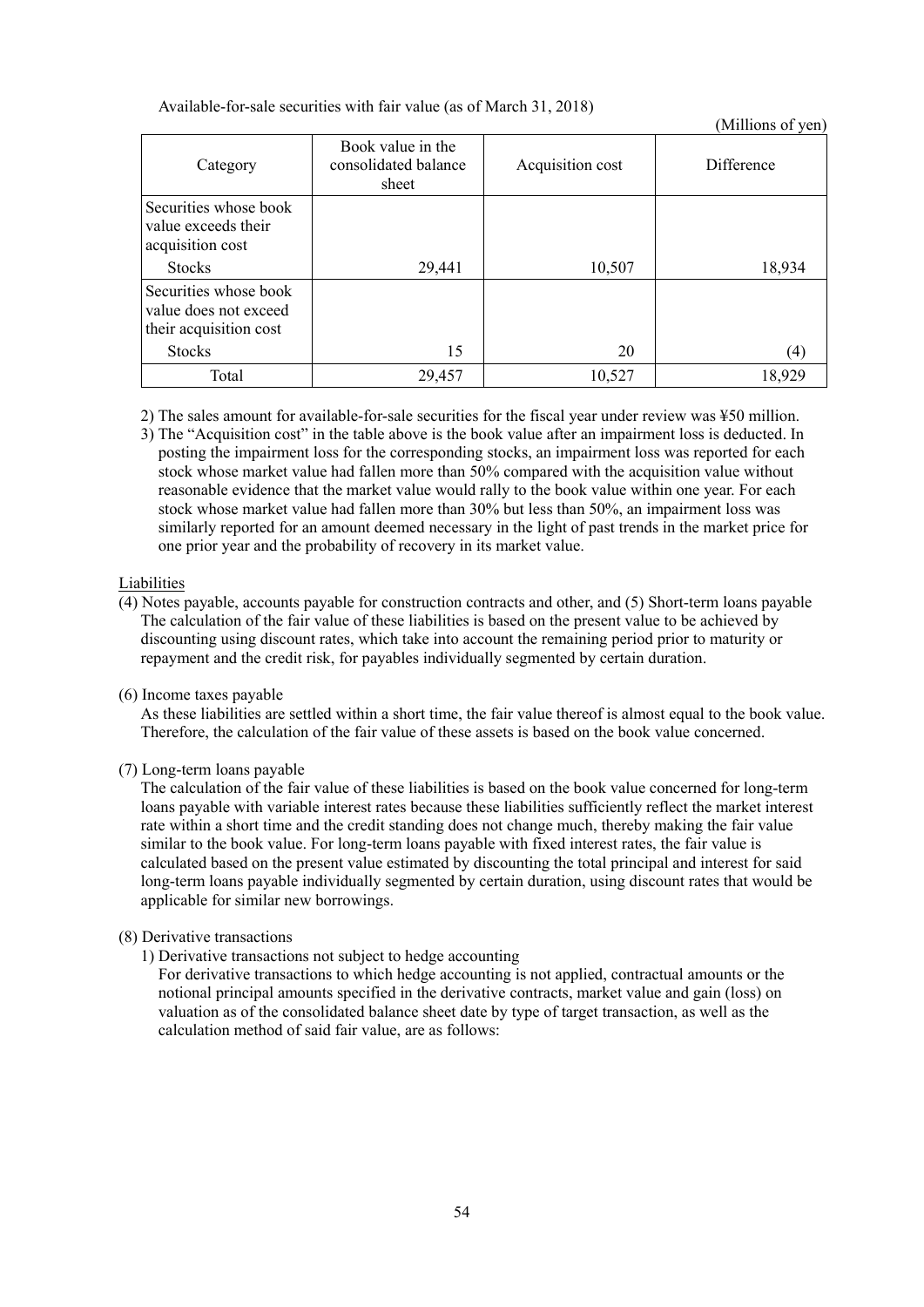## Currency-related

(Millions of yen)

| Classification             | Type                                           | Contract<br>amount | Portion due<br>after one year<br>included<br>herein | Fair value       | Gain/loss on<br>valuation |
|----------------------------|------------------------------------------------|--------------------|-----------------------------------------------------|------------------|---------------------------|
| Non-market<br>transactions | Forward foreign<br>exchange contracts:<br>Buy: |                    |                                                     |                  |                           |
|                            | <b>JPY</b>                                     | 64                 |                                                     | (0)              | $\left( 0\right)$         |
|                            | <b>USD</b>                                     | 28                 |                                                     | $\left(0\right)$ | $\left( 0\right)$         |
|                            | Total                                          | 92                 |                                                     |                  |                           |

(Note) Calculation method of the fair value: Based on the prices and other data submitted by the financial institutions with which business transactions exist.

#### 2) Derivative transactions to which the hedge accounting method is applied

For derivative transactions to which hedge accounting is applied, contractual amounts or the notional principal amounts specified in the derivative contracts as of the consolidated balance sheet date by type of hedge accounting method are as follows:

Currency-related

|                        |                                        |                                                                                |                    |                                                     | (Millions of yen) |
|------------------------|----------------------------------------|--------------------------------------------------------------------------------|--------------------|-----------------------------------------------------|-------------------|
| Hedge method           | Type of derivative<br>transaction      | Main hedged item                                                               | Contract<br>amount | Portion due<br>after one year<br>included<br>herein | Fair value        |
|                        | Forward foreign<br>exchange contracts: |                                                                                |                    |                                                     |                   |
|                        | Buy:                                   |                                                                                |                    |                                                     |                   |
|                        | <b>USD</b>                             | Accounts payable for<br>construction contracts<br>(forecasts)                  | $\mathbf{0}$       |                                                     | (0)               |
|                        | <b>THB</b>                             | Accounts payable for<br>construction contracts<br>(forecasts)                  | $\overline{2}$     |                                                     | (0)               |
|                        | Sell:                                  |                                                                                |                    |                                                     |                   |
| Method<br>In principle | <b>USD</b>                             | Accounts receivable<br>from completed<br>construction contracts<br>(forecasts) | 286                | 28                                                  | 9                 |
|                        | <b>THB</b>                             | Accounts receivable<br>from completed<br>construction contracts<br>(forecasts) | 1                  |                                                     | (0)               |
|                        | <b>CNY</b>                             | Accounts receivable<br>from completed<br>construction contracts<br>(forecasts) | 114                |                                                     | (1)               |
|                        | Total                                  |                                                                                | 405                | 28                                                  | 7                 |

(Note) Calculation method of the market value: Based on the prices and other data submitted by the financial institutions with which business transactions exist.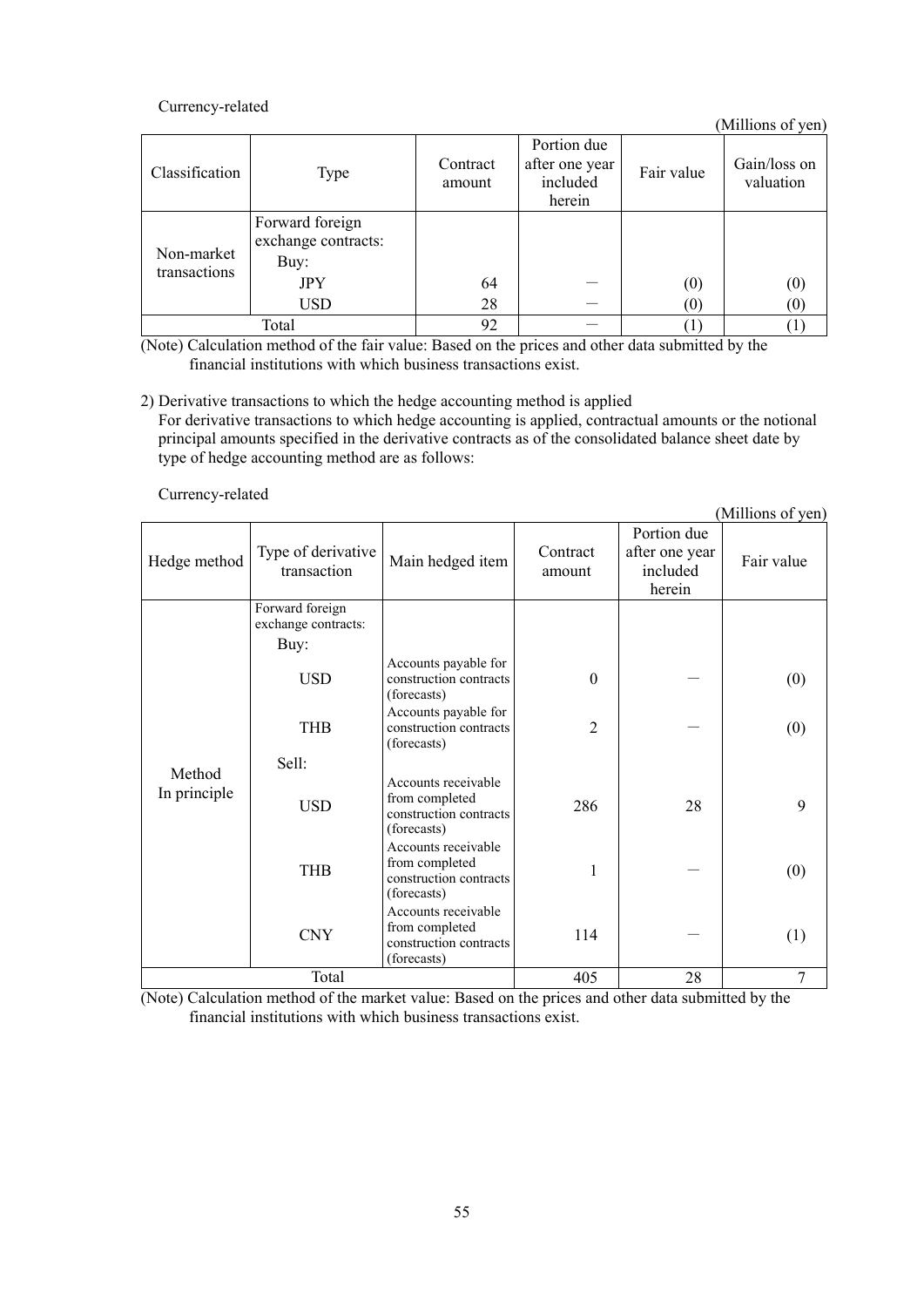### Interest-related

(Millions of yen)

| Hedge<br>method           | Type of derivative<br>transaction | Main hedged item           | Contract<br>amount | Portion due<br>after one year<br>included | Fair value |
|---------------------------|-----------------------------------|----------------------------|--------------------|-------------------------------------------|------------|
|                           |                                   |                            |                    | herein                                    |            |
| Exceptional<br>accounting | Interest-rate swaps:              |                            |                    |                                           |            |
|                           | Pay fixed<br>/Receive floating    | Long-term loans<br>payable | 641                | 507                                       | (Note)     |

(Note) Because interest-rate swaps qualified for the exceptional accounting method are accounted for as part of hedged long-term loans payable, the fair value thereof is included in the fair value of the corresponding long-term loans payable.

(Note 2)

Book value of financial instruments for which it is extremely difficult to determine the fair value

|                               | (Millions of yen)                                |
|-------------------------------|--------------------------------------------------|
| Category                      | Carrying value in the consolidated balance sheet |
| Available-for-sale securities |                                                  |
| Non-listed stocks             | 1.260                                            |
| Non-listed foreign bonds      |                                                  |

Securities classified under this category have no market prices and estimating future cash flows would likely necessitate enormous costs. Accordingly, it is deemed extremely difficult to measure the fair value, and they are not included in "(3) Investment securities".

#### (Note 3)

Redemption schedule for monetary receivables and securities with maturities

|                                                                                             |                 |                                       |                                    | (Millions of yen) |
|---------------------------------------------------------------------------------------------|-----------------|---------------------------------------|------------------------------------|-------------------|
| Category                                                                                    | Within one year | Over one year<br>within five<br>years | Over five years<br>within 10 years | Over 10 years     |
| Cash and deposits                                                                           | 47,147          |                                       |                                    |                   |
| Notes receivable, accounts receivable<br>from completed construction contracts<br>and other | 92,824          | 9,123                                 |                                    |                   |
| Investment securities                                                                       |                 |                                       |                                    |                   |
| Available-for-sale securities with<br>maturity dates (non-listed foreign<br>bonds)          |                 | 6                                     |                                    |                   |
| Total                                                                                       | 139,971         | 9,130                                 |                                    |                   |

# **[Notes to per-Share Information]**

1. Net assets per share  $\frac{43,087.51}{2}$ 

2. Profit attributable to owners of parent per share ¥212.40

# **[Note to Significant Subsequent Events]**

Not applicable.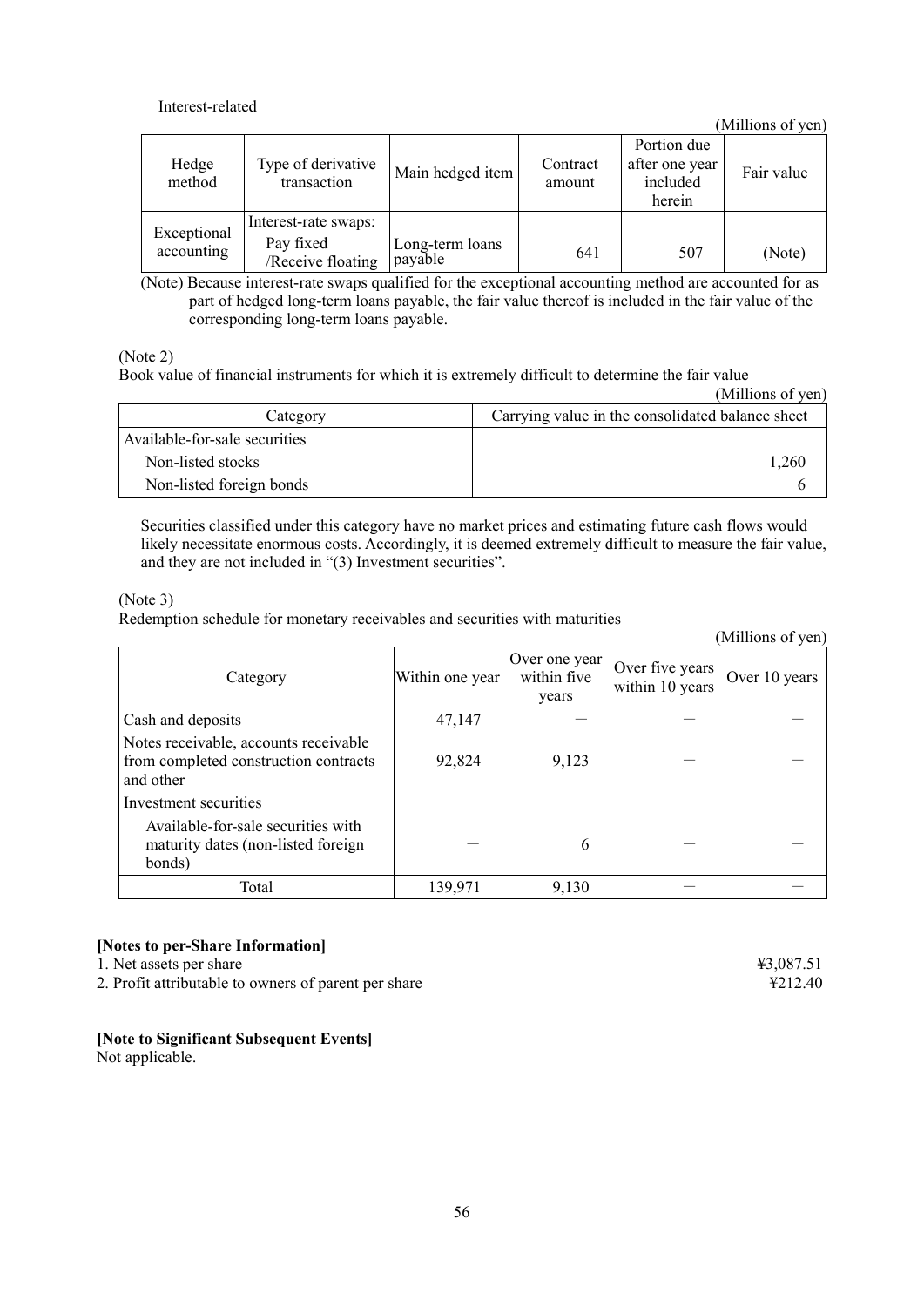## **[Other Notes]**

(Note regarding Transactions of Delivering the Company's Own Stock to Employees, etc., through Trusts) At the occasion of the 100th anniversary since its foundation, the Company introduced an ESOP (Employee Stock Ownership Plan) (the "Plan"), an incentive program for awarding shares of the Company to its employees so as to incentivize employees to improve stock prices and financial results by enhancing the linkage of stock prices and financial results and sharing economic effects with shareholders.

(1) Outline of the transactions

The Plan has a scheme according to which shares of the Company are awarded for each period to the eligible employees in accordance with the share awarding regulations set forth in advance by the Company. The Company grants predetermined points to employees and later awards the Company's shares, which corresponds to the total number of accumulated points granted, after the lapse of a predetermined period. The Company's shares to be awarded to the employees shall be acquired by a trust bank from the Company through an allocation to a third party using funds that have been contributed to the trust and separately managed as a trust estate.

- (2) Although the Practical Solution on Transactions of Delivering the Company's Own Stock to Employees, etc., through Trusts (ASBJ PITF No. 30, March 26, 2015) has been applied, the previously applied method is continued for accounting.
- (3) Matters regarding the Company's own shares held by the trust
	- 1) The book value of the trust estate for the fiscal year under review was ¥287 million. The Company's own shares held by the trust are not reported as treasury shares under shareholders' equity.
	- 2) The number of shares held at the fiscal year-end was 154 thousand, and the average number of shares outstanding during the year was 155 thousand. The number of shares at the fiscal year-end and the average number of shares outstanding during the year are not included in the number of treasury shares to be deducted in calculating per-share information.

#### (Additional information)

In accordance with enactment of "The Tax Cuts and Jobs Act of 2017" in December 2017 in the United States, federal corporate income tax rate in the United States was reduced from 35% to 21% from the fiscal year commencing on January 1, 2018. As a result of the reduction of the tax rate, deferred tax assets (the amount after deducting deferred tax liabilities) has been decreased by ¥581 million, foreign currency translation adjustment has been decreased by ¥6 million and income taxes-deferred has been increased by ¥574 million.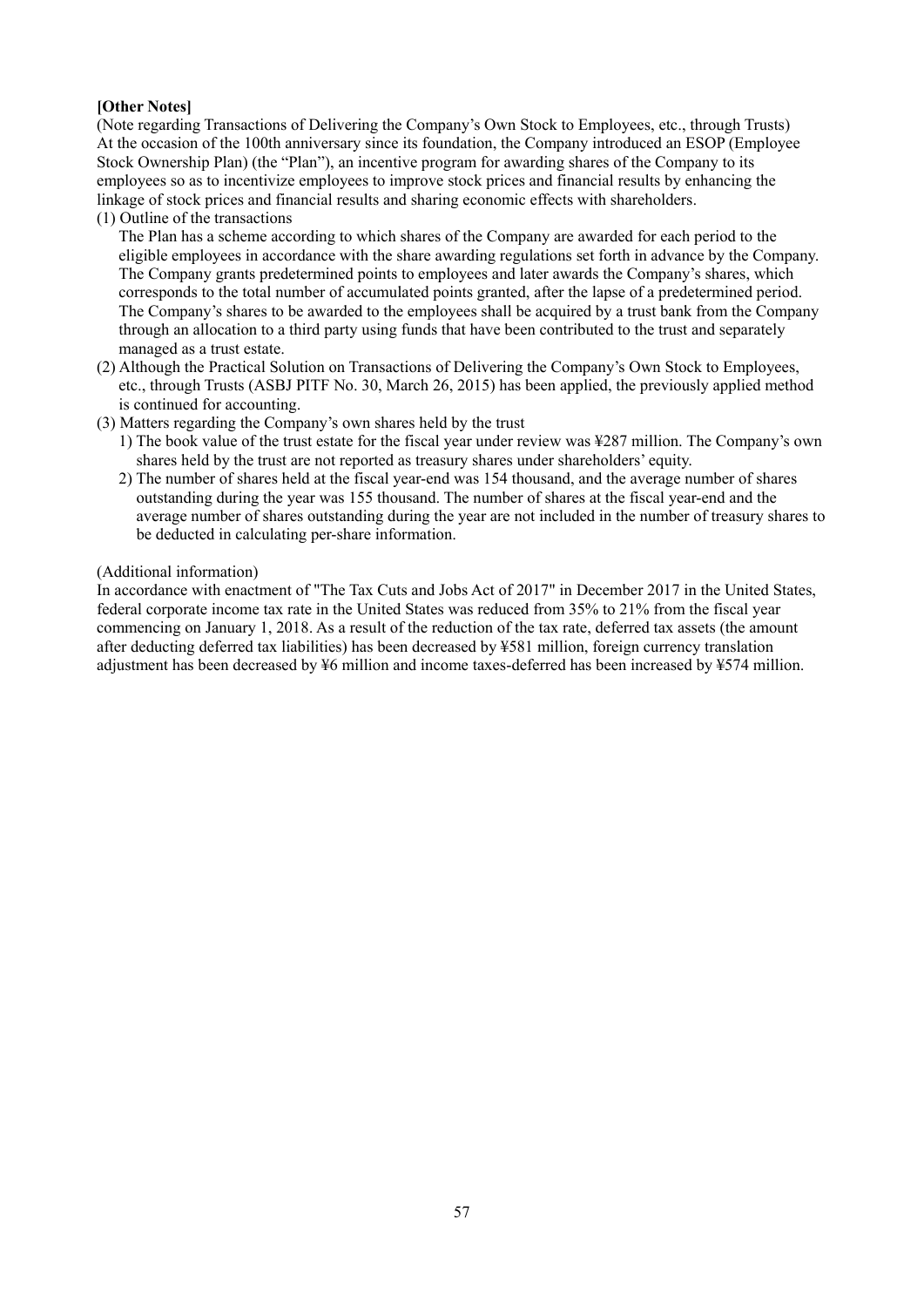# **Notes to Non-consolidated Financial Statements**

| [Notes to Significant Accounting Policies]<br><b>Accounting Standards</b><br>(1) Standards and methods of valuation of assets<br>Securities |                                                                                                                                                                                                                                                                                                                                                                                                                                                 |
|---------------------------------------------------------------------------------------------------------------------------------------------|-------------------------------------------------------------------------------------------------------------------------------------------------------------------------------------------------------------------------------------------------------------------------------------------------------------------------------------------------------------------------------------------------------------------------------------------------|
| Held-to-maturity debt securities<br>Shares of subsidiaries and associates<br>Available-for-sale securities                                  | Amortized cost method (straight-line method)<br>Stated at cost using the moving-average method                                                                                                                                                                                                                                                                                                                                                  |
| Securities with fair value                                                                                                                  | Stated at fair value based on the market price, etc., on the<br>balance sheet date (Valuation difference is reported as a<br>component of net assets. The cost of sales is calculated using<br>the moving-average method.)                                                                                                                                                                                                                      |
| Securities without fair value<br>Derivatives<br>Inventories                                                                                 | Stated at cost using the moving-average method<br>Stated at fair value                                                                                                                                                                                                                                                                                                                                                                          |
| Costs on uncompleted construction<br>contracts                                                                                              | Stated at cost using the specific identification method                                                                                                                                                                                                                                                                                                                                                                                         |
| Raw materials and supplies                                                                                                                  | Stated at cost using the moving-average method (The figures<br>shown in the non-consolidated balance sheet have been<br>calculated by writing down the book value based on the<br>decline in profitability.)                                                                                                                                                                                                                                    |
| (2) Depreciation method for non-current assets<br>Property, plant and equipment (excluding<br>leased assets)                                | The declining-balance method is applied. However, the<br>straight-line method is applied for buildings (except for<br>accompanying facilities), which have been acquired on or<br>after April 1, 1998 as well as for accompanying facilities and<br>structures which have been acquired on or after April 1,<br>2016. The useful lives and the residual value comply with<br>the similar standards as stipulated in the Corporation Tax<br>Act. |
| Intangible assets (excluding leased assets)                                                                                                 | The straight-line method is applied. However, computer<br>software for internal use is amortized by the straight-line<br>method over the estimated internal useful life (5 years).                                                                                                                                                                                                                                                              |
| Leased assets (Finance leases that are not<br>deemed to transfer the ownership of the<br>leased assets to the lessee)                       | The straight-line method with no residual value is applied,<br>regarding the lease term as the useful life.                                                                                                                                                                                                                                                                                                                                     |
| (3) Standards of accounting for allowance and provisions                                                                                    |                                                                                                                                                                                                                                                                                                                                                                                                                                                 |
| Allowance for doubtful accounts                                                                                                             | The allowance for doubtful accounts is provided at the<br>estimated amount of irrecoverable debt to prepare for bad<br>debt losses on receivables such as accounts receivable from<br>completed construction contracts based on the historical<br>write-off rate for ordinary receivables and on the estimated<br>recoverability of each doubtful account for specific doubtful<br>receivables.                                                 |
| Provision for warranties for completed<br>construction                                                                                      | The provision for warranties for completed construction is<br>provided to prepare for losses from repairs of completed<br>construction contracts based on the past warranty experience                                                                                                                                                                                                                                                          |
| Provision for loss on construction contracts                                                                                                | rate.<br>The provision for loss on construction contracts is provided<br>at the estimated amount to prepare for losses from orders<br>received for construction contracts in stock, which involve a<br>high probability of generating losses and where the loss<br>amount can be reasonably estimated.                                                                                                                                          |
| Provision for directors' bonuses                                                                                                            | The provision for directors' bonuses is provided at the<br>estimated amount of payment corresponding to the fiscal<br>year under review to prepare for the possible disbursement                                                                                                                                                                                                                                                                |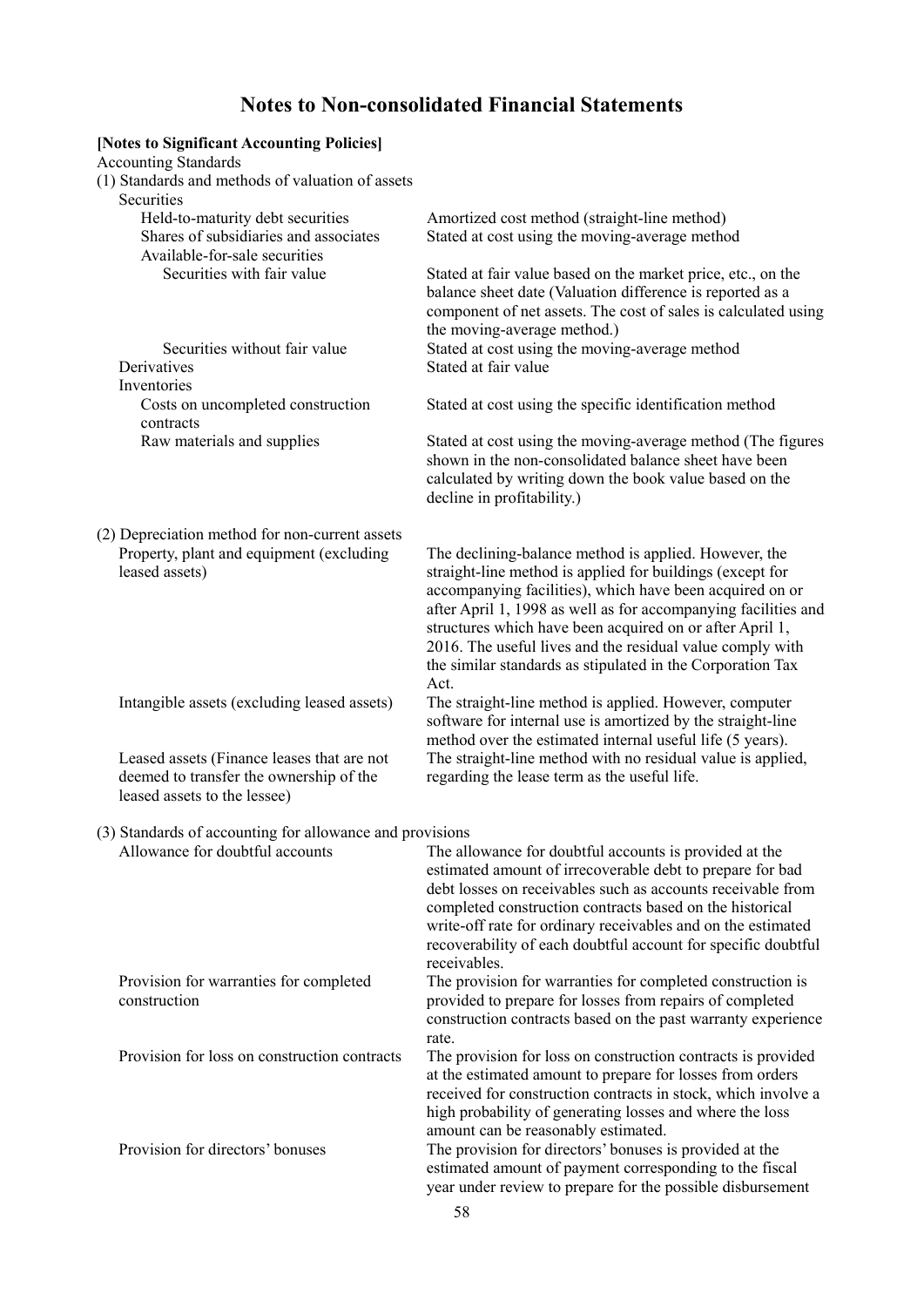of bonuses to Directors.

Provision for retirement benefits The provision for retirement benefits is provided based on projected benefit obligations and the fair value of plan assets at the balance sheet date.

- 1) Period allocation of projected retirement benefits In calculating the retirement benefit obligations, the benefit formula basis is used to allocate the projected retirement benefits to the years of service up to the end of the fiscal year under review.
- 2) Amortization method for actuarial gains/losses and prior service cost

Actuarial gains or losses are amortized for the pro-rata amount computed by the straight-line method over a certain period (10 years) within the average remaining service years of employees at the time of recognition, commencing from the following fiscal year of recognition.

The prior service cost is amortized by the straight-line method over a certain period (10 years) within the average remaining service years of employees at the time of recognition.

- (4) Accounting standards for net sales of completed construction contracts and Cost of sales of completed construction contracts
	- 1) The percentage-of-completion method is applied for construction work for which the completion of a certain percentage of the entire work is clearly recognizable by the balance sheet date for the year under review (percentage of completion is estimated by the cost-to-cost method).
	- 2) The completed-contract method is applied for other construction contracts.

(5) Other important matters as the basis of presenting the Non-consolidated Financial Statements

Methods of hedge accounting 1) Method of hedge accounting

Deferred hedge accounting is applied. With regard to forward exchange contracts that meet the requirements for deferral hedge accounting, deferral hedge accounting is applied.

2) Hedging instruments and hedged items

| Hedging instruments | Forward exchange contracts     |
|---------------------|--------------------------------|
|                     | and spot exchange forward      |
|                     | agreements (non-deliverable)   |
|                     | forward: NDF)                  |
| Hedged items        | Foreign currency receivables,  |
|                     | foreign currency payables and  |
|                     | future transactions in foreign |
|                     | currency                       |
|                     |                                |

3) Hedging policy

The Company's policy of hedging activities for forward exchange contracts is to reduce exchange-rate fluctuation risks when contracts are concluded and not to conduct speculative trading.

 4) Method of evaluation of effectiveness of hedging As forward exchange contracts in the same currency are used for forward exchange transactions, the correlation to subsequent exchange rate fluctuations is completely ensured. Accordingly, evaluating the effectiveness of hedging activities is omitted.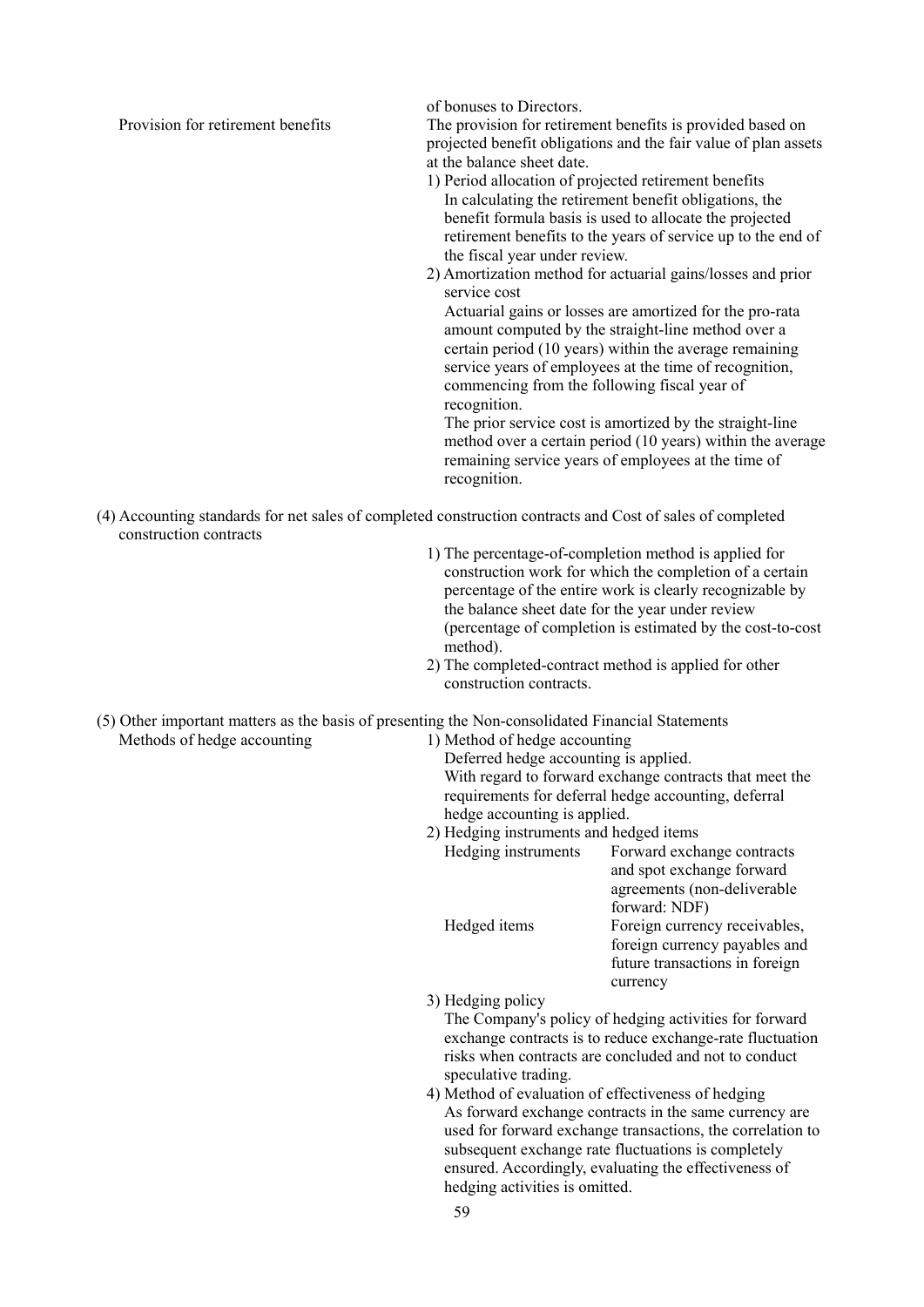|                                  | Accounting procedure for retirement benefits Accounting procedures for unrecognized actuarial gains or<br>losses and unrecognized prior service cost relative to<br>retirement benefits differ from those applied in the<br>consolidated financial statements. |
|----------------------------------|----------------------------------------------------------------------------------------------------------------------------------------------------------------------------------------------------------------------------------------------------------------|
| Accounting for consumption taxes | Transactions subject to the consumption tax and the local<br>consumption tax are recorded at amounts exclusive of the<br>consumption tax.                                                                                                                      |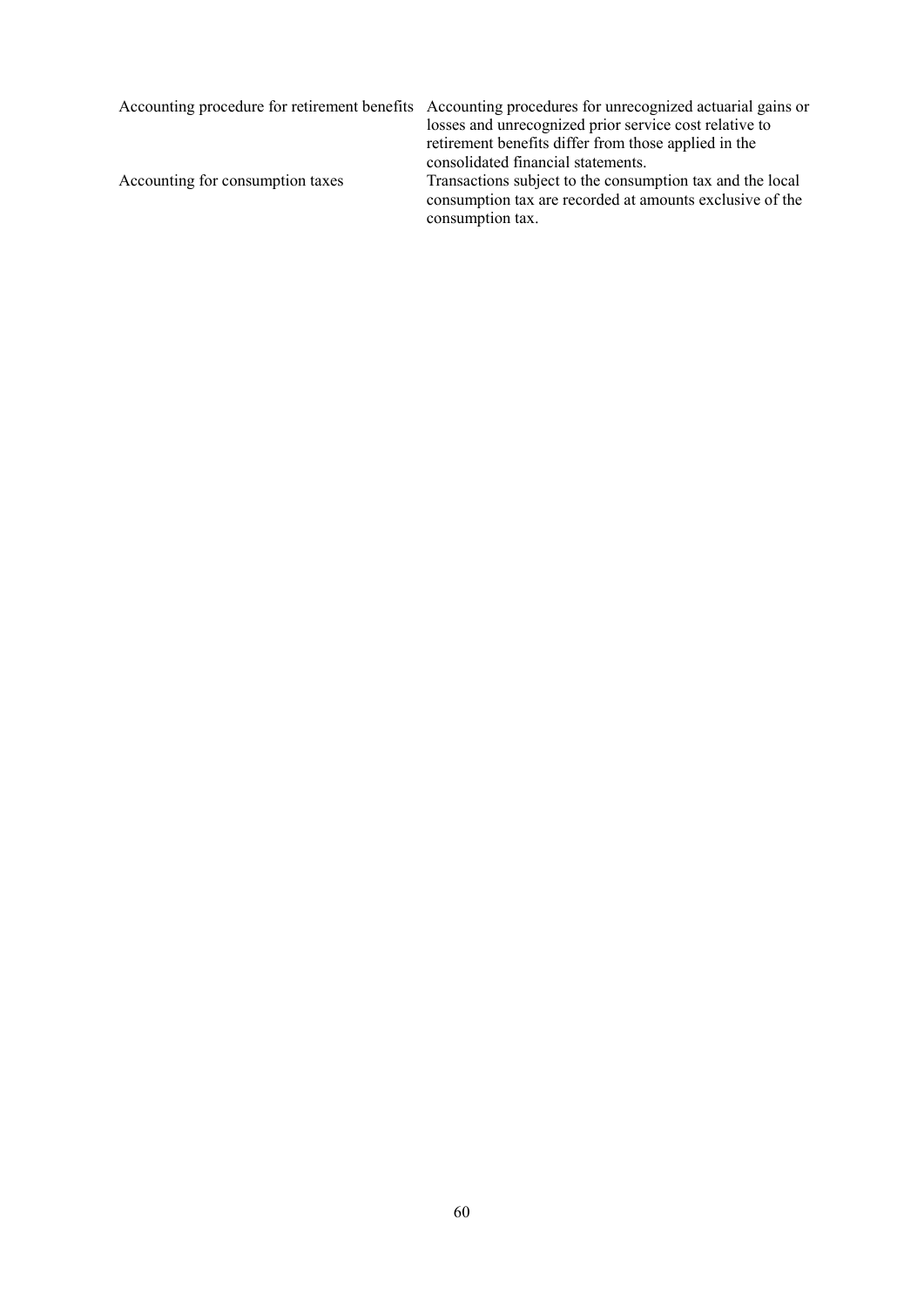| [Notes to Non-consolidated Balance Sheet]<br>1. Pledged assets                                                                                                                        |                   |
|---------------------------------------------------------------------------------------------------------------------------------------------------------------------------------------|-------------------|
| The following assets are pledged as collateral for loans payable at investees.<br>Investment securities                                                                               | ¥2 million        |
| 2. Accumulated depreciation<br>Property, plant and equipment                                                                                                                          | ¥4,976 million    |
| 3. Guarantee obligations<br>The Company guarantees loans payable, etc., made by its employees, subsidiaries and associates under<br>agreements concluded with financial institutions. |                   |
|                                                                                                                                                                                       | (Millions of yen) |
| Employees                                                                                                                                                                             |                   |
| Taikisha de Mexico, S.A. de C.V.                                                                                                                                                      | 201               |
| Taikisha (Singapore) Pte. Ltd.                                                                                                                                                        | 83                |
| Taikisha (Thailand) Co., Ltd.                                                                                                                                                         | 969               |
| Taikisha Engineering (M) Sdn. Bhd.                                                                                                                                                    | 6                 |
| P.T. Taikisha Indonesia Engineering                                                                                                                                                   | 22                |
| Taikisha Vietnam Engineering Inc.                                                                                                                                                     | 144               |
| WuZhou Taikisha Engineering Co., Ltd.                                                                                                                                                 | 210               |
| Tianjin Taikisha Paint Finishing System Ltd.                                                                                                                                          | 75                |
| Taikisha (Taiwan) Ltd.                                                                                                                                                                | $\overline{1}$    |
| Taikisha Korea Ltd.                                                                                                                                                                   | 26                |
| Taikisha Engineering India Private Ltd.                                                                                                                                               | 2,754             |
| Tianjin Dongchum-Taiki Metal Finishing & Conveyor System Manufacturing Co.,                                                                                                           | 276               |
| Ltd.                                                                                                                                                                                  |                   |
| Total                                                                                                                                                                                 | 4,775             |
| 4. Monetary receivables from and payables to subsidiaries and associates                                                                                                              |                   |
| Short-term monetary receivables                                                                                                                                                       | ¥4,203 million    |
| Short-term monetary payables                                                                                                                                                          | ¥3,070 million    |

5. Provision for loss on construction contracts

The costs on uncompleted construction contracts regarding the construction contracts for which losses are expected are reported after they are offset by the corresponding provision for loss on construction contracts of ¥0 million.

## **[Notes to Non-consolidated Statement of Income]**

| 1. Transactions with associates                               |                   |
|---------------------------------------------------------------|-------------------|
|                                                               | (Millions of yen) |
| Net sales of completed construction contracts                 | 3,502             |
| Cost of sales of completed construction contracts             | 5,015             |
| Transactions other than operating transactions (for revenue)  | 2,534             |
| Transactions other than operating transactions (for expenses) | 107               |

2. Provision for loss on construction contracts included in the cost of sales of completed construction contracts was ¥116 million.

#### **[Note to Non-consolidated Statement of Changes in Net Assets]**

Type and number of treasury shares as of the balance sheet date Common shares 1,012,999 shares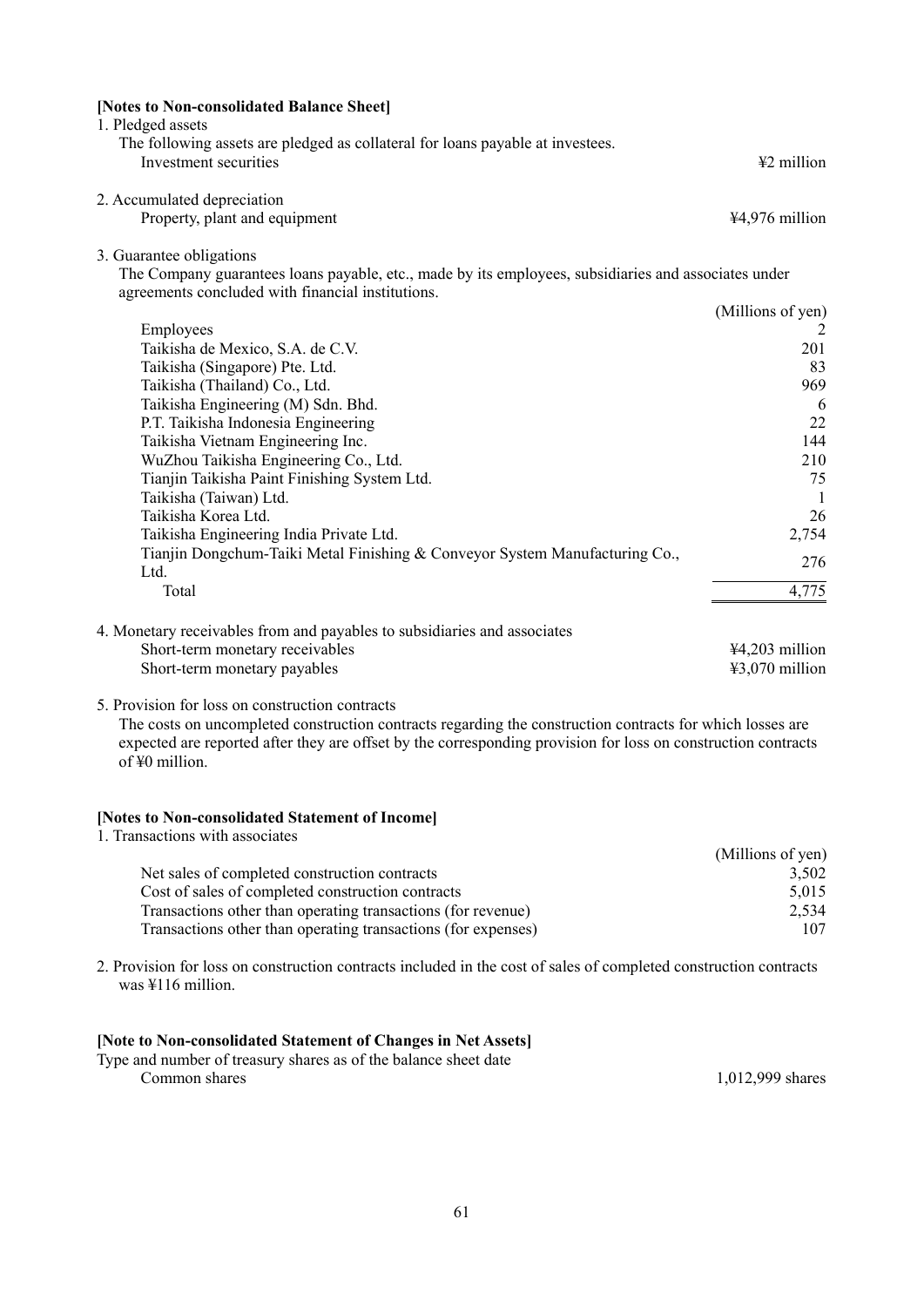#### **[Note to Tax Effect Accounting]**

Breakdown by cause of deferred tax assets and liabilities

|                                                            | (Millions of yen) |
|------------------------------------------------------------|-------------------|
| Deferred tax assets:                                       |                   |
| Allowance for doubtful accounts                            |                   |
| Provision for warranties for completed construction        | 56                |
| Provision for loss on construction contracts               | 54                |
| Provision for retirement benefits                          | 32                |
| Employee pension trust, investment securities              | 287               |
| Accrued enterprise taxes                                   | 180               |
| Accrued bonuses                                            | 1,223             |
| Loss on valuation of investment securities                 | 123               |
| Loss on valuation of shares of subsidiaries and associates | 676               |
| Loss on valuation of golf club membership                  | 56                |
| Others                                                     | 225               |
| Subtotal                                                   | 2,920             |
| Valuation allowance                                        | (967)             |
| Total deferred tax assets                                  | 1,952             |
| Deferred tax liabilities:                                  |                   |
| Prepaid pension cost                                       | (1,487)           |
| Valuation difference on available-for-sale securities      | (5,688)           |
| Others                                                     | (32)              |
| Total deferred tax liabilities                             | (7,207)           |
| Net deferred tax liabilities                               | (5,255)           |

## **[Notes to Transactions with Related Parties]**

Subsidiaries and Associates

| (Millions of yen) |                                                        |                                                                              |                                                                                                                             |                                                       |                     |                                                                          |                             |
|-------------------|--------------------------------------------------------|------------------------------------------------------------------------------|-----------------------------------------------------------------------------------------------------------------------------|-------------------------------------------------------|---------------------|--------------------------------------------------------------------------|-----------------------------|
| Category          | Name of<br>company, etc.                               | Percentage of<br>voting rights,<br>etc., held (or<br>held of the<br>Company) | Relationship with<br>related party                                                                                          | Transaction Transaction<br>details                    | amount <sup>3</sup> | Account<br>title                                                         | Fiscal year-<br>end balance |
|                   | Taikisha<br>Engineering<br>India Private<br>Ltd.       | Direct holding<br>$(55.00\%)$                                                | Con-currently held<br>Officers' posts;<br>Financial support;<br>Ordering to the<br>Company for part of<br>construction work | Guarantee<br>$of$ debt <sup>1</sup>                   | 2,754               |                                                                          |                             |
| Subsidiary        | Tianjin<br>Taikisha Paint <br>Finishing<br>System Ltd. | Direct holding<br>(72.14%)<br>Indirectly<br>holding<br>$(17.86\%)$           | Con-currently held<br>Officers' posts;<br>Financial support;<br>Ordering to the<br>Company for part of<br>construction work | Acceptance<br>of<br>construction<br>cost <sup>2</sup> | 1,967               | Accounts<br>receivable<br>from<br>completed<br>construction<br>contracts | 2,193                       |

Transaction conditions and decision policy thereof: (Notes)

- 1. Consists of the guarantee for loans payable at said subsidiary and the performance guarantee to the customers of said subsidiary.
- 2. Entered into under general terms and conditions similar to those under arm's length transactions.
- 3. The transaction amount above does not include consumption taxes.